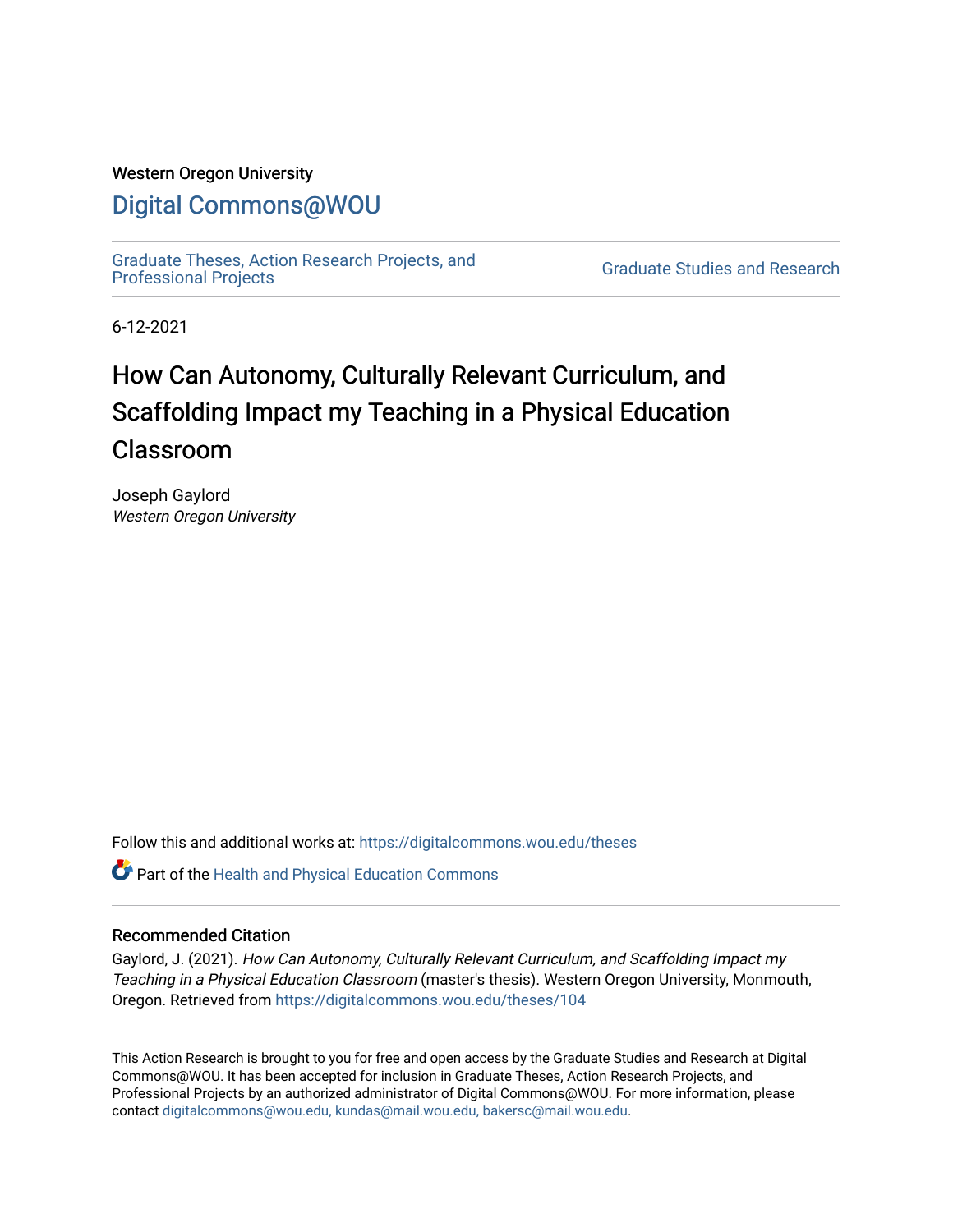# **How Can Autonomy, Culturally Relevant Curriculum, and Scaffolding Impact my**

# **Teaching in a Physical Education Classroom**

By Joseph Gaylord

An Action Research Project submitted to Western Oregon University

In partial fulfillment of the requirements for the degree of:

Masters of Arts, in Teaching

June 2021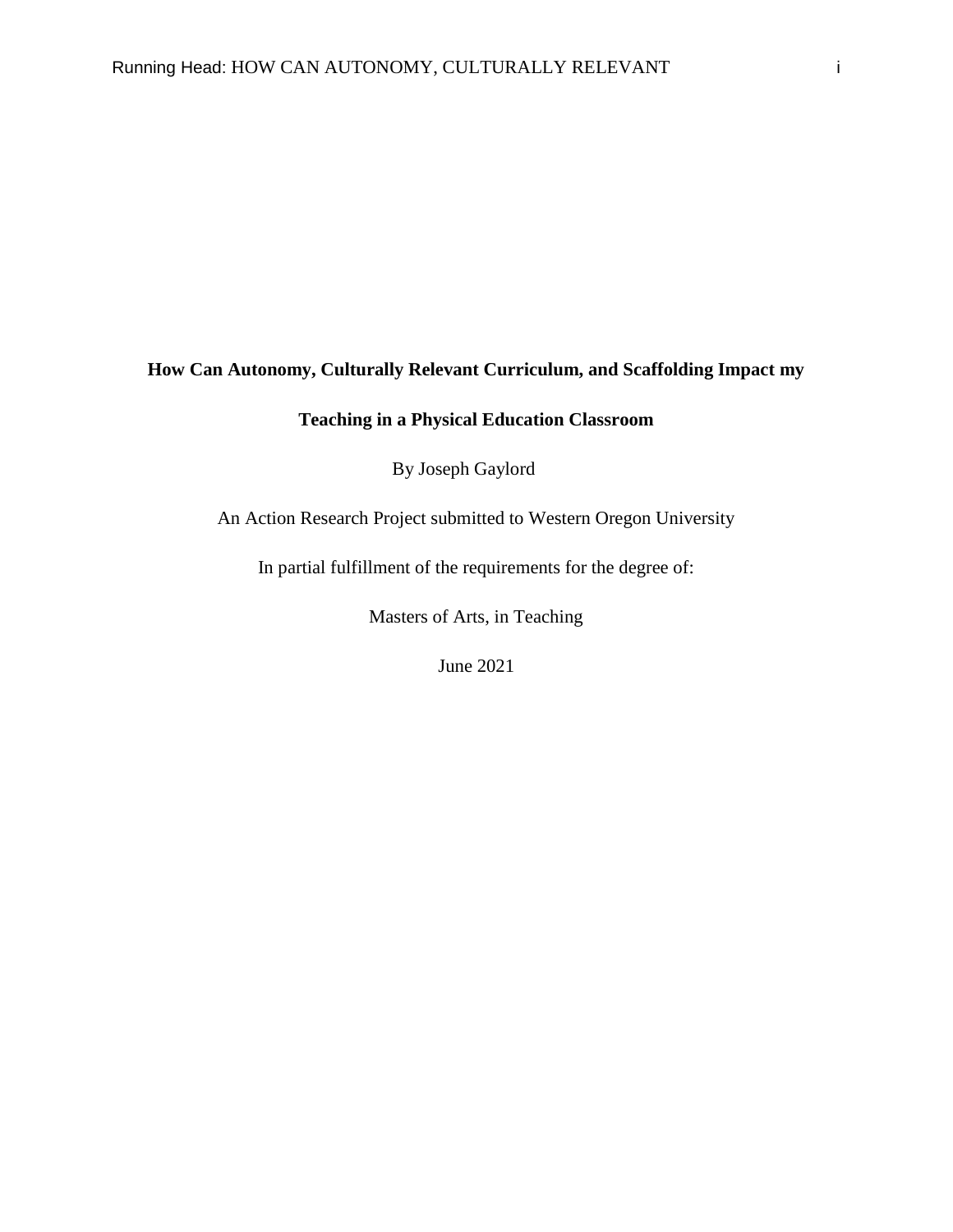

# **WE, THE UNDERSIGNED MEMBERS OF THE GRADUATE FACULTY OF WESTERN OREGON UNIVERSITY HAVE EXAMINED THE ENCLOSED**

Action Research Project Title:

How can Autonomy, Culturally Relevant Curriculum, and Scaffolding Impact my Teaching in a Physical Education Classroom \_\_\_\_\_\_\_\_\_\_\_\_\_\_\_\_\_\_\_\_\_\_\_\_\_\_\_\_\_\_\_\_\_\_\_\_\_\_\_\_\_\_\_\_\_\_\_\_\_\_\_\_\_\_\_\_\_\_\_\_\_\_\_\_\_\_\_\_\_

\_\_\_\_\_\_\_\_\_\_\_\_\_\_\_\_\_\_\_\_\_\_\_\_\_\_\_\_\_\_\_\_\_\_\_\_\_\_\_\_\_\_\_\_\_\_\_\_\_\_\_\_\_\_\_\_\_\_\_\_\_\_\_\_\_\_\_\_\_

Graduate Student: Joseph Gaylord **Summan Community Community Community** Control of the Student: 1988

Candidate for the degree of : Master of Arts in Teaching: Initial Licensure

*and hereby certify that in our opinion it is worthy of acceptance as partial fulfillment of the requirements of this master's degree.*

# **Committee Chair:**

| Name: Dr. Jaclyn Caires-Hurley | Signature. |
|--------------------------------|------------|
| Date: 6/8/21                   |            |

### **Committee Member:**

 $Nignature:$ Date: <u>6/7/21</u> Name: Tucker Brack

### **Dean of Graduate Studies and Research:**

| Name: | $\tilde{\phantom{a}}$<br>$\sim$ |
|-------|---------------------------------|
| Date: |                                 |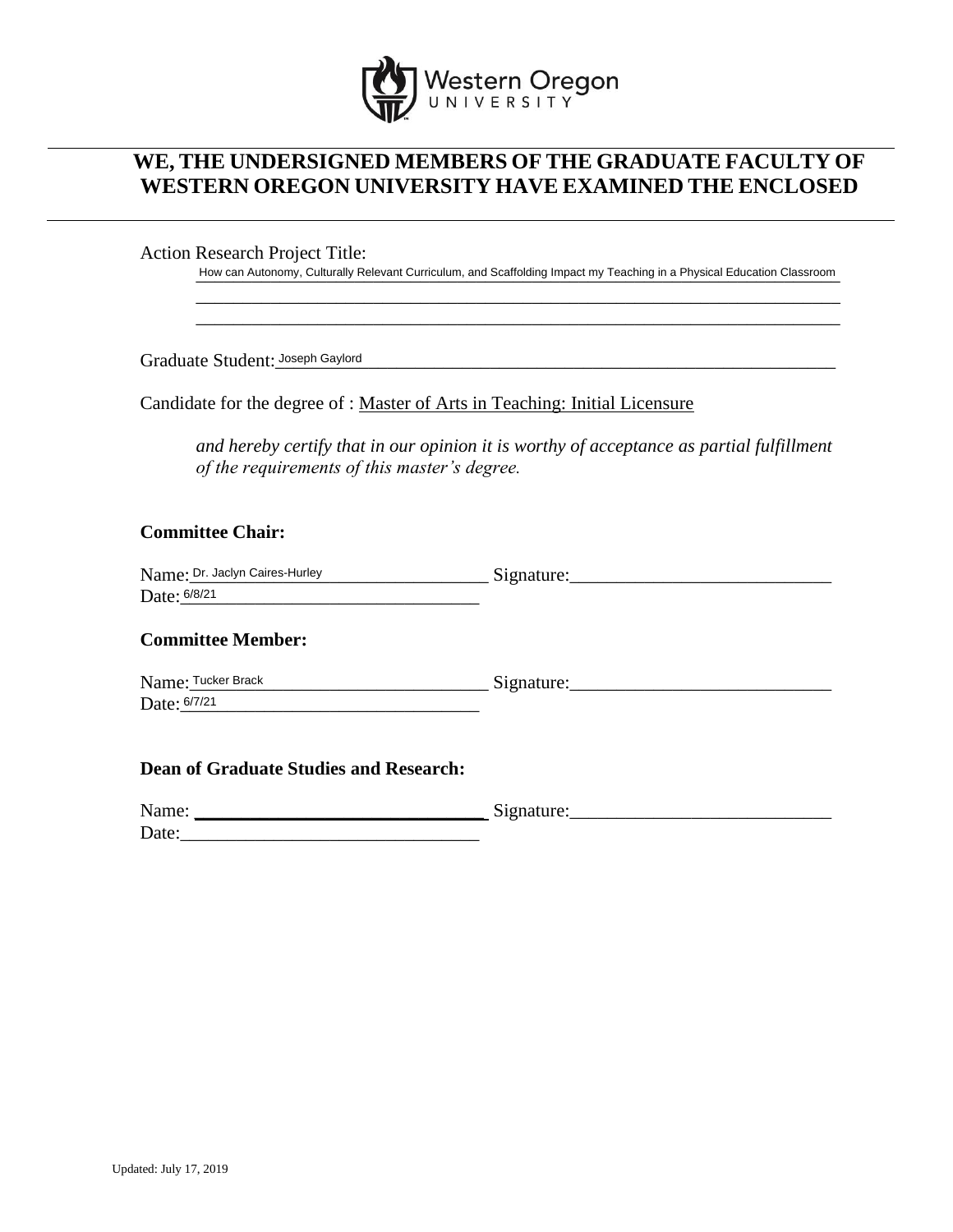# Acknowledgments

During this time while writing my action research paper, there have been a few groups of people who have helped me along the way. The first group that I want to mention is my students. They have helped me throughout the year with my project and it was a tough year with being online so thank you. I want to thank my instructors at Western Oregon for pushing me to my limits and being there to support me. I want to thank my friends and family for supporting me through my project and this tough time of comprehensive distance learning. I especially want to thank my girlfriend for being there for me every night and supporting me. There were a lot of long and stressful nights but having you by my side made a huge difference so thank you. Lastly, I would like to thank Western Oregon as a whole for giving me the opportunity to express myself through action research and overall become a better teacher in the long run.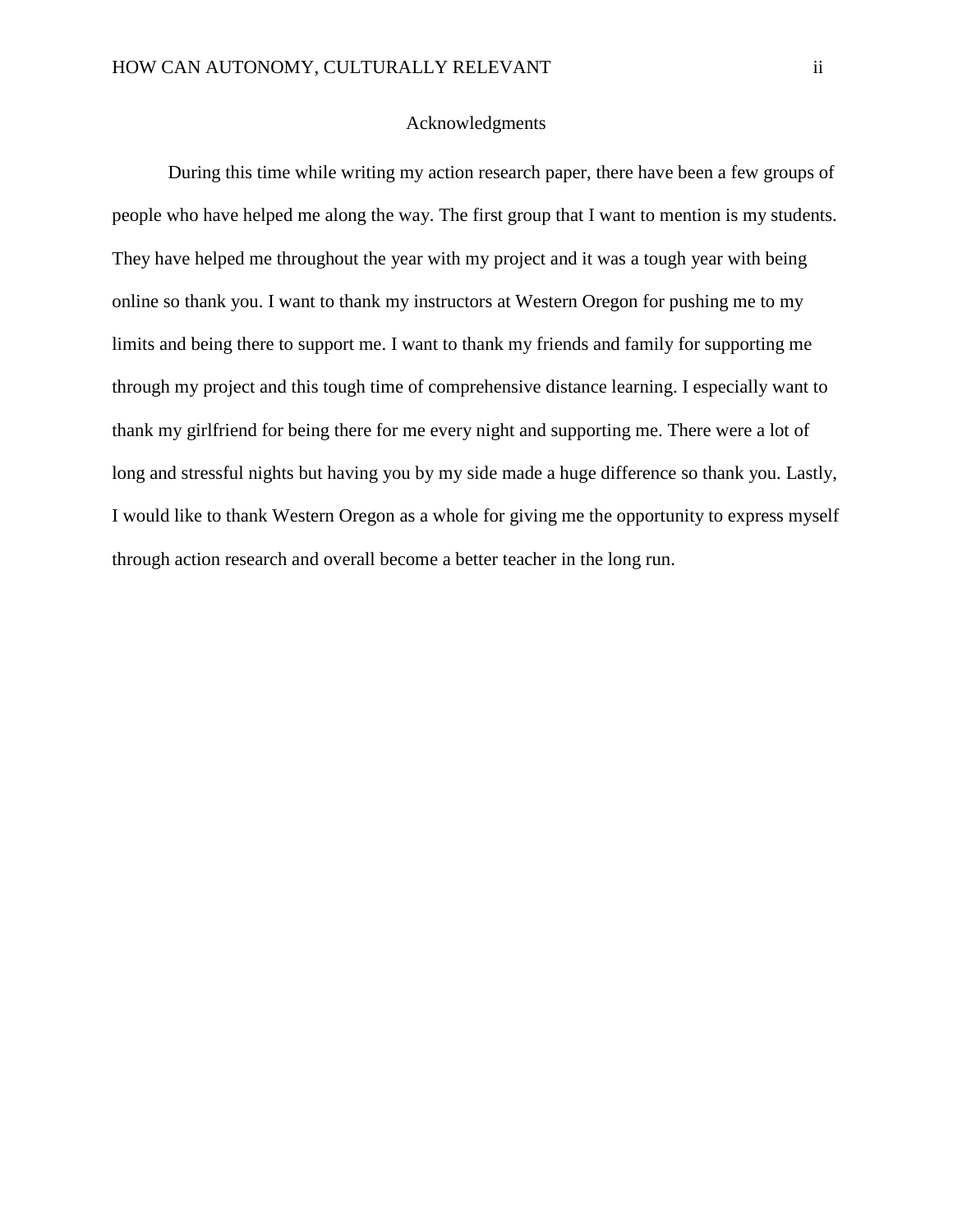### Abstract

Finding ways to connect with students during comprehensive distance learning has had its highs and lows. Every student is different in the ways they learn and sitting in a room with a laptop all day on zoom calls is not for everybody. That's why I wanted to look at ways in which I can connect with students through culturally relevant curriculum, different scaffolding methods used in the classroom, and how I can use autonomy in my class to increase student engagement. These all tie into my main goal which is inclusion and how can I include all students in a physical education classroom. First, I started to look at my lesson plans that were made throughout my years of student teaching. I wanted to reflect on what I have done prior to this and how I can improve on my own teaching as it relates to these questions. Second, I looked over my field observation notes that my supervisor and the cooperative teacher gave me when they observed me teaching. This helped me get real insight from professionals in the area and I learned a great deal from what they wrote about me. Finally, I had an informal assessment where students answered questions relating to my questions just so I could get a better understanding of where they are coming from. During this tough time of Covid-19, it was hard to connect with students so being able to hear their side of things really helped me learn and gain knowledge on what I need to do as it comes to teaching more equality. The results from my research found that students' engagement and learning improves when given the right scaffolding and autonomy in class. A culturally relevant curriculum was implemented throughout the lessons and connected with the class. It did not serve as great of an opportunity as it would have if it had been in person but improving in my lessons and activities each day to become more diverse and aware is what will inspire me to become a successful educator.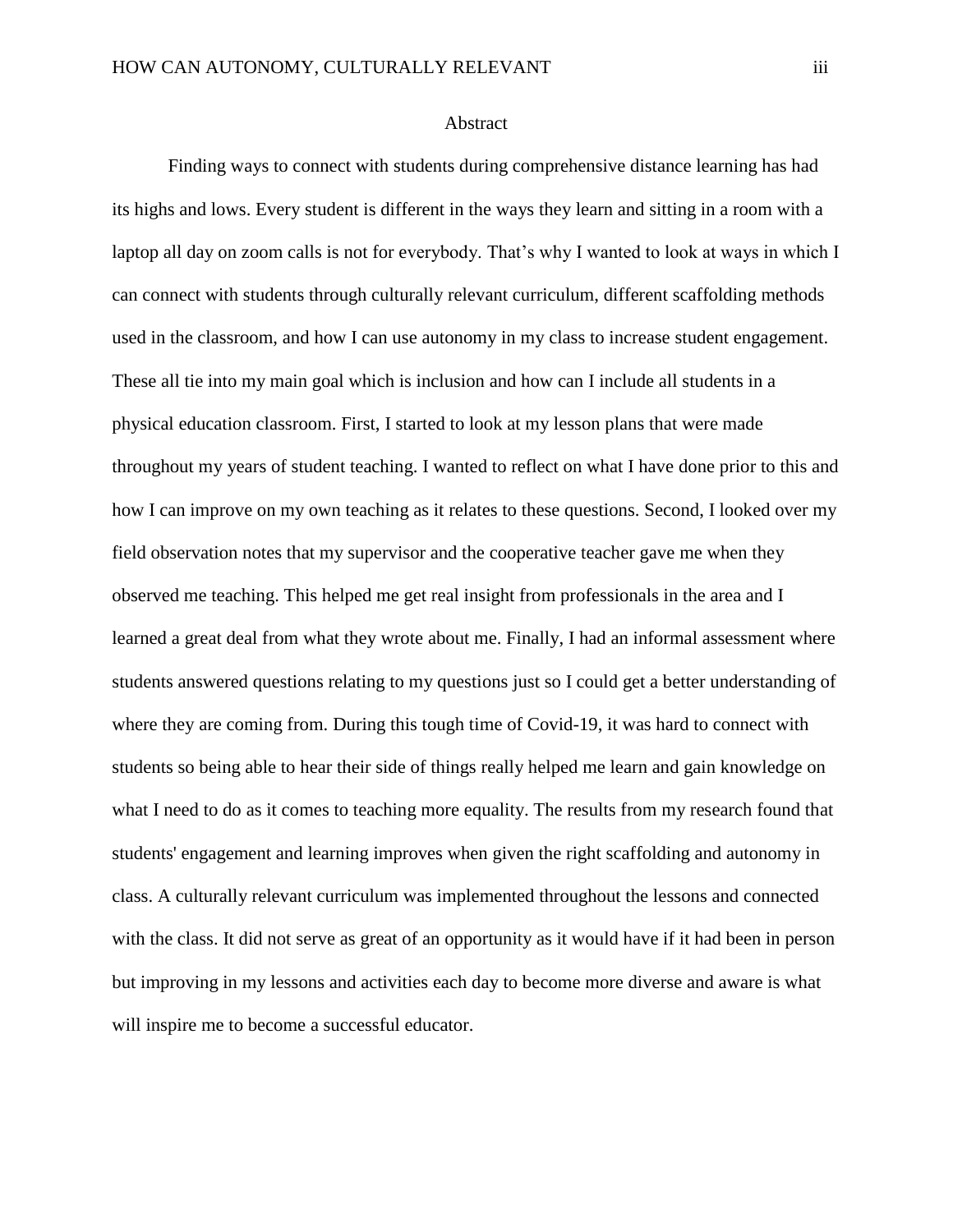|                  | <b>Table of Contents</b>                          |        |
|------------------|---------------------------------------------------|--------|
|                  | Acknowledgment                                    | p. ii  |
| <b>Abstracts</b> |                                                   | p. iii |
|                  | List of Tables and Figures                        | p. vii |
|                  | Chapter I - Philosophy of Education               | p.1    |
|                  | Question (1)                                      | p. 5   |
|                  | Question (2)                                      | p. 6   |
|                  | Question (3)                                      | p. 7   |
|                  | Question (4)                                      | p. 8   |
|                  | Question (5)                                      | p. 8   |
|                  | Question (6)                                      | p. 9   |
|                  | Question (7)                                      | p. 10  |
|                  | Chapter II - Literature Review                    | p. 11  |
|                  | Purposes and Objectives for the Literature Review | p. 11  |
|                  | Procedures for the Literature Review              | p. 11  |
|                  | <b>Personal Connection to Research Choices</b>    | p. 12  |
|                  | Review of Literature -Theme 1                     | p. 12  |
|                  | Review of Literature - Theme 2                    | p. 16  |
|                  | Review of Literature - Theme 3                    | p. 20  |

Summary p. 24

Research Questions p. 25

INTASC Standards p. 27

Chapter III – Research Methods p. 25

### Table of Contents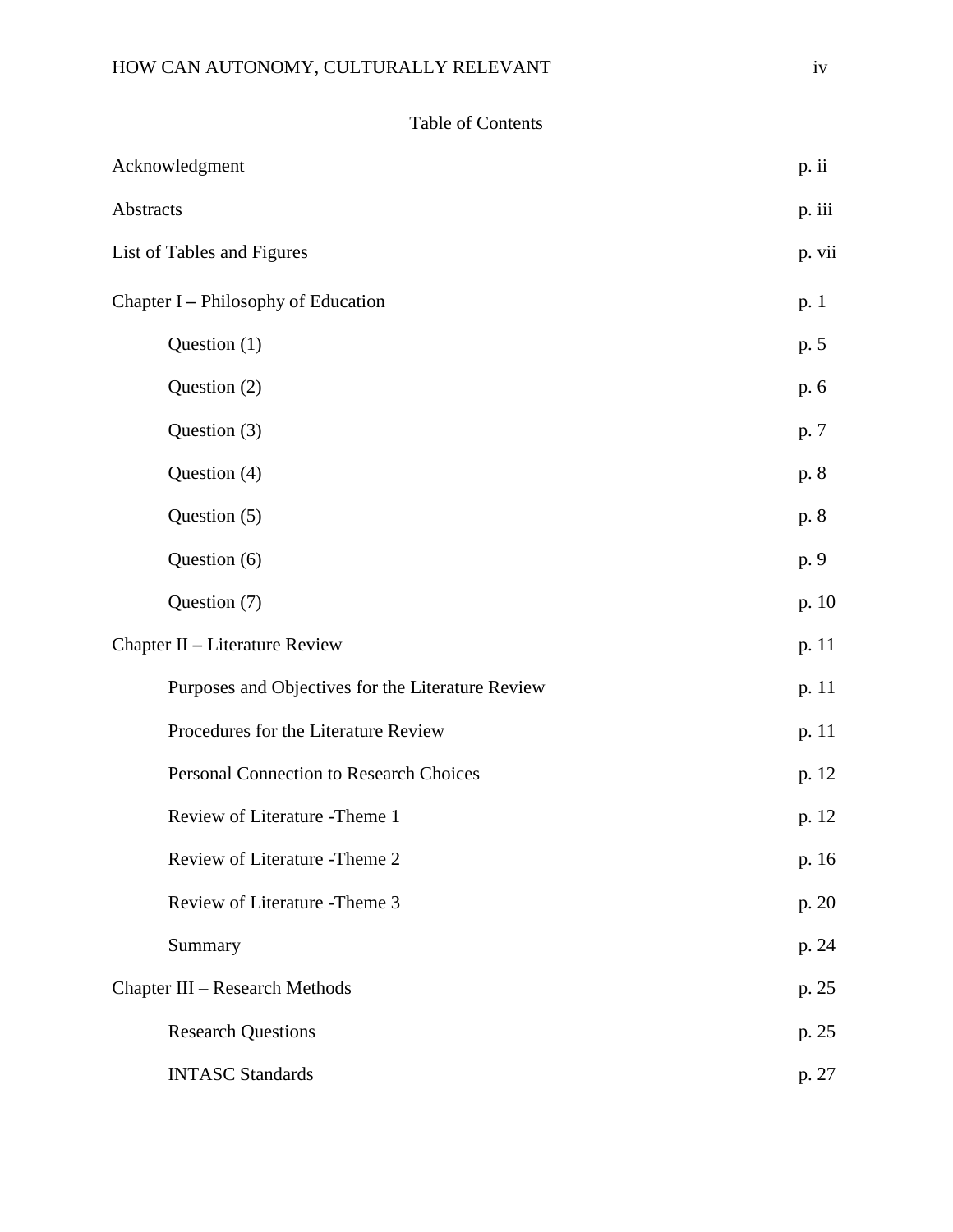# HOW CAN AUTONOMY, CULTURALLY RELEVANT v

| Methodology and Research Design              | p. 28 |
|----------------------------------------------|-------|
| Methods for Data Collection                  | p. 29 |
| <b>Data Collection Procedures</b>            | p. 30 |
| <b>Lesson Plans</b>                          | p. 32 |
| <b>Informal Assessment</b>                   | p. 32 |
| Observation                                  | p. 33 |
| Context of the Study                         | p. 33 |
| Participants                                 | p. 34 |
| Data Analysis Plan                           | p. 35 |
| Limitations, Delimitations, Bias/Assumptions | p. 39 |
| Credibility                                  | p. 40 |
| Chapter IV - Data Findings                   | p. 42 |
| Introduction                                 | p. 42 |
| Data Analysis - Theme 1                      | p. 43 |
| Data Analysis - Theme 2                      | p. 50 |
| Data Analysis - Theme 3                      | p. 55 |
| Conclusion                                   | p. 59 |
| Chapter $V$ – Conclusion                     | p. 60 |
| Overview                                     | p. 60 |
| <b>Current and Future Implications</b>       | p. 60 |
| Strengths                                    | p. 61 |
| Limitations                                  | p. 61 |
| My Philosophy                                | p. 62 |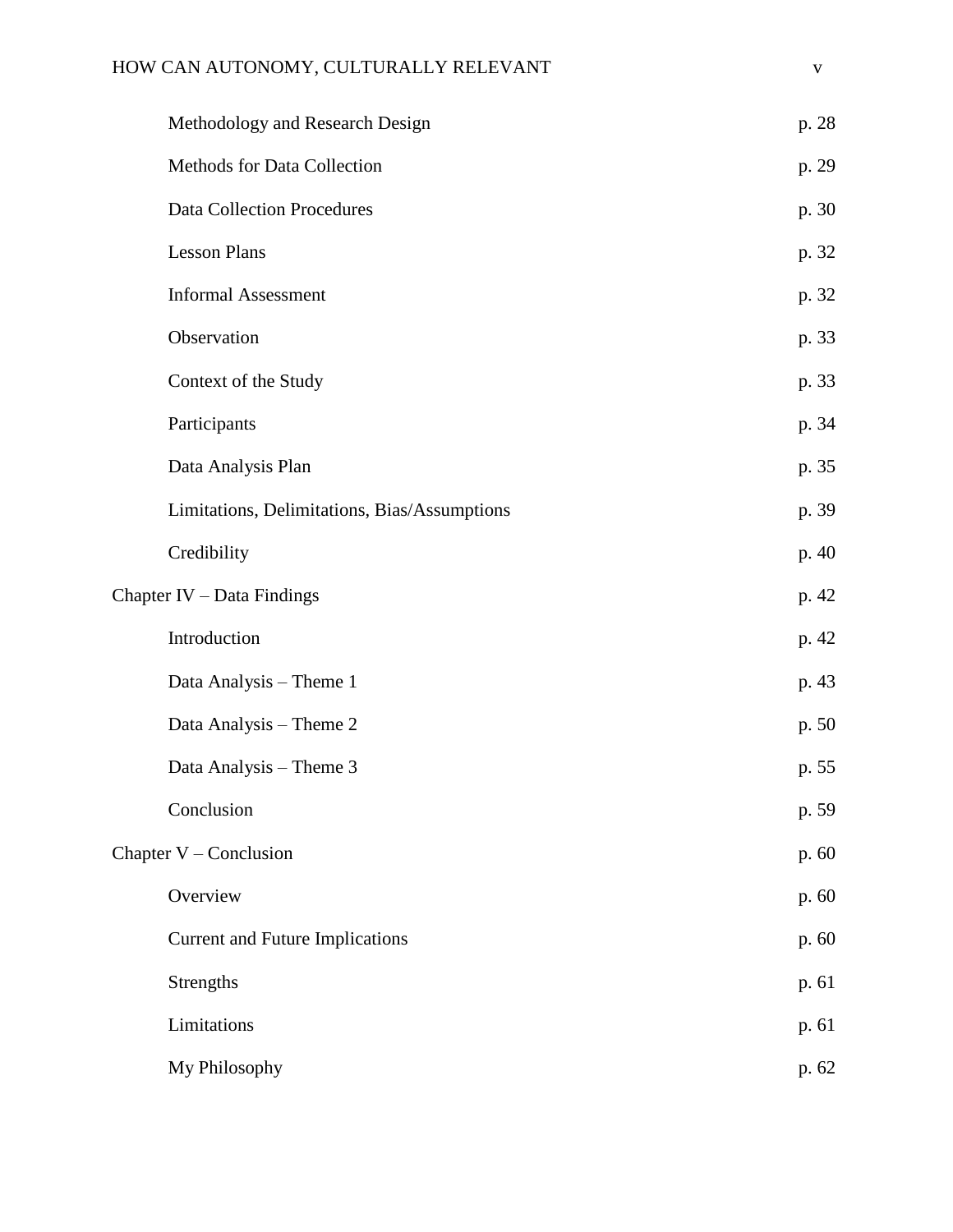# HOW CAN AUTONOMY, CULTURALLY RELEVANT vi

|            | Conclusion | p. 63 |
|------------|------------|-------|
| References |            | p. 64 |
| Appendix   |            | p. 68 |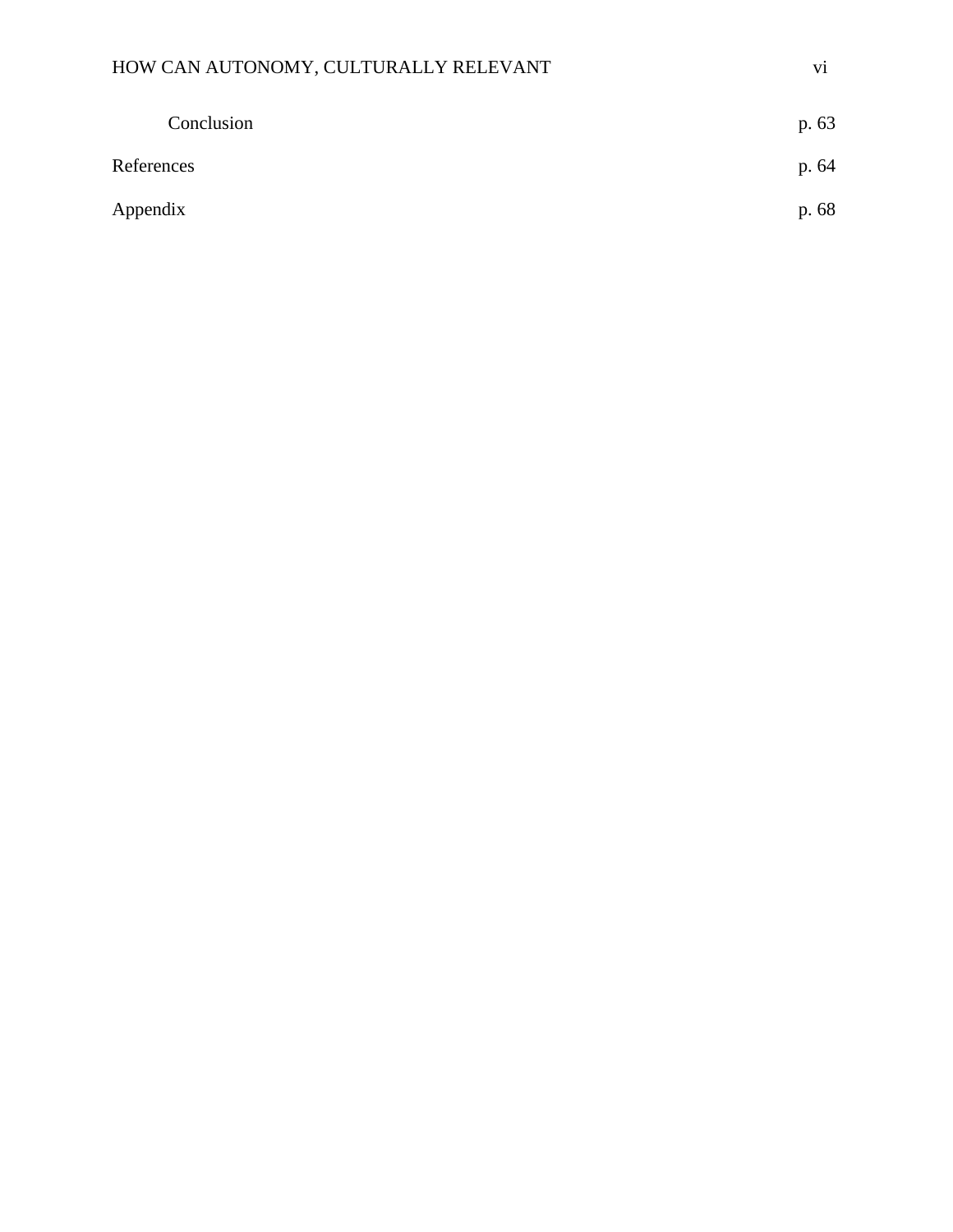List of Tables and Figures

| Table 1.0  | p. 30 |
|------------|-------|
| Table 2.0  | p. 36 |
| Table 3.0  | p. 43 |
| Table 4.0  | p. 50 |
| Table 5.0  | p. 55 |
| Figure 4.1 | p. 45 |
| Figure 4.2 | p. 45 |
| Figure 4.3 | p. 46 |
| Figure 4.4 | p. 47 |
| Figure 4.5 | p. 48 |
| Figure 4.6 | p. 49 |
| Figure 4.7 | p. 51 |
| Figure 4.8 | p. 52 |
| Figure 4.9 | p. 53 |
| Figure 5.0 | p. 56 |
| Figure 5.1 | p. 57 |
| Figure 5.2 | p. 58 |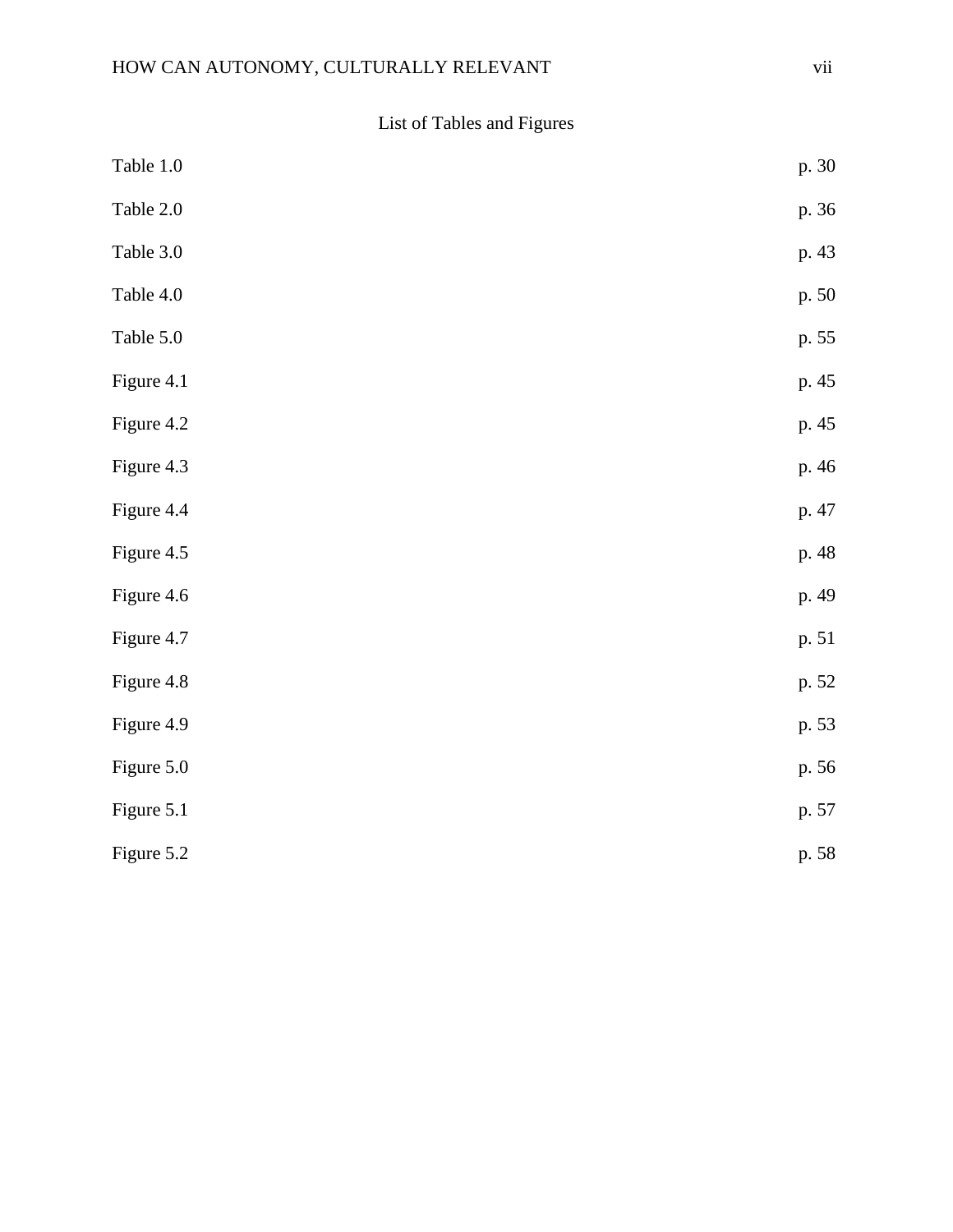### Chapter I

# PHILOSOPHY OF EDUCATION

My philosophy and beliefs about teaching, schooling, and learning are integrated into my experiences and observations I have had over my years of education. Throughout the many years I have been in school I have learned and am still learning where my beliefs and understanding of education go. In our textbook, "Human Learning" by Ormord, it stated that "Learning is a longterm change. It isn't just a brief, transitory use of information - such as remembering a phone number long enough to call someone and then forgetting it - but it doesn't necessarily last forever" (Ormrod, 2020, p. 4). Being able to learn and keep learning is a gift that we humans have and should not be taken advantage of. I will always cherish learning and being able to further educate myself.

When looking back at my own experiences in education, important role models that impacted my life would be my parents and my nana. They taught me the true value of education and how important learning is, as well as how essential it is to increase my knowledge. I learned that there is always something new to learn from whether that's from my past experiences with school and life. My nana was an educator herself and knew the importance of knowledge and being able to learn. Not everyone is fortunate enough to be educated and have the resources that I was provided with. I learned the true value of education and what makes a teacher good, respectful, and caring. Education needs a teacher who is there for them. Someone who is open to new ideas and provides a welcoming environment. Along with this, someone who implements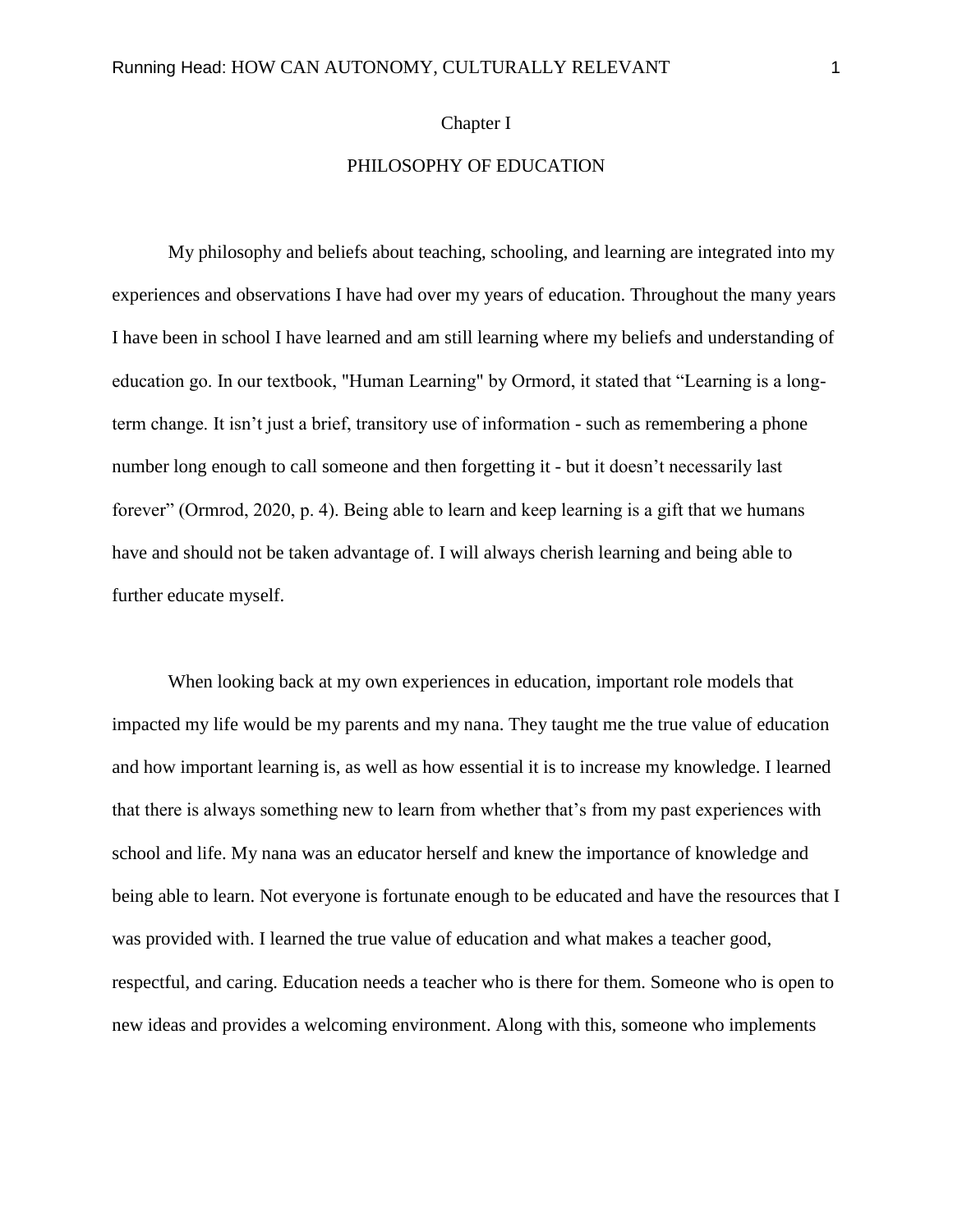Maslow's Hierarchy of needs into their class and cares about the students' needs and well-being. This is the kind of teacher I want to be.

Looking back at my elementary school experience, as it refers to what I have learned and experienced, it was a very welcoming and fun time. My teachers taught me the importance of school and why I should continue to further my education. The only negative experience of my elementary school was my physical education class. We only had physical education three times a week for 30 minutes. As someone who enjoys being active and getting my cardiovascular endurance up it was hard to do this. From a young age, I knew the importance of physical activity and the impacts it can have on one's health. Seeing a lack of physical activity in class was very eye-opening and I knew from the start that I wanted to make a change. I knew I wanted to become a physical education teacher and teach the importance of living a healthy life.

Middle School and High School were some of my favorite moments in my academic career. I made numerous amounts of memories and friendships that will last a lifetime. I learned how to interact with peers and the importance of working with others and building those connections. Early on in school, I came across as a shy and quiet person, which indeed I was. I never really talked to anyone that was not my friend or actively participated in classroom discussions. Social anxiety was real for me and I knew that I needed to overcome that obstacle. One thing I did was practice talking in front of a mirror. I would also practice presenting in front of my parents or friends. The more experience that I got while presenting the better I was at it. In addition to my social anxiety, I also developed test anxiety. I would struggle with taking tests. In my science and math classes, there would be multiple-choice tests that were just very confusing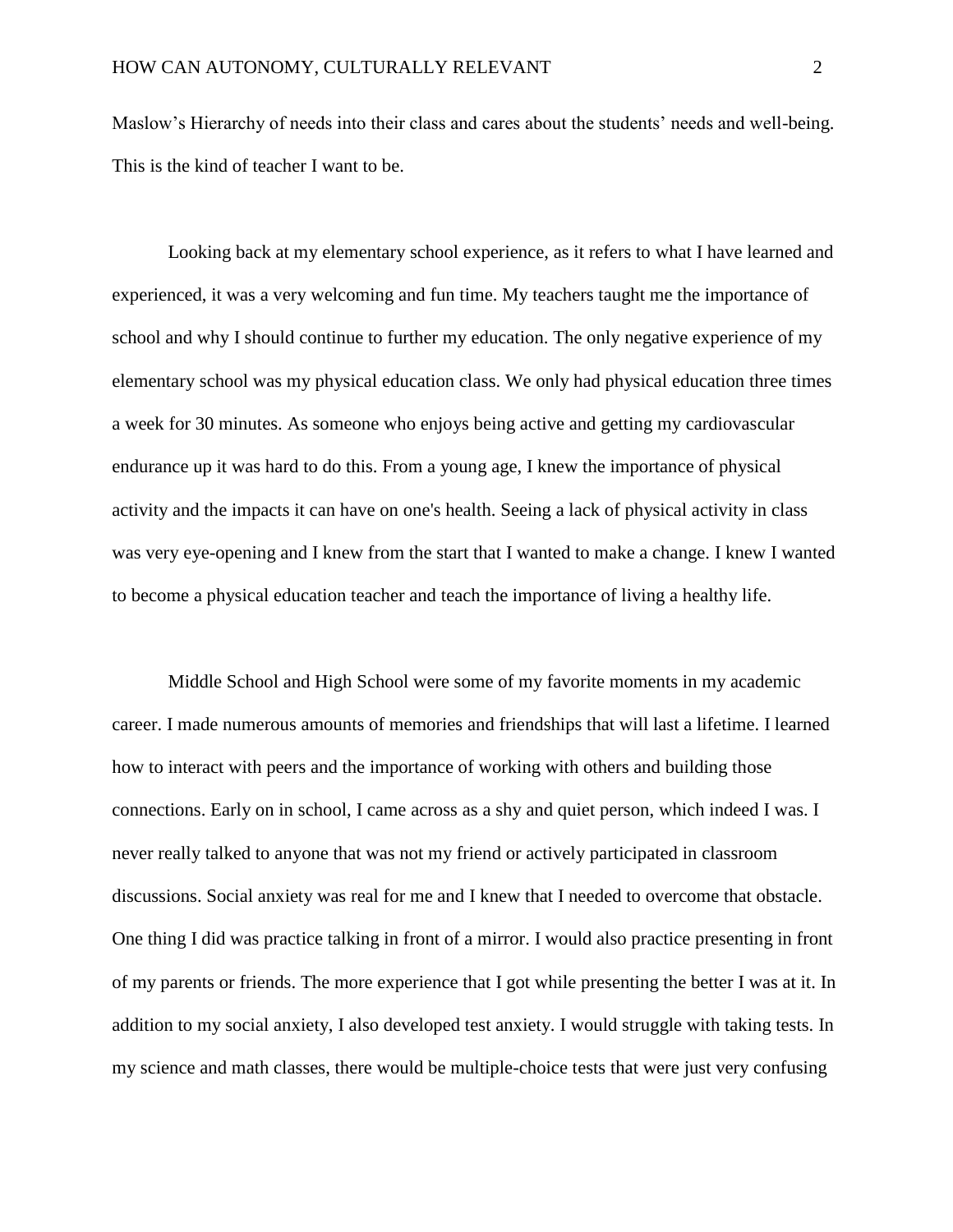to me and, in my opinion, not beneficial to my learning. Sitting in a lecture-oriented class was not a great experience for me either. My brain and body would get tired and I would lose focus and interest in the topic discussion. The teachers did not do the best job at making the content connect to me or making it fun to learn. I know a lot of my peers loved lectures because that means they did not have to do anything. At times it was nice but thinking of the big picture and the outcomes of sitting down all class and not learning anything had on a person's ability to learn.

A handful of my teachers would make the classes a fun and interactive learning environment. They had icebreakers at the beginning for students to get more comfortable with each other, as well as a lot of small group activities. These classes were fun to go to and I learned a lot without even realizing it. Learning was not as hard for me because we did not just have lectures the whole time. Frank Smith says this best in the book, The Book of Learning and Forgetting, "The classic view of learning says that learning is effortless and a social activity" (Smith, 1999, p. 5). Learning should happen naturally and be never forgotten. Working with other peers and socialization is the true meaning of learning. In my school years, I learned best while working in groups and having activities that were fun but still knowledgeable.

Now time to dive into my physical education experience. This one is going to be hard to type because of how poorly and culturally irrelevant the class was. Middle school and high school physical education were just like a standard physical education class. I put on the athletic clothes they gave me, then go and sit down in my row. We ran around the gym and then played games like dodgeball, kickball, basketball, soccer, and free play. I would be graded on my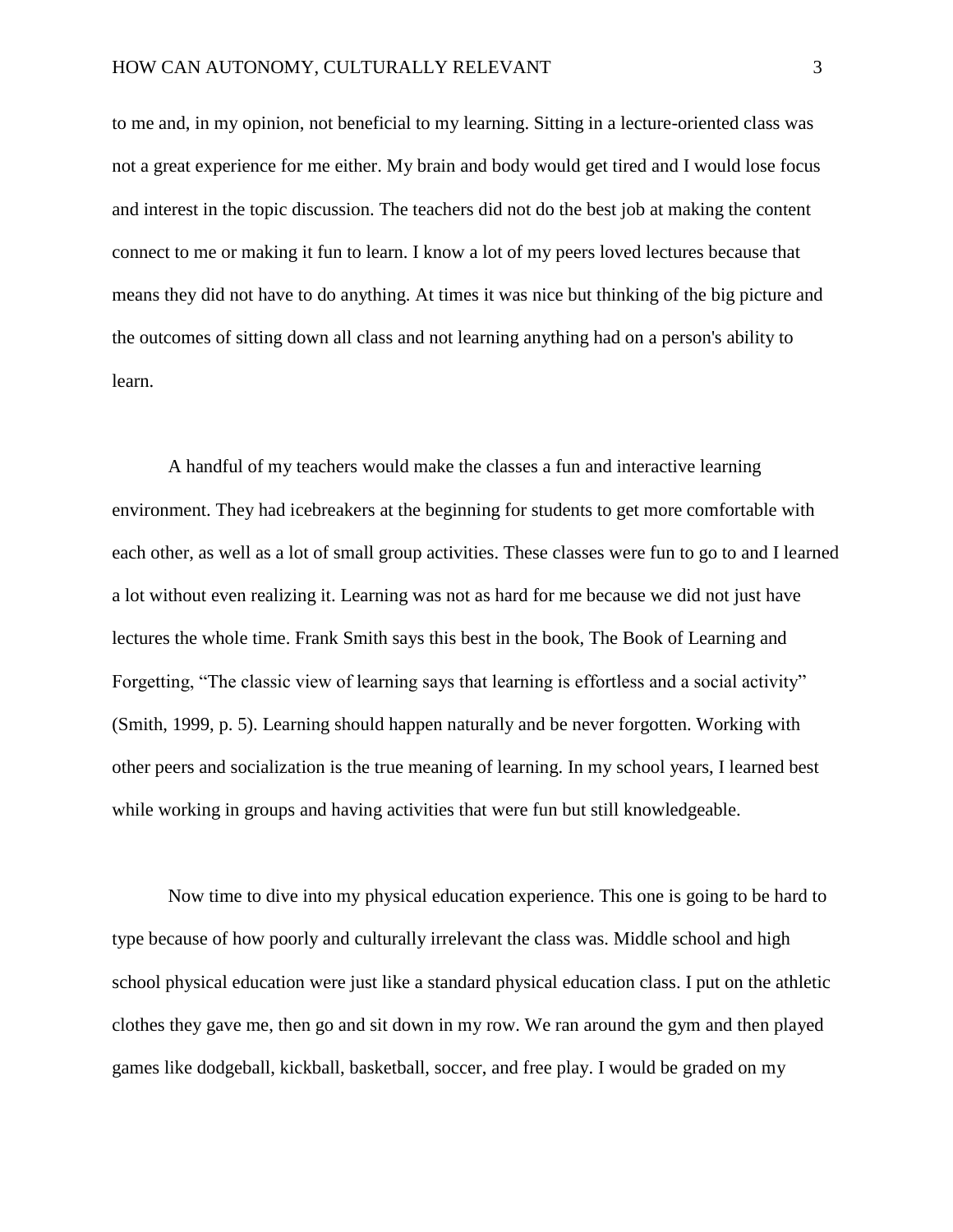attendance and if I dressed down and participated in class. There were no written assessments or rubrics that the teacher followed. I was not working on my motor skills or strategies and tactics that would impact my life skills. I did not learn how to be a lifetime mover or learn how to obtain a physically healthy lifestyle. Instead, I learned this from having my parents educate me and watching workout videos on YouTube. This experience was not the best but it shaped who I am today.

Having this experience through K-12 was a great learning opportunity for me. Coming to Western Oregon was one of the greatest decisions of my life. I thought I knew what a good teacher was from my past experiences, but I was wrong. I did not know my past teachers who played movies or had long lectures were teaching kids poorly. As a kid who did not like to talk due to social anxiety, those days in class were good for me but bad at the same time. Two professors at Western really opened my eyes to education. Their names are Dr. Gay Timken and Dr. Jennifer Taylor. Gay Timken taught me the true meaning of physical education and the different ways it can be taught. Taking her classes is when I first started to realize what I had experienced was completely wrong and I wanted to make a change. I learned how important it is to teach all 3 domains (psychomotor, affective, and cognitive). I learned important motivation and educational theories like self-determination theory (Competence, Autonomy, Relationships) and social constructivist theory (Knowledge through human activity). I learned how to apply these theories and models to a real-world classroom by getting hands-on experience. I volunteered at elementary schools, middle schools, and I worked with a special needs' student. Being a kinesthetic learner and having these opportunities was the best thing I could ask for and I am ready to become the next generation of physical education teachers.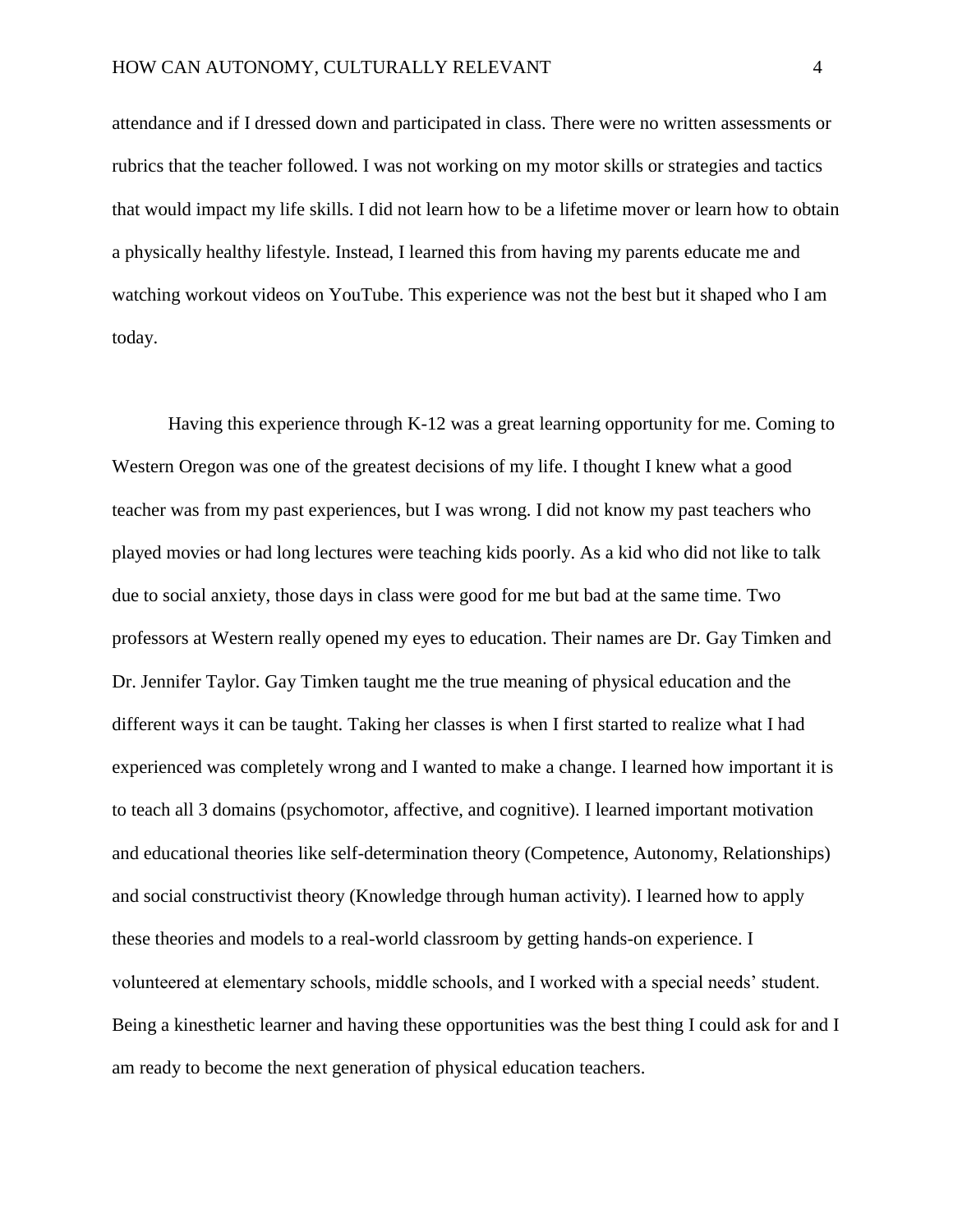**Question (1): Where do you stand on the various influences, issues, and ideologies that shape our educational system?** When looking at our education system and the issues, influences, and ideologies that take place I first want to dive into the key aspect of having a culturally relevant curriculum in place. Soltero talks about how it affects English Language Learners (ELL), "The integration of the study of ethnic and cultural content into the curriculum is especially important for ELLs, not only for their own development of a positive self-concept but also to promote broader understanding and harmony among diverse groups" (Soltero, 2011, p. 152). Being aware of who my students are and where they come from is vital to me in becoming an educator. This is because I am someone my students can rely on. Becoming a mentor and leader they look up to is important for a class to work efficiently. As a physical education teacher, I can do this by having games and activities that are different from the norm. Get away from basketball and football and find out what other sports/ games students played and implement their ideas into the curriculum. I may be the teacher but I want the curriculum to be around them. Another issue that I have been very passionate about is grading in the schooling system and how we assess students. Looking at this through a physical education lens I noticed what not to do during my experience in K-12. Grading based on if someone can dress down or just show up to class is unacceptable. We need to have authentic assessments that meet students' needs. Instead of assessing if someone dressed down for the day, we can assess their motor skills and if they are progressing over time. We can assess cognitively through exit tickets that focus on their knowledge and understanding of topics. Have the student's design activities or plan goals for personal fitness. Make it fun and educational with assessments that are relevant to the content. When I look at other educational classes, one thing that comes to mind is test-taking. A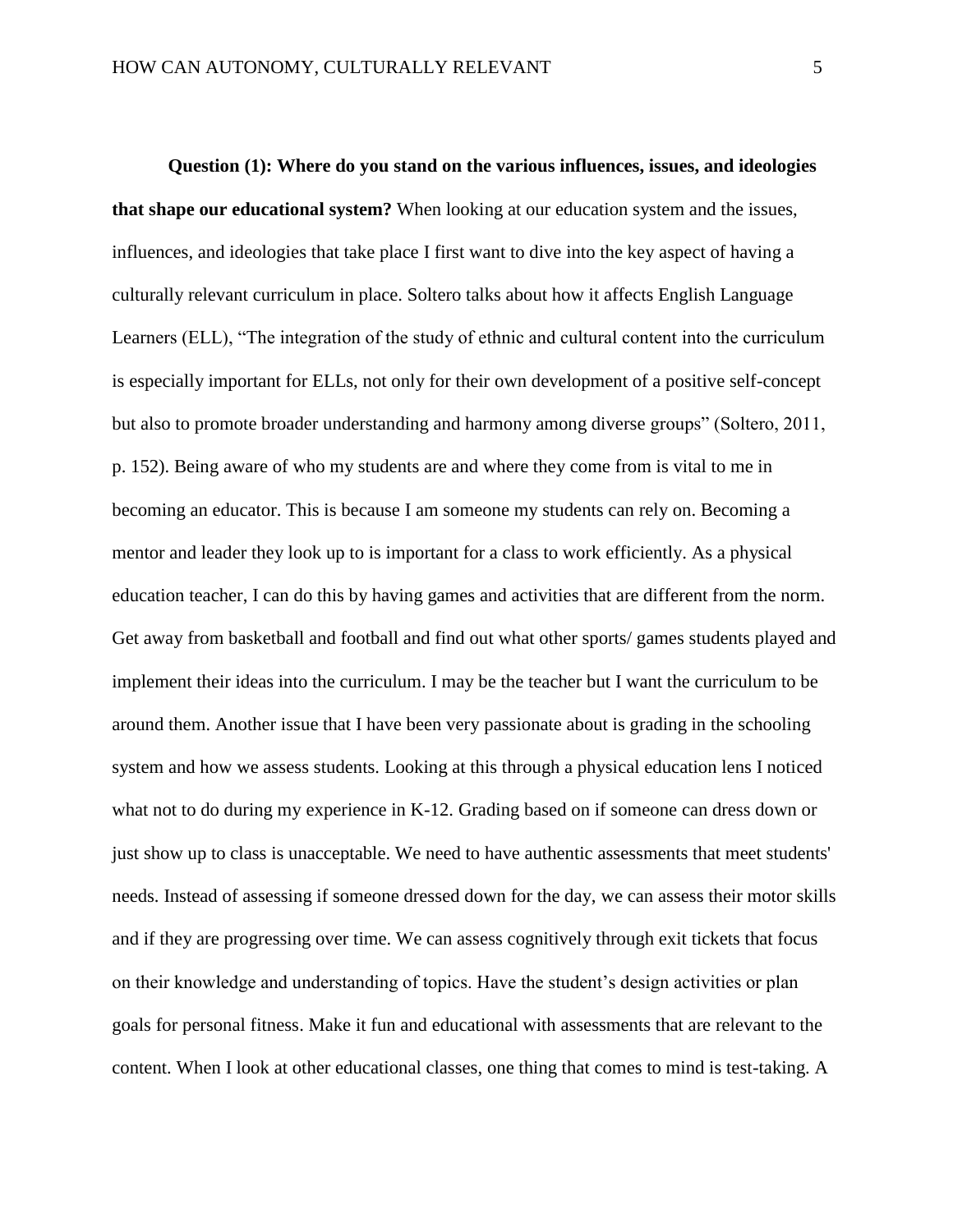lot of other classes such as math, history, science, etc. were all about taking tests to assess the students. Students are not learning from taking tests. They are simply memorizing information that fits into their short-term memory and exiting out of their brain right after the test. Again, Frank Smith talks about the official learning theory and how this is the old way of learning. How learning is hard, easily forgotten, and relying on memorization. Learning should come naturally and easily. Do students actually learn by memorizing information and then circling a letter on a test?

# **Question (2): Where do you stand in relation to the various prominent philosophies of education?**

Over the many years of education, I have found and learned many different prominent philosophies as it relates to education. I am still open to learning new philosophies and will continue to keep learning new ideas that I will integrate into my teaching career. When I was reading the Ormrod book I ran across a quote that really spoke to me, "Meaningful learning is what we're referring to when we talk about understanding or comprehension" (Ormrod, 2020, p. 200). As a future educator, I want the content and topics to be meaningful and relevant for my students. Not only do I want them to understand what we are doing, but also ask the question "why". Thinking outside of the box and more critically about why this information is important. How students can relate it to themselves outside of school and use it to better their knowledge. Another philosophy that I feel is very important is building connections and having an environment where they can grow both physically, mentally, socially, and emotionally. As a physical education teacher, I want my students to go beyond what they think they can do. Get out of the comfort zone and try new things. Expanding their knowledge and thinking to become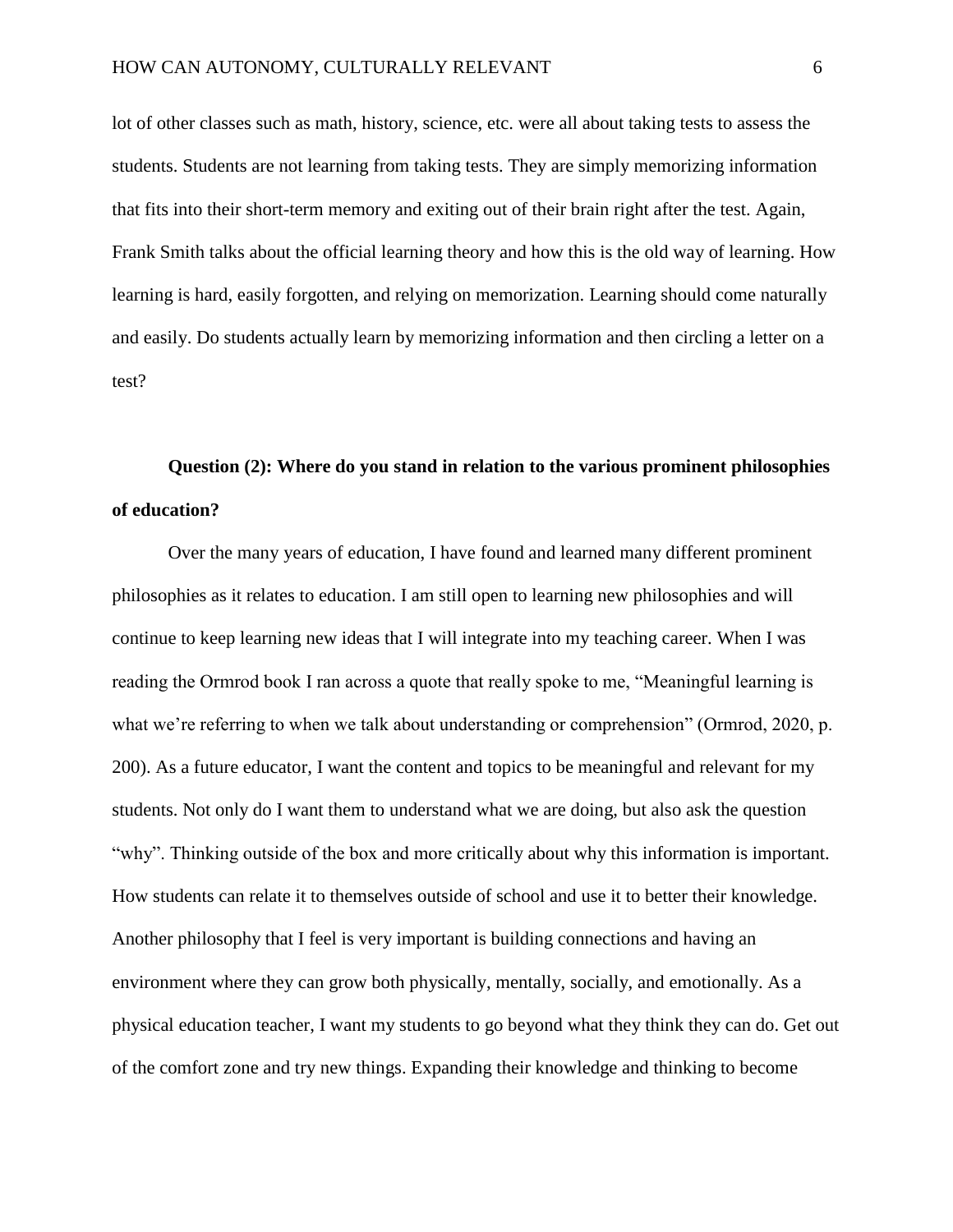independent adults who can do great things within society. Soltero mentions how important having a safe and inclusive environment is, "Creating a safe school climate supports students' healthy development, helps reduce antisocial behavior and discipline problems, contributes to higher morale, promotes positive interpersonal relationships and allows students to learn at the most favorable levels" (Soltero, 2011, p. 46). Having an atmosphere that is promoting safety and inclusion is what it is all about. These philosophies are what I hold true to myself and I look forward to doing more readings and increasing my understanding and knowledge of what else I can do as a teacher to be the best teacher possible.

**Question (3): Where do you stand in regard to teaching with social justice—creating an environment that challenges all students at all times, regardless of their ethnicity, socioeconomic status, legal status, etc.…...?** This is a great question and opportunity to share my beliefs on what I would do to teach social justice and teach to all my students. First I wanted to look at my experience as a student. I come from a Caucasian family and grew up in a predominantly white town. Diversity and inclusion were not a major part of my upbringing. Now that I have stated a little about myself in terms of my life as a student, I want to dive into what I have learned as a student from being in college. All students should be equal no matter where they come from. A way to make everyone feel welcomed, but challenging them at the same time is by having authentic assessments. Soltero says this about authentic assessments, " Some of the most common authentic assessment tools for collecting information and documenting students' academic knowledge are portfolios, teacher observation, anecdotal records, checklists, rubrics, and self-assessments"(Soltero, 2011, p. 98). These assessments challenge students' ability to think critically and expand more on their understanding. By just having tests and memorizing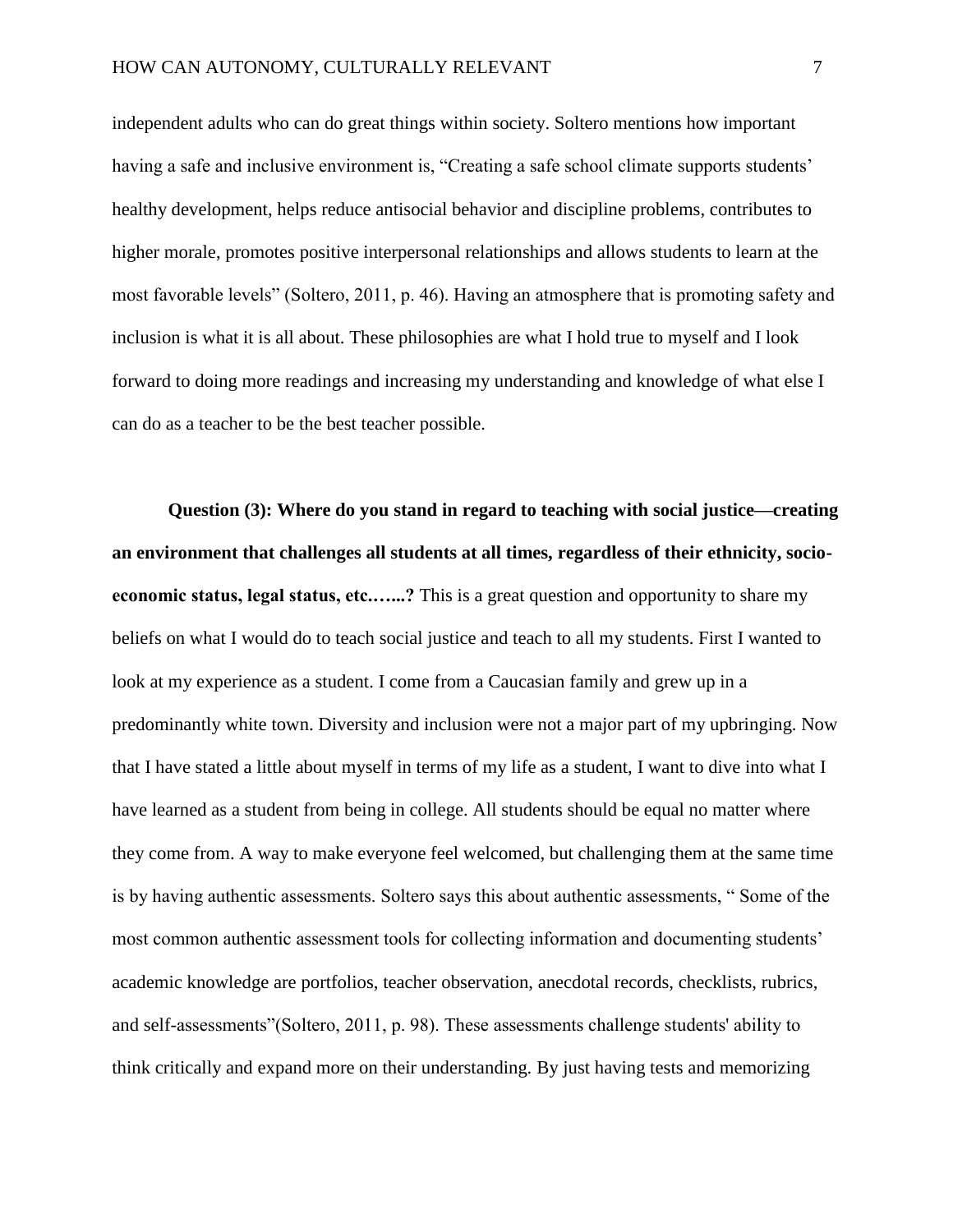said tests, the students are not learning. So, challenging them by collecting real data that helps them is a step in the right direction. I can provide a set of differentiated learning for students and fit their needs as it relates to learning in the classroom. What works best for them, inclusion and challenging them is how I would teach social justice within the classroom.

**Question (4): Where do you stand in connection to being an ethical teacher and abiding by the laws that govern our school system?** I want to be an ethical teacher who abides by the laws that govern our school. From a personal level, I have always followed the law both inside and outside of school. I am very ethical in the way I go about things and will definitely be the same while I am a teacher. Looking at this from a professional view I have always done this in my past jobs, as well as with being in a school that upheld the laws. It is my duty and responsibility to set an example for the students. Their eyes are always on the teacher and the second one sudden mess up occurs, they will catch it. As a teacher, we are required to be mandatory reporters as well. If I see something suspicious/concerning I have to report it. If there are laws that are unjust and unfair to students and schools then those laws will have to be changed. It is important to follow the law and be ethical in a school environment and even outside of school.

**Question (5): Where do you stand with reference to those who lead our school districts: parents, school board members, legislators, etc.….and the decisions they make for you as a teacher?** 

Parents, school board members, and legislators are super important in the education field. They can make decisions that impact both my future as a teacher, as well as the school's future.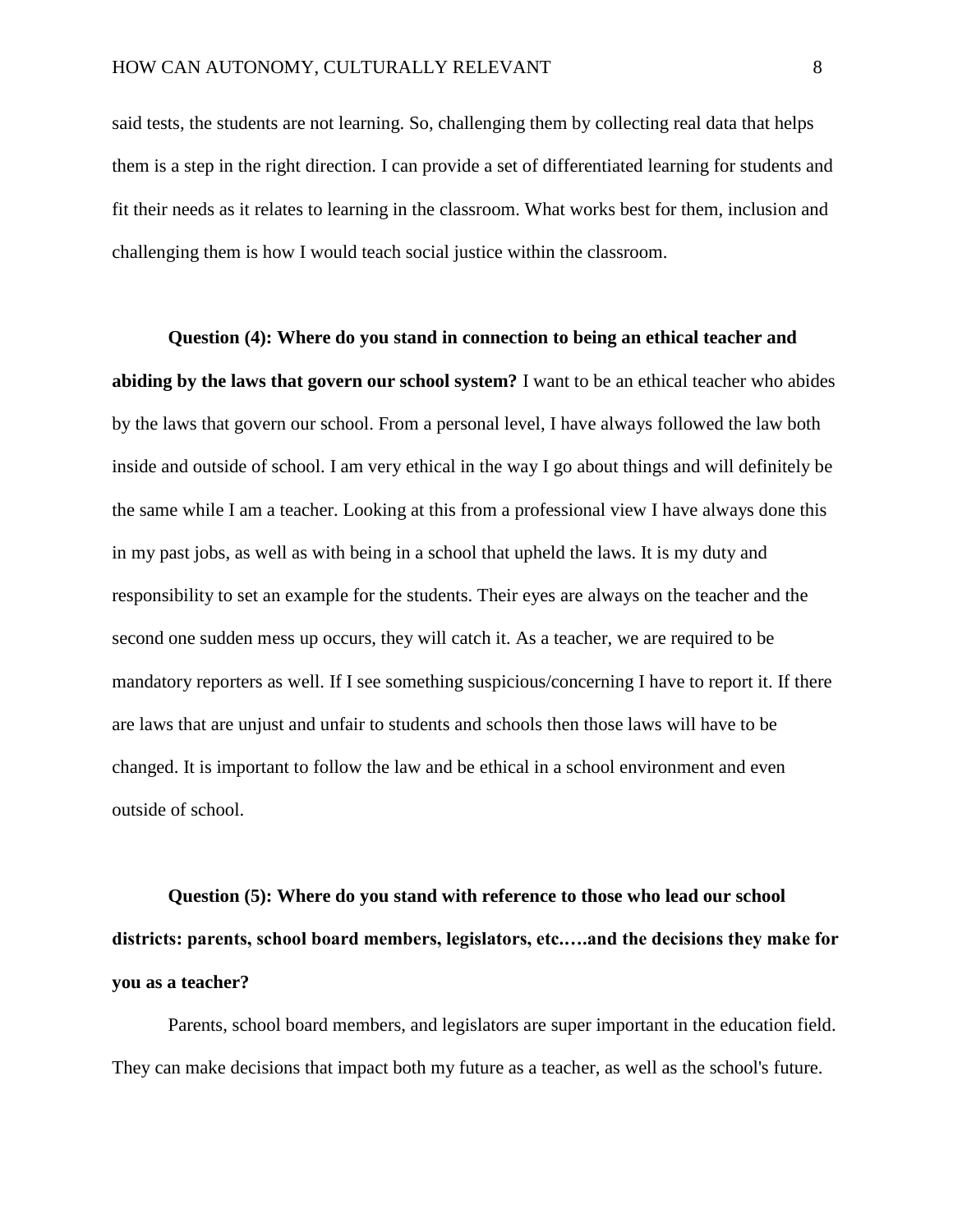One thing I would want from the school boards and higher-ups is a diverse group of people. People who have backgrounds in all sorts of different types of education. I would like the administrators and school board to be previous teachers, or understand what it takes/ life is like to be a teacher and understand the needs of the students and teachers. Parents play a huge role in a student's life, "Educators recognize that involvement of parents and families in the education of their children leads to increased academic achievement, better school attendance, and lower dropout rates" (Soltero, 2011, p. 180). Parents are crucial in helping their students become successful. That is why I believe it is very important to have a strong sense of communication with them. I want to really get to know my future parents and their child so I can understand how they learn, and what works best for them.

# **Question (6): What kind of a classroom environment do you feel is conducive to learning?**

A classroom environment that I feel is conducive to learning is one that is cooperative, engaging, and provides a welcoming climate and culture. This I believe will maximize student's learning and ability to grow. When I have been in classrooms I have seen these concepts in action and know that if done right, it can work out really well. Having an engaging classroom that is both informational and fun is what learning is all about. Providing expectations and a safe environment for all students is what I believe to be the most important role as an educator.

#### **Question (7): Who are you as a teacher: what is your mission statement?**

As a teacher, I am someone who puts time and effort into my job. I want the student to succeed and I will work extremely hard for every student to have the best experience possible in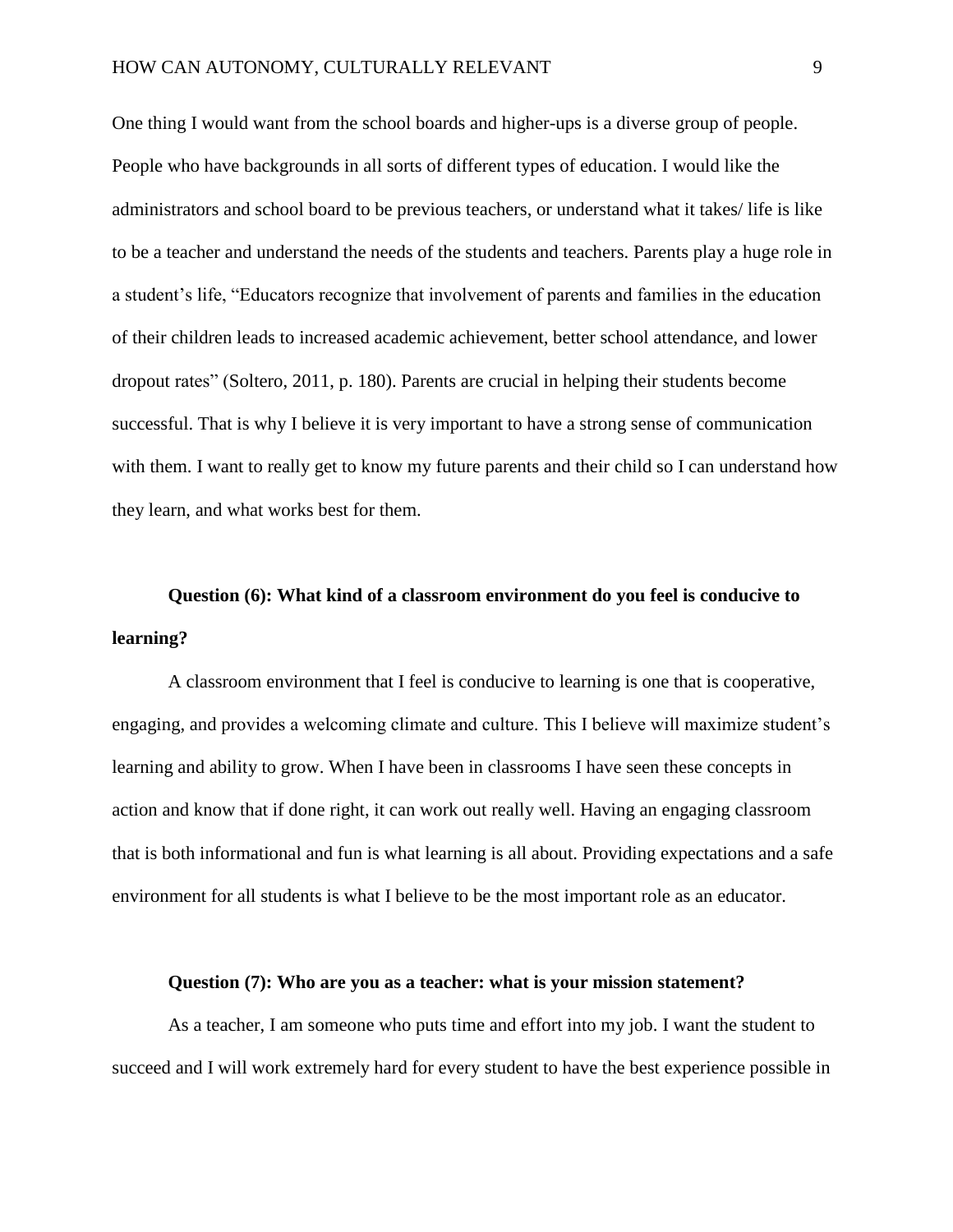my class. I am someone who is eager to learn new ideas and philosophies about education. I always keep an open mind and I am ready to learn new teaching strategies that I can implement in my classroom. I want to be remembered as a teacher who brought joy and excitement to education. Learning should be fun and exciting for everyone.

I will provide equality and inclusion in my classroom and throughout the school. I will be one to support students' needs and provide a welcoming and safe environment. Through my past experiences of education, the one thing that I want to take away from all of this is how important equality and teaching a culturally relevant curriculum is. Being able to relate to my students in ways a lot of people cannot is vital to their success in education. I also learned that there are so many ideas and strategies that I still do not know. Being able to keep an open mind and listen to others is something that I will take with me to the grave. Watching my students grow and be able to have fun while learning is what it is all about and I cannot wait to get started.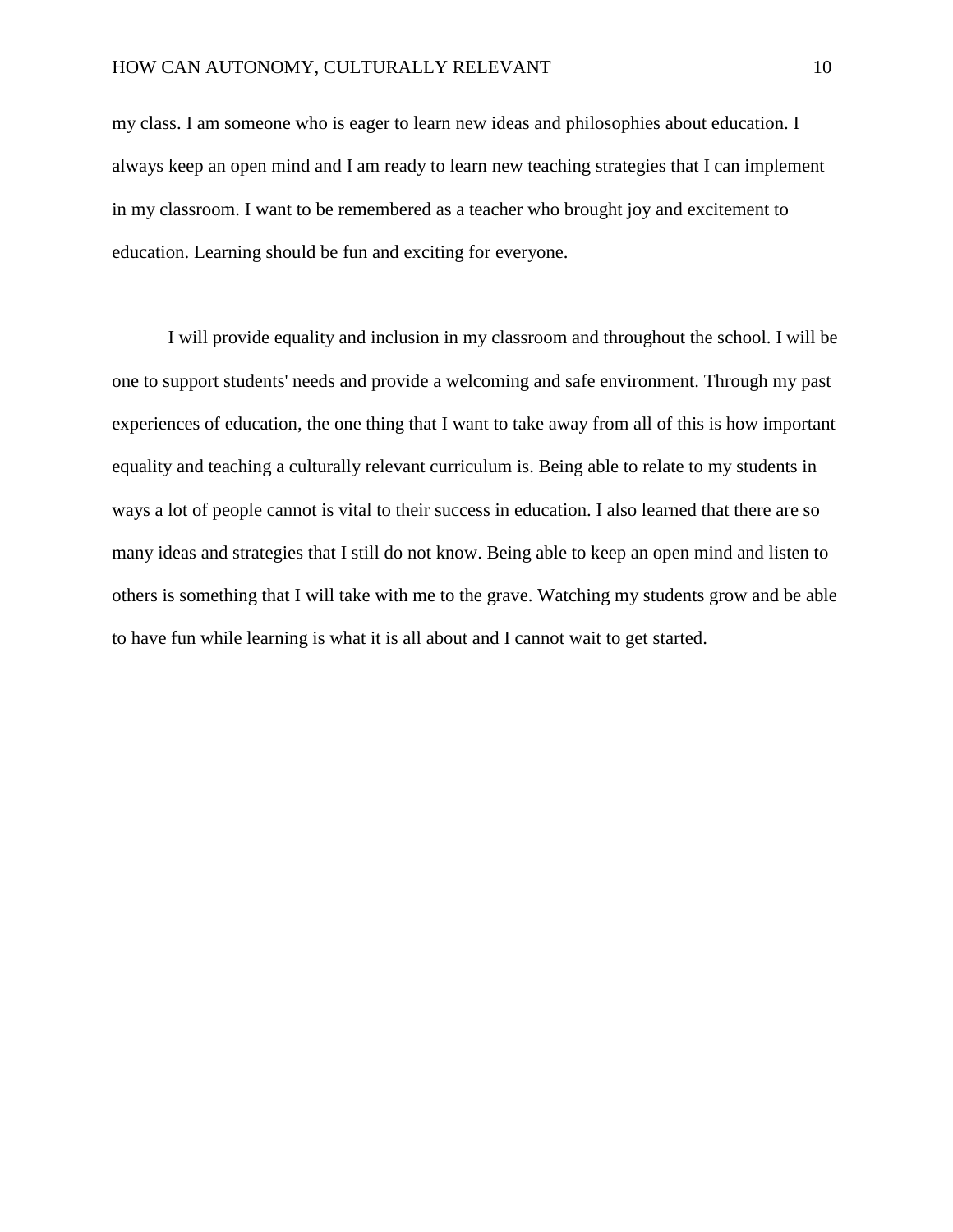## Chapter II

# LITERATURE REVIEW

### **Purposes and Objectives for the Literature Review**

The purpose of my literature review was to examine how teachers can differentiate and include all students. I will look into different strategies of how to be an effective teacher and how I can use scaffolding in a classroom. Lastly, I want to look at autonomy and the role that it plays in our student's lives and how we as teachers can use this to maximize our student's potential. The reason I want to focus on inclusion and differentiated instructions is that as a future physical education teacher it is important to reach all students in my class. I want to engage and connect with students who are not usually active or enjoy physical education and get them moving. I also wanted to look into different ways I can increase engagement in a classroom setting and the importance of supporting each student. Lastly, I wanted to see how autonomy would affect students inside a classroom and see how this can lead students to interact with peers and feel wanted. This literature review will dig deeper into engagement and inclusion for all students in a physical education class and the best practices used for this.

### **Procedures for the Literature Review**

My literature for this review was grounded on engagement and inclusion. I wanted to dive deeper into differentiated instructions and better ways to reach students who are typically not involved in a physical education class. I also wanted to do research on different strategies that would affect students' engagement and personal fitness for the better. Then I wanted to do my research on autonomy and how that affects a student's personal fitness. Each of these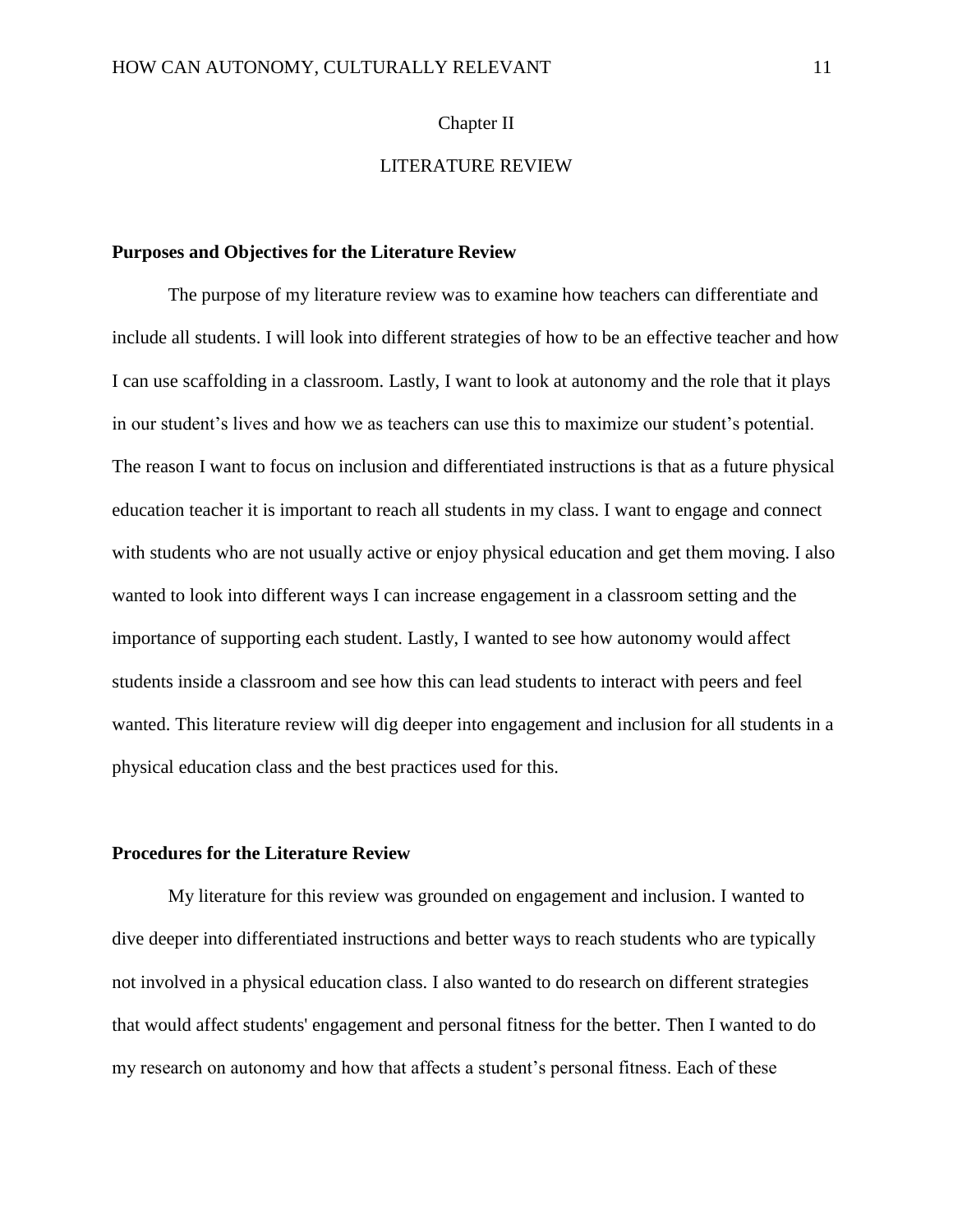research topic articles was peer-reviewed and read thoroughly to make sure they matched and resembled what my topics were about. I wanted to look at engagement and inclusion online for physical education since we are all online and the different factors that can play.

## **Personal Connection to Research Choices**

As a person who loves the engagement and inclusion of all students, this was without a doubt a topic and research study that I wanted to dive deeper into. I have seen firsthand the impact that physical education has on one's own personal fitness and why engaging in class is vital to students' success. Students want to feel welcomed and wanted while in class and providing them with a safe environment, will encourage them to speak up and participate. It is important for me to be as open-minded as I can be when conducting this research. I will be open to new ideas and new practices that can best fit the students. Trust and honesty are going to play a huge role in my research and students' ability to learn.

#### **REVIEW OF LITERATURE**

#### **Theme 1: Differentiation and Inclusive Education:**

When examining my first theme I wanted to look at differentiation and inclusive education and what I can do as a teacher to bring awareness to these all-important topics in the education field. Some of my research focuses on the importance of an inclusive environment and differentiation instructions in education and then I dive deeper into physical education and how these are important as well.

The first article by Whitley and Hollweck's *Inclusion and equity in education: Current policy reform in Nova Scotia, Canada* (2020) was a very informative and great article to read and start off with. In this study, the authors explored ways educators can have an inclusive classroom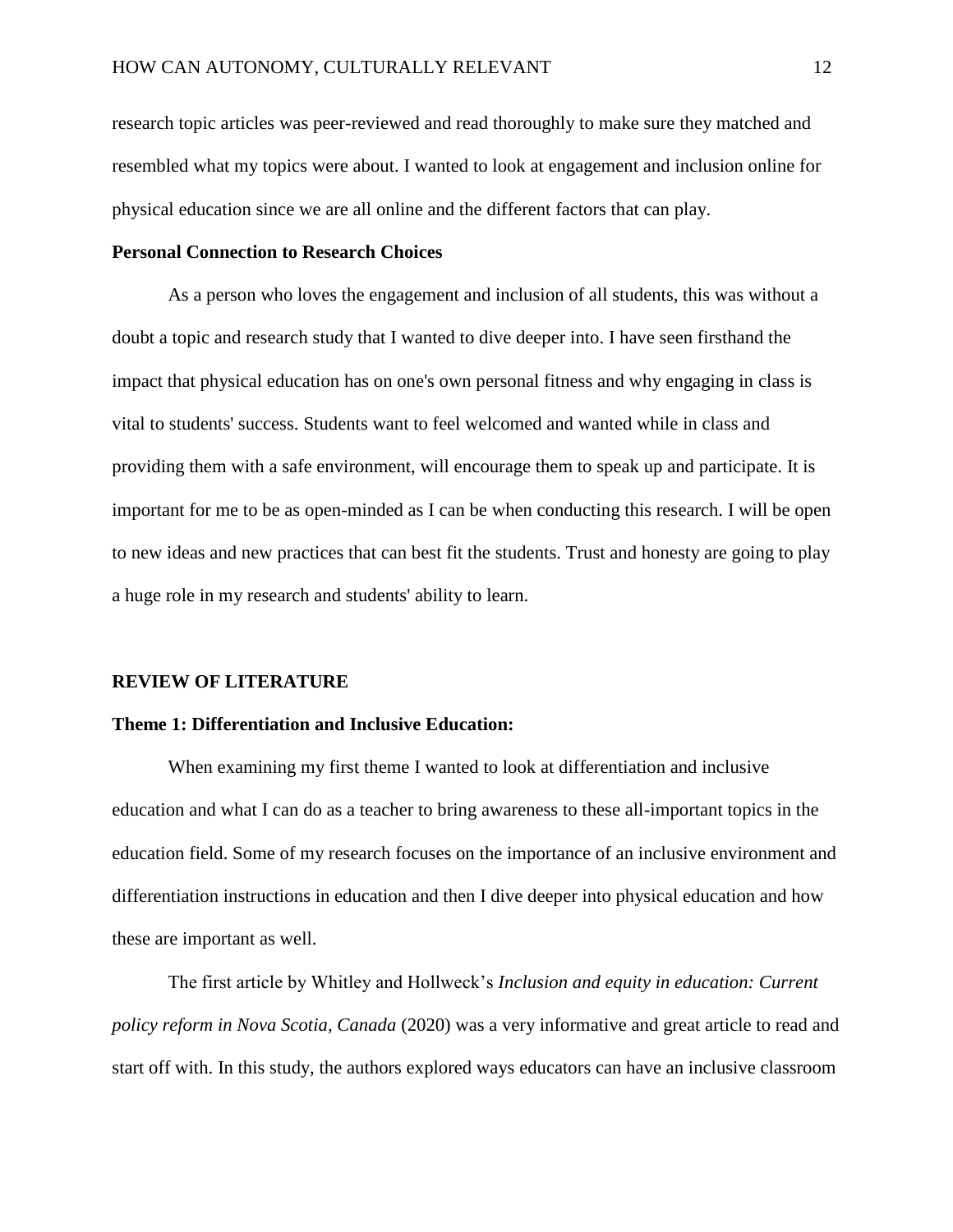and provide equity for all students. Whitley and Hollweck state "Inclusive education values, draws upon and includes student voices and choices to assist students in achieving their goals" (Whitley and Hollwecks, 2020. p. 6). This goes back to having autonomy in the classroom and showing the students a sense of respect that they deserve. This article dives deep into the roots of inclusive education and what steps are needed in order to fulfill this agenda. One way they can do this is by "a need for a just and equitable society where all students have opportunities to succeed" (Whitley and Hollwecks, 2020. p. 11). This is one main calling point the article is trying to make. Focus on togetherness and student success in order to achieve inclusion and equity in the classroom. Having an "Inclusive education is a commitment to honor and respect each student's cultural and linguistic identities and knowledge systems" (Whitley and Hollwecks, 2020. p. 6). Respecting and valuing diversity is one of the key values to a successful classroom. Being culturally aware and including all students is what separates a good teacher from a great one.

The second article I read was by Guay, Roy, and Valois, *Teacher structure as a predictor of students' perceived competence and autonomous motivation: The moderating role of differentiated instruction* (2017). In this study, the authors explored how differentiated instructions can impact students in the classroom. They also looked into teacher structure and how this has a positive effect on motivation. To start off the article defines that, "structure involves making the learning environment consistent and predictable such that students know what is expected" (Guay, Roy, and Valois, 2017. p. 225). This allows them to self-regulate their behaviors and better succeed in the classroom. The self-determination theory is a key part for students to feel motivated. The article says, "when students feel competent and effective, they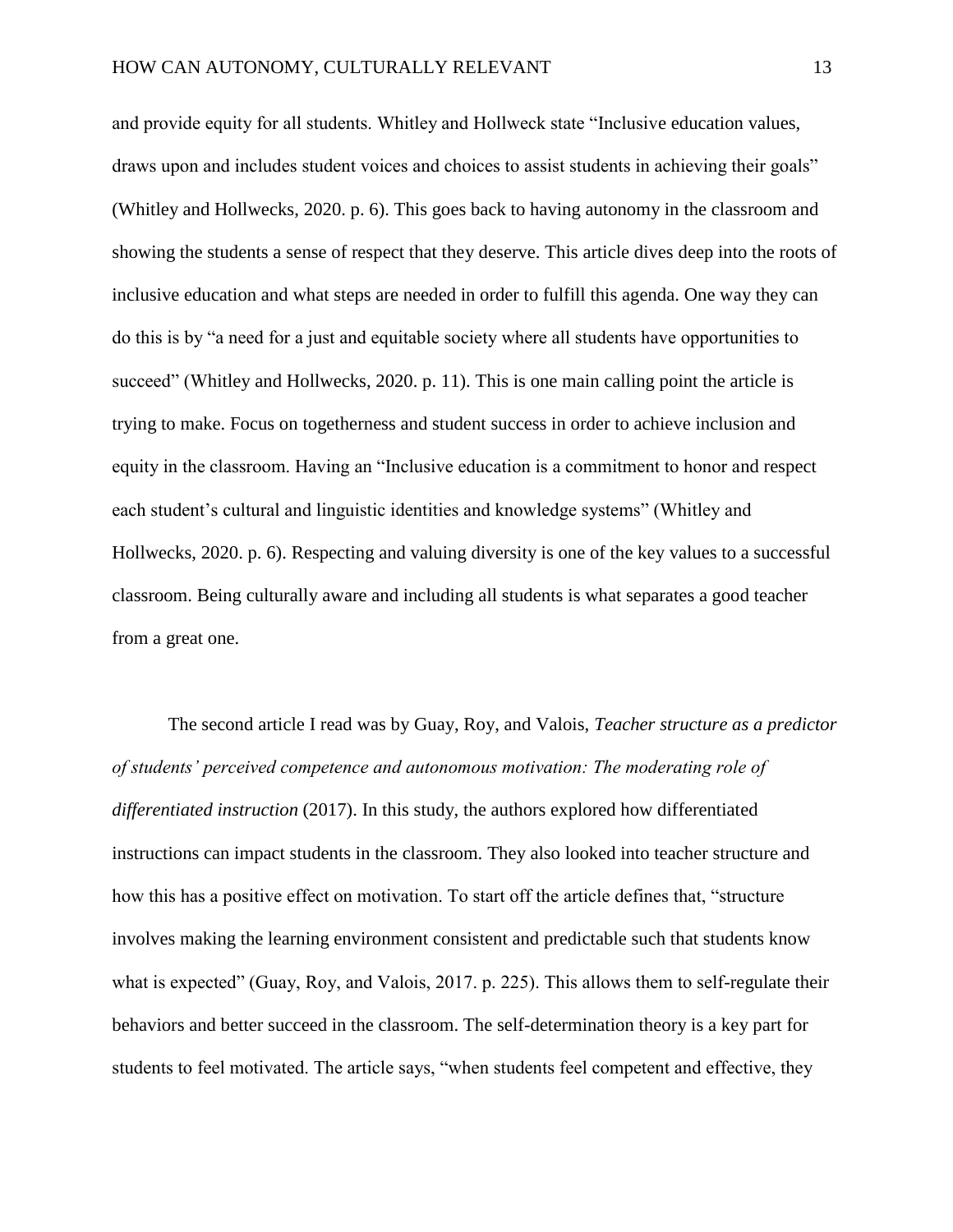tend to engage in school activities" (Guay, Roy, and Valois, 2017. p. 225). Feeling a sense of worth in the class and feeling good will increase the student's willingness to participate and lead to long-term success. (p 225). Differentiated instructions and teacher structure go hand-in-hand when looking at autonomous motivation. This article states, "if students are to stay on task, they need to pursue challenges that are suited to their abilities, which is the major purpose of differentiated instruction" (Guay, Roy, and Valois, 2017. p. 227). Challenging students and also changing lessons to fit their needs is an example of an effective way to teach. Using differentiated instruction and teacher structure can help students perceive competence and increase their motivation.

The third article I read was by Crosland and Dunlap, *Effective strategies for the inclusion of children with autism in general education classrooms*. (2012). In this study, the authors explored the importance of engaging and including students with autism and other intellectual disabilities. Crosland and Dunlap start off by talking about different strategies to achieve successful inclusion. One strategy the article mentions is, "Antecedent procedures. They involve manipulating some aspect of the environment to evoke the desired response or make an undesirable behavior less likely to occur" (Crosland and Dunlap, 2012. p. 254). This can be "altering environments or routines prior to the occurrence of problem behavior" (Crosland and Dunlap, 2012. p. 254). This is a great way to deal with behaviors before they occur in the classroom. The article talks about the importance of making sure the school environment and atmosphere are acceptable for students with disabilities. All these strategies are nice and can be helpful but if the school does not have a philosophy set in place that is focused and desired to help these students then the outcome might not be there. "School systems change may encourage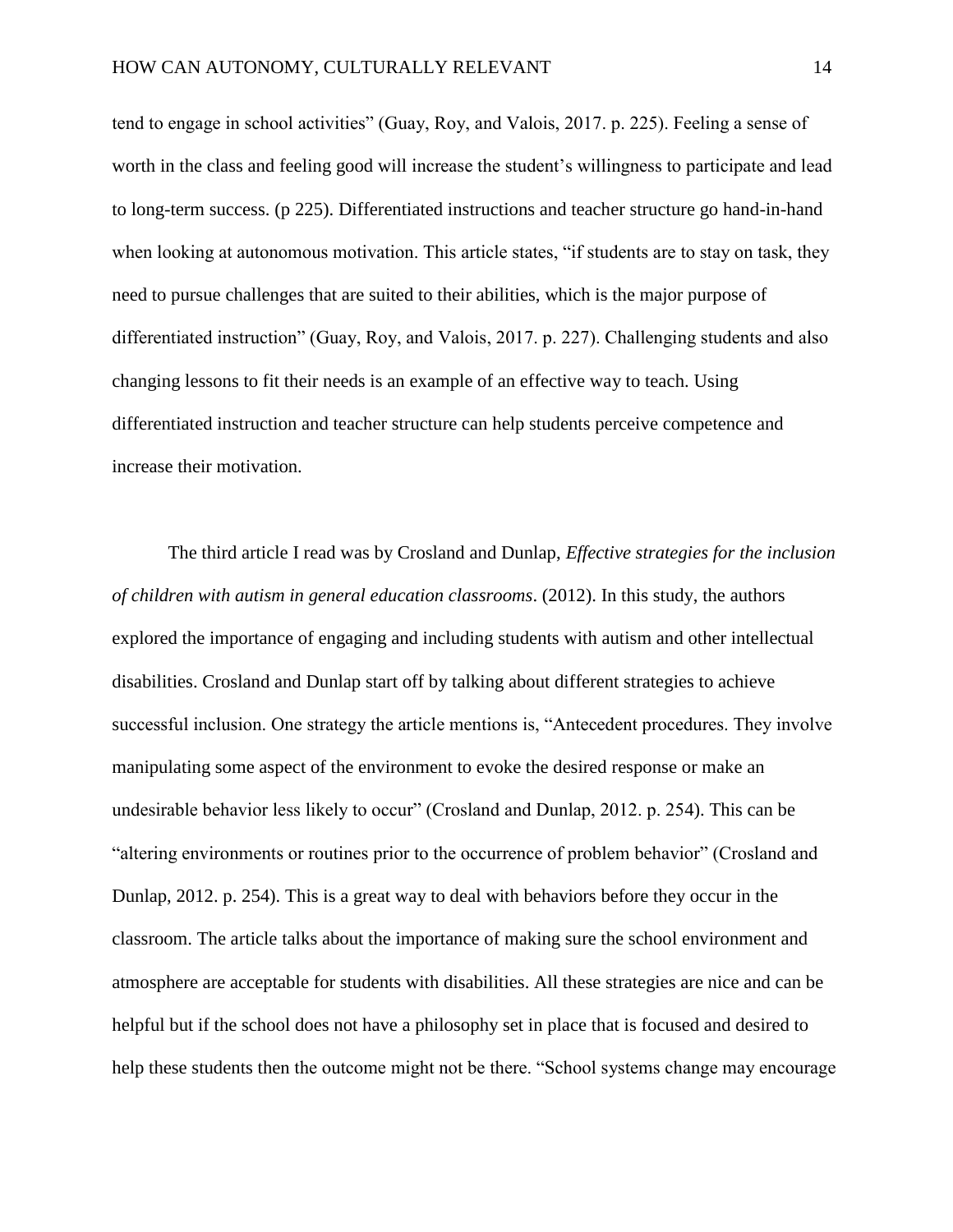greater receptivity to inclusion for students" (Crosland and Dunlap, 2012. p. 262). Schools need to be willing to consider and accept new suggestions on how to include students with disabilities in their classrooms.

The fourth article that I read was *School Climate as an Intervention to Reduce Academic Failure and Educate the Whole Child: A Longitudinal Study by* Daily, Mann, Lilly, Dyer, Smith, and Kristjansson. In this study, the authors explore how we as educators can teach the whole child and different ways we can have a positive school climate. They examined how students' perceptions of a school climate can affect their ability to have a higher academic performance and reduce the achievement gap. This article describes school climate as the "spirit" or "heartbeat" of a school (Daily, Mann, Lilly, Dyer, Smith and Kristjansson, 2020. p. 183). The School's climate should be welcoming and fun for all students. It should feel like a home and a place to learn. They also mention how, "Schools focused on integrating a positive school climate may increase the potential to enrich students' lives and strengthen their academic success" (Daily, Mann, Lilly, Dyer, Smith and Kristjansson, 2020. p. 189). We need to have teachers and students supporting each other and their achievements. Teaching the whole child and showing them respect is what the teacher should be doing. The article finishes it off by talking about relationships between the student and the teacher and how the student perceived the relationships as positive leading to higher academic performance than those who did not (p. 190).

The fifth article that I read was by Navarro-Mateu, Franco-Ochoa, Valero-Moreno, and Prado-Gasco, *To be or not to be an inclusive teacher: Are empathy and social dominance relevant factors to positive attitudes towards inclusive education (2019). In this study, the*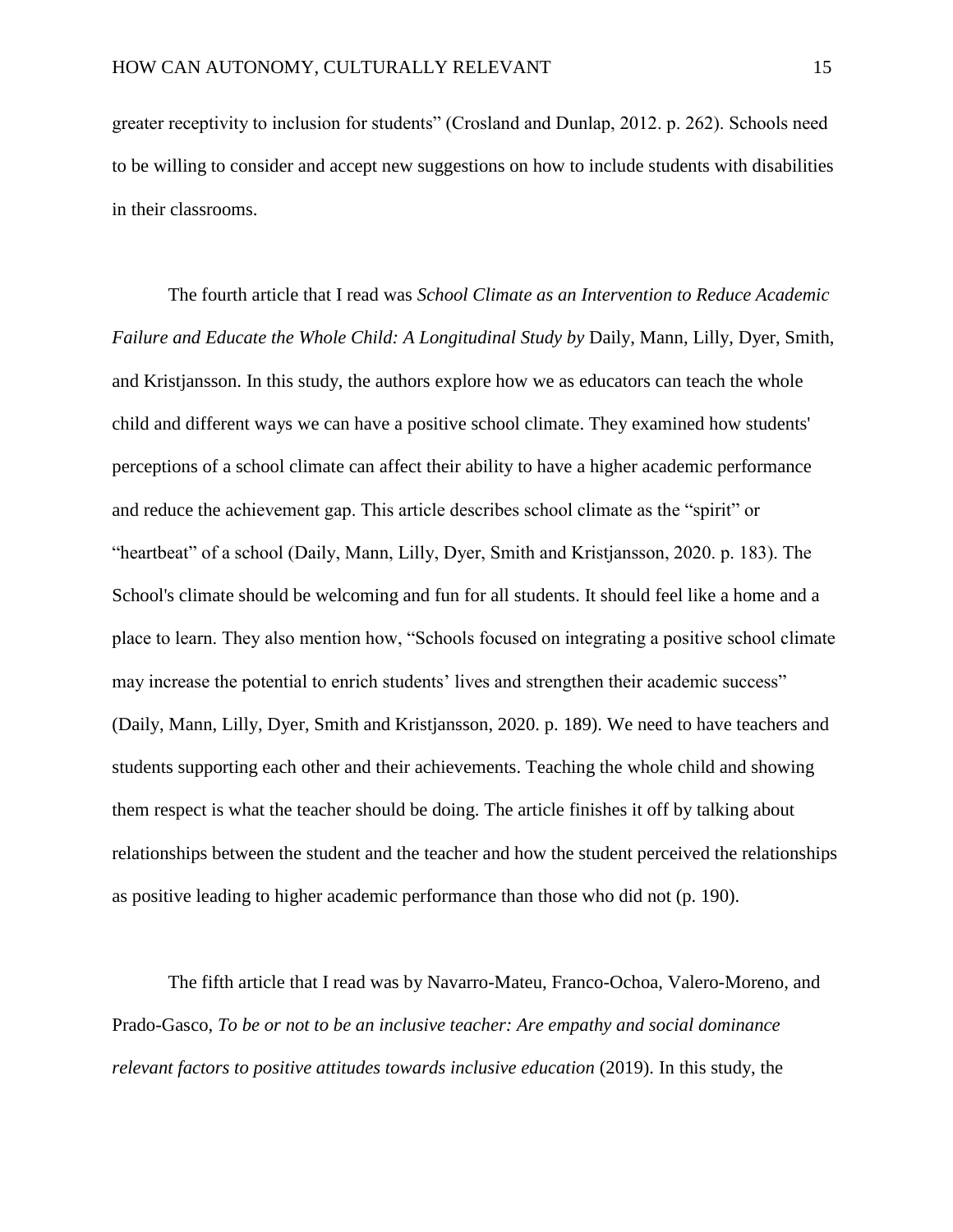authors explored why positive inclusive teachers are the key to achieving an inclusive education environment. The attitudes of the teachers toward an inclusive environment are the make or break for student's success. The teacher's success will rely on three things, the "cognitive component (positive or negative beliefs towards diversity), the affective component (positive or negative evaluations of diversity), and the cognitive-behavioral response (disposition towards diversity in relation to the other two components). It seems that beliefs and attitudes towards diversity can facilitate or hinder inclusion in the educational context" (Navarro-Mateu, Franco-Ochoa, Valero-Moreno, and Prado-Gasco, 2019. p. 3). This was an important read because it opens the door to how important teacher's beliefs are and how that can affect their teaching methods. I looked into my own teaching beliefs and how I feel about diversity in a classroom and I want an inclusive, diverse, and engaging classroom. All teachers should do a deep digging into their own personal experiences and beliefs about diversity.

#### **Theme 2: Strategies, Scaffolding**

The first article that I read was by Friedan, Crosby, Boyko, Hatton-Bauer, and Turnbull, *Effective teaching strategies and methods of delivery for patient education: a systematic review and practice guideline recommendations* (2011). In this study, the authors explored effective teaching strategies that can increase knowledge and decrease anxiety. The article looks at patient education (PE) which is a "set of planned educational activities, using a combination of methods (teaching, counseling, and behavior modification), that is designed to improve patients' knowledge and health behaviors" (Friedan, Crosby, Boyko, Hatton-Bauer, and Turnbull, 2011. p. 87). One strategy that was useful is Computer Technology. The article says, "patients were more satisfied with computer-based learning than with standard educational methods" (Friedan,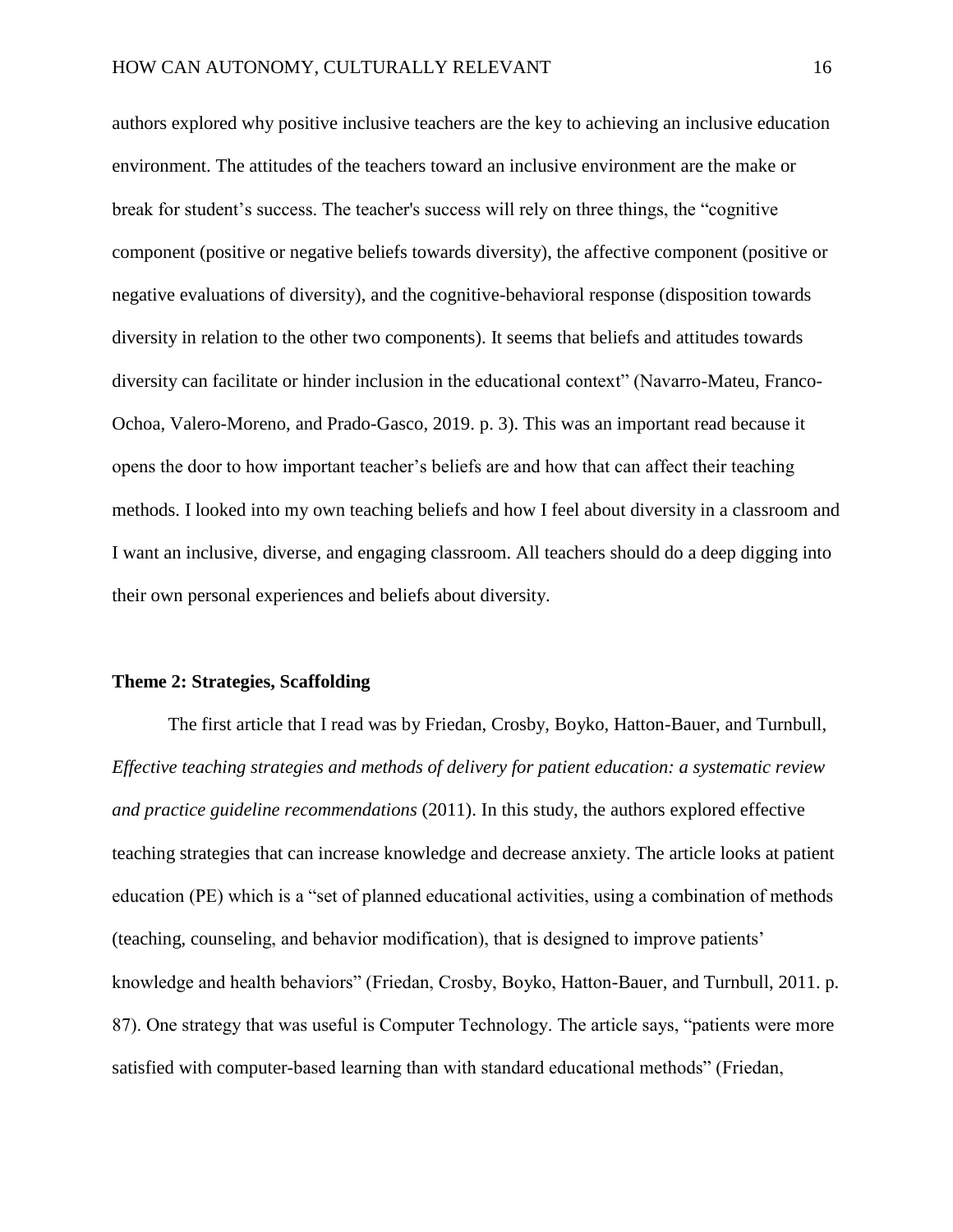Crosby, Boyko, Hatton-Bauer, and Turnbull, 2011. p. 90). This increased the knowledge of students with asthma and heart disease. Another strategy that turned out to be effective was writing material. "Written information in the form of new patient information packages or booklets improved patient knowledge and reduced confusion" (Friedan, Crosby, Boyko, Hatton-Bauer, and Turnbull, 2011. p. 90). Written information can help the patient/student who struggles with hearing or audio. They can see the written information and gain a better understanding and knowledge of what the task is.

The second article that I read was by Rashford, Bosanquet, Webster, Blatchford, and Rubie-Davies, *Fostering learner independence through heuristic scaffolding: A valuable role for teaching assistants* (2013). In this study, the author explored why teaching assistants should use heuristic scaffolding when teaching students with special needs. They want the student to be able to think for themselves. The article defines heuristic as, "a method of teaching, allowing students to learn by discovering things themselves, learning from their own experiences rather than by telling them" (Rashford, Bosanquet, Webster, Blatchford, and Rubie-Davies, 2013. p. 8). The goal of the heuristic is to empower the students and have them think for themselves. The three techniques when using heuristic are: "questioning, modeling and prompting" (Rashford, Bosanquet, Webster, Blatchford, and Rubie-Davies, 2013. p. 8). The article dives into scaffolding and why teachers should use this idea throughout their teaching. Scaffolding is "the importance of contingency and, secondly, the need to drive the student towards independence" (Rashford, Bosanquet, Webster, Blatchford, and Rubie-Davies, 2013. p. 23). Our goal is to have students be independent and we can do this by providing autonomous motivation and feedback.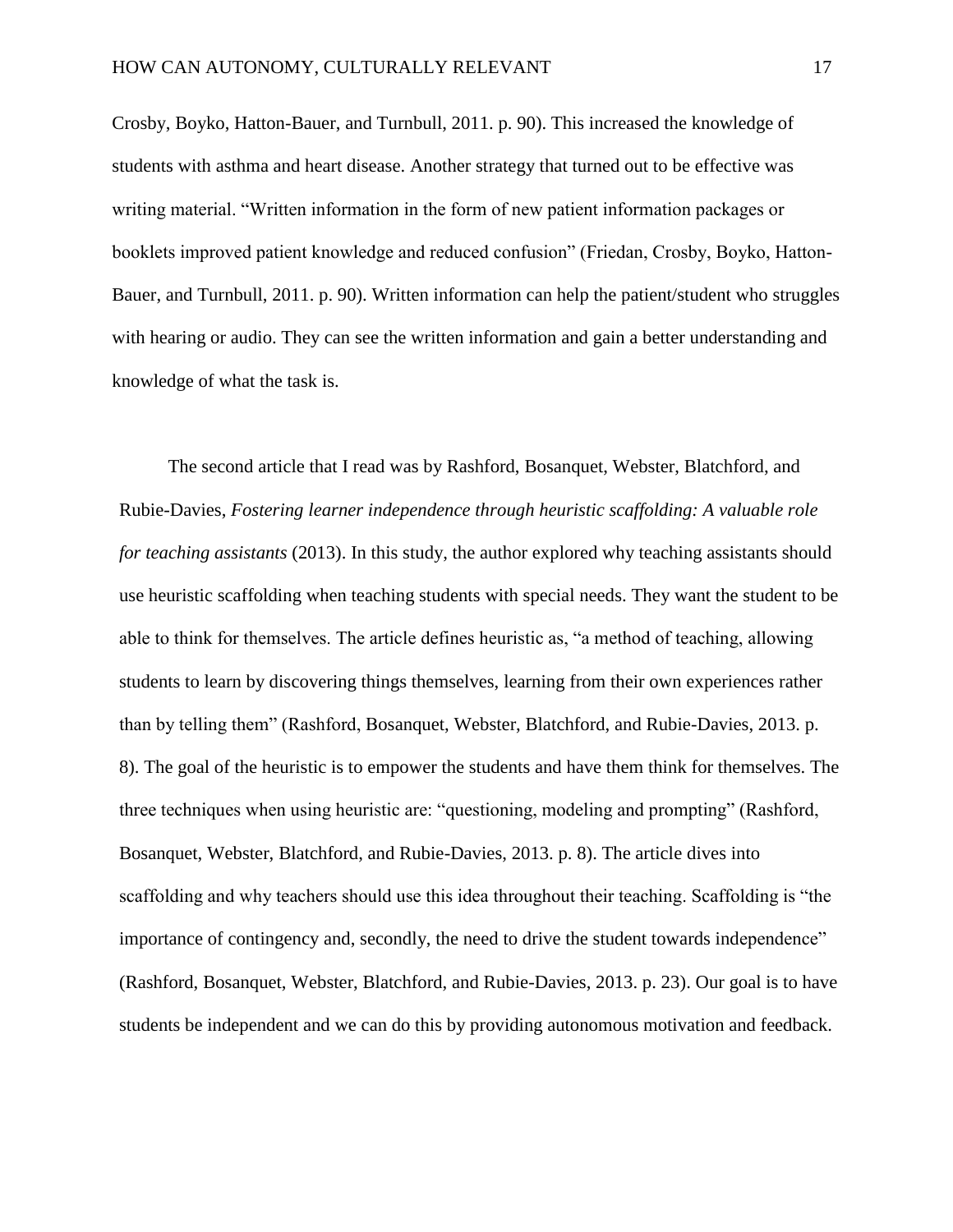Being supportive of the student and helping them grow is an important role that we play as educators and mentors.

The third article that I read was by Bowles, Radford, and Bakopoulou, *Scaffolding as a key role for teaching assistants: Perceptions of their pedagogical strategies* (2018). In this study, the authors explored different pedagogical strategies and the importance of scaffolding through a teacher assistance perspective. This was a great read and I developed a better understanding of how scaffolding is used in a classroom. The article breaks down three principles of scaffolding, "contingency, fading, and transfer of responsibility" (Bowles, Radford, and Bakopoulou, 2018. p. 505). "Contingency requires adults to alter their support according to children's responses, with a view to fading this support over time, the ultimate aim being a transfer of responsibility for a learning item to the child" (Bowles, Radford, and Bakopoulou, 2018. p. 505). These three principles are what make scaffolding possible in a classroom. A strategy that comes from scaffolding would be supported. "The support role entails the TA using strategies to encourage, re-assure and direct children and also helping them to pay attention and listen effectively" (Bowles, Radford, and Bakopoulou, 2018. p. 506). The TA should be trained well and be able to help the students out during the class period. This can be using positive feedback, reinforce rules and expectations, or even make accommodations if necessary. Scaffolding is a great support base strategy to use to maximize the students' learning. It gives the students greater independence in the learning process.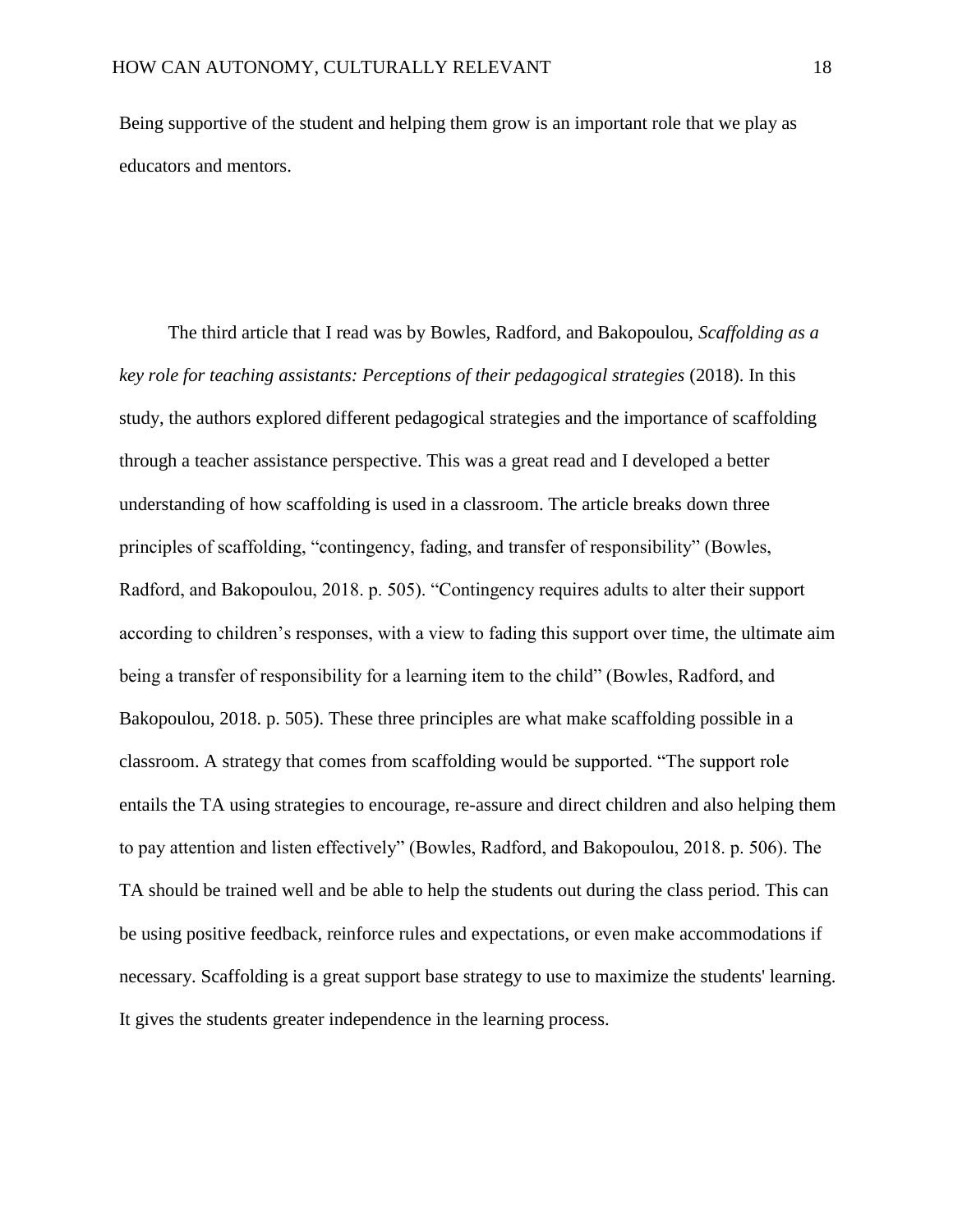The fourth article that I read was by Mesquita, Coutinho, De Martin-Silva, Parente, Faria, and Afonso, *The Value of Indirect Teaching Strategies in Enhancing Student-Coaches Learning Engagement* (2015). In this study, the authors explored the indirect teaching strategies that promoted student-coaches engagement in a positive and active learning environment. One of the main strategies they found was questioning and this had an impact on student coaches. "They used Questioning as the primary strategic pedagogical tool to promote a more active engagement of student coaches with their own learning process" (Mesquita, Coutinho, De Martin-Silva, Parente, Faria, and Afonso, 2015. p. 660). They found that group questioning was the most effective when it comes to engaging students and promoting an active and fun learning environment. Another strategy that they looked at was effective issues. These can be things such as gestures, voice, or humor. "Both were effective in promoting enthusiasm and confidence in student-coaches, leading them to be more actively engaged in their own learning and consequently thinking and acting in a more autonomous manner" (Mesquita, Coutinho, De Martin-Silva, Parente, Faria, and Afonso, 2015. p. 666). This was a great study because they are focused more on a student-led class rather than a teacher-dominated class. Giving the students autonomy and activities that are centered around their learning is a healthy way in promoting a safe learning environment.

The fifth article that I read was by Mullender-Wijnsma, Hartman, Greeff, Bosker, Doolaard, and Visscher, *Moderate-to-vigorous physically active academic lessons and academic engagement in children with and without a social disadvantage: a within-subject experimental design* (2015). In this study, the authors explored how physical activity lessons can improve academic performances in schools. They looked at students who are socially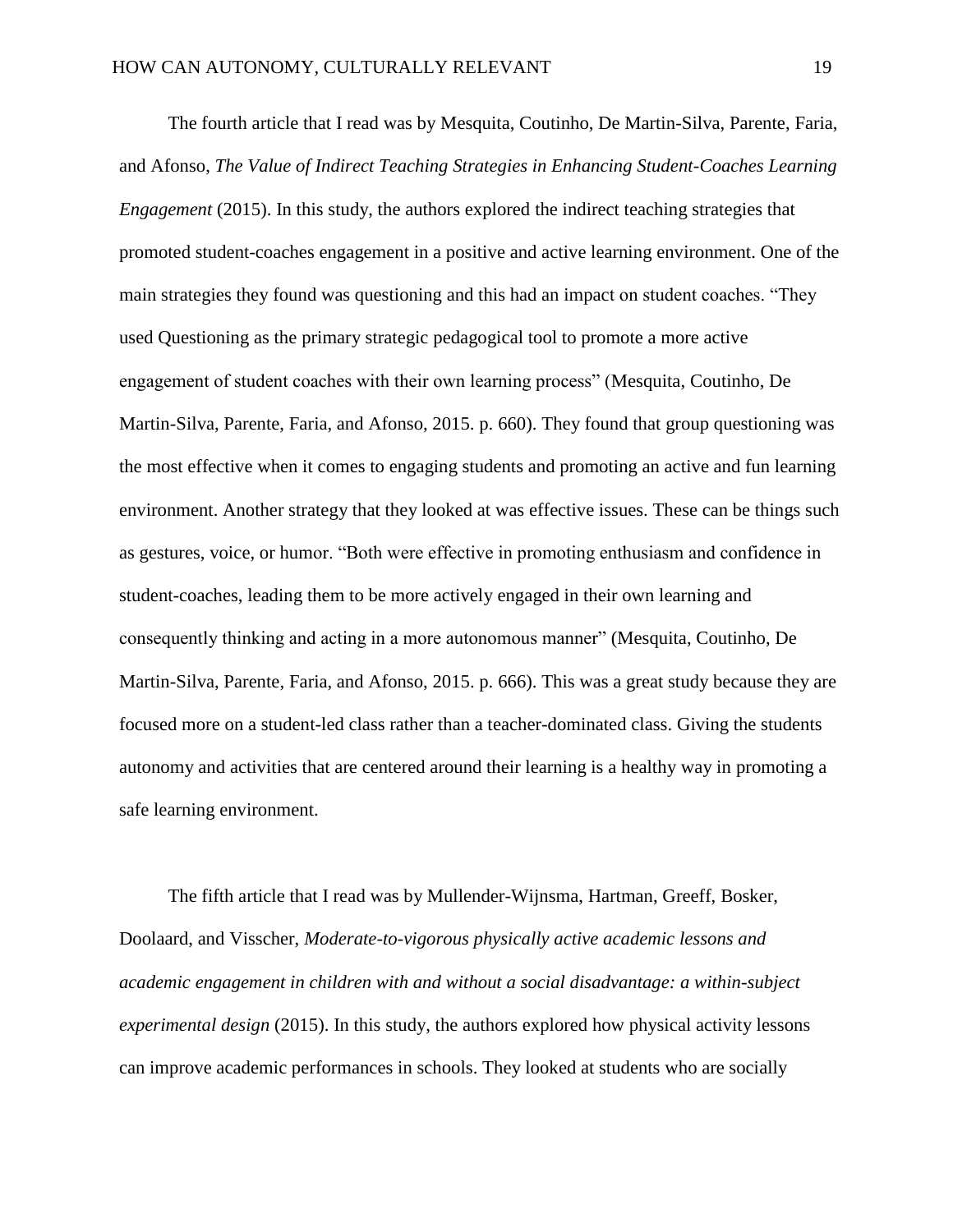disadvantaged and students who are not socially disadvantaged and what relationships physical activity had on them. "The findings suggest that physically active academic lessons may be an innovative way for teachers to increase children's academic engagement and physical activity without losing time intended for academic learning" (Mullender-Wijnsma, Hartman, Greeff, Bosker, Doolaard, and Visscher, 2015. p. 8). As a future physical education teacher, I believe that this is very important to implement in all classes. Students tend to get bored sitting down all day in a classroom and need to have some activity breaks that get them up and moving. They found that an "interaction between aerobic physical activity and cognitive engagement may have a stronger effect on cognitive functioning" (Mullender-Wijnsma, Hartman, Greeff, Bosker, Doolaard, and Visscher, 2015. p. 8). Physical activity will have a higher effect on the cognitive ability to learn. As a future educator, it will be important to get my students involved with physical activity out of my classroom and preach the benefits and importance of it.

# **Theme 3: Subject-Specific, Disciplinary Issues Related to my Goals for Teaching Improvement.**

The first article I read was by Wickens, Manderino, Parker, and Jung, *Habits of Practice: Expanding Disciplinary literacy frameworks through a physical education lens (2015).* In this study, the authors explored disciplinary literacy through the lenses of physical education. They wanted to expand the approaches and framework of disciplinary literacy in the field of physical education. The authors say, "Disciplinary literacy has highlighted differentiated habits of thinking, which is meant to serve as a proxy for the varied practices within the disciplines themselves" (Wickens, Manderino, Parker, and Jung, 2015. p. 76). The way students think is astonishingly different and our ability to teach to a diverse group of learners and learn from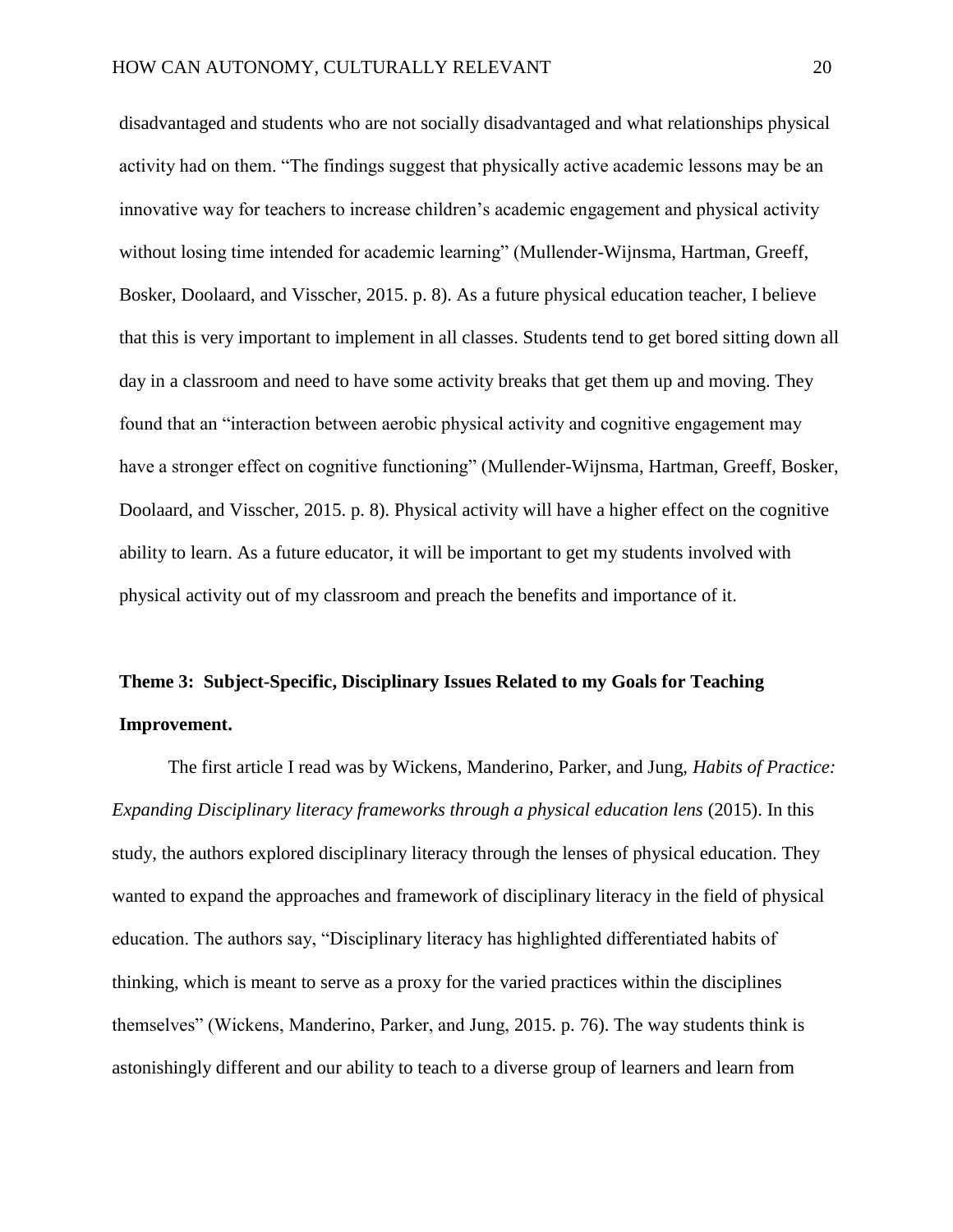different cultures is a blessing. Physical education literacy aligns with, "notions of participation, physicality, and movement are integral to the field and demonstrate an assets perspective toward students" (Wickens, Manderino, Parker, and Jung, 2015. p. 79). Participation, being able to move are the key parts of a physical education class. It does not focus on the ways in which we can read or write but more focused on the moving and physical side of things. They finish off the article by not pushing their agenda ahead but just getting the message of other courses should be considered when looking at disciplinary literacy.

The second article I read was by Bailey, *Evaluating the relationship between physical education, sport, and social inclusion* (2005). In this study, the author explored the outcomes of participating in physical education and the social inclusion benefits that participants have on students. This article is from 2005 but I had to add this because of the great information it provided. The article breaks down social inclusion into four parts, "bringing individuals from a variety of social and economic backgrounds together in a shared interest in activities that are inherently valuable (spatial); offering a sense of belonging, to a team, a club, a program (relational); providing opportunities for the development of valued capabilities and competencies (functional); and increasing 'community capital', by extending social networks, increased community cohesion and civic pride (power)" (Bailey, 2005. p. 77). These four inclusion definitions are vital to a successful physical education class. Becoming culturally aware and relevant as a teacher is important for building trust and respect from students. Sometimes students are shy and not engaging because the activity is not fun to them. Having a different curriculum that is built around the students is welcoming to a successful learning environment. The article ends by talking about, "The personal qualities and teaching styles of physical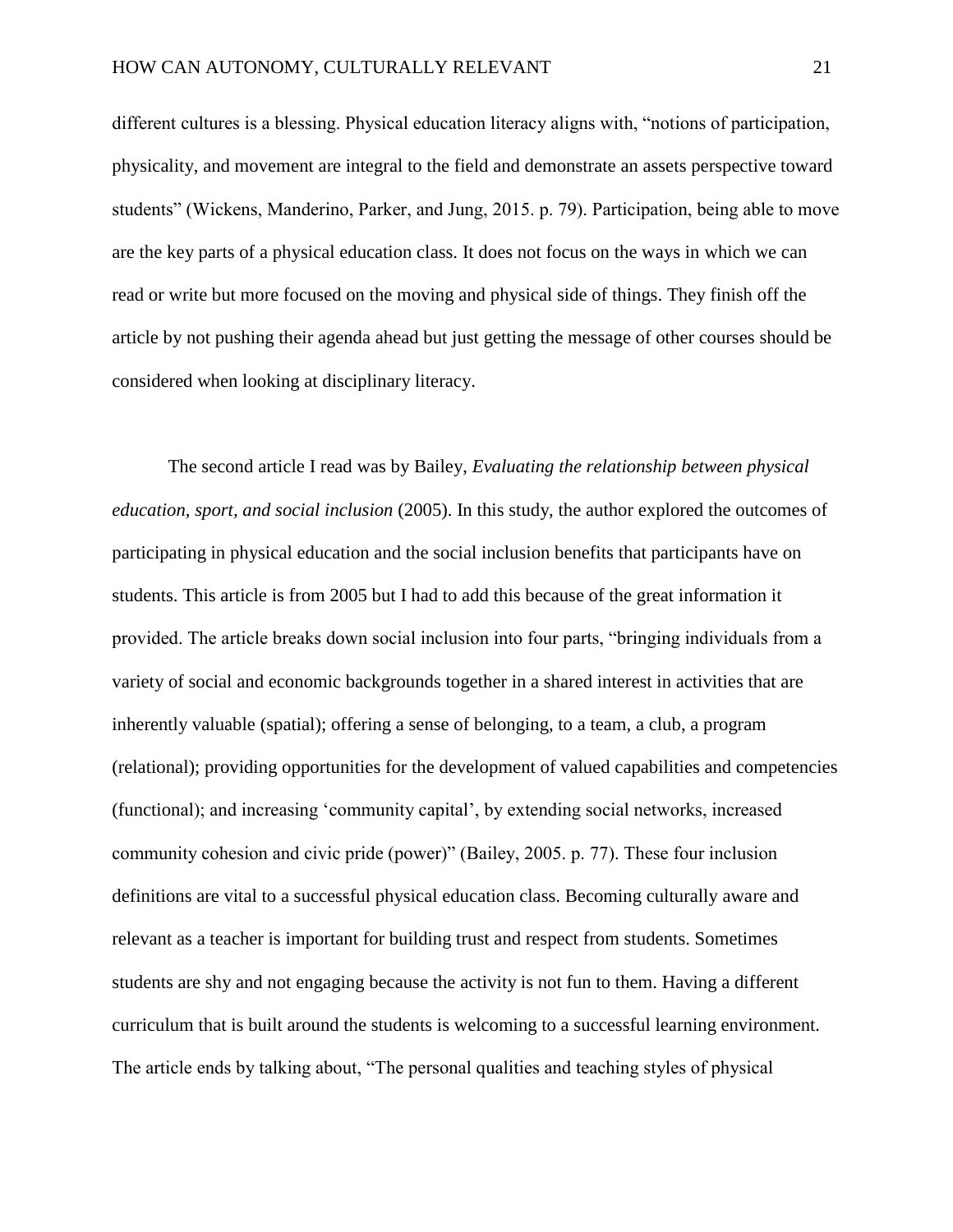education teachers can be significant factors in the development of pupils' perceptions of the subject" (Bailey, 2005. p. 85). This is exceptionally true when looking at my past experience. I never liked my physical education class because my teacher did not make it a safe learning environment. The activities and curriculum were not culturally relevant and it was just not fun.

The third article I read was by Thorjussen, *Social inclusion in multi-ethnic physical education classes: Contextualized understandings of how social relations influence female students' experiences of inclusion and exclusion* (2020). In this study, the author explored how inclusion and exclusion in PE can be understood in light of social relations in multi-ethnic classes. This article also looked at where female students with diverse backgrounds stood in a physical education class. Out of the three girls that Thorjussen researched each had their own stories. One loved physical education and being active in the class. Another did not really like it and never participated but that is because she felt lazy and showed up late. The last one felt unathletic and unskilled. Felt very uncomfortable in the class (Thorjussen, 2020. p. 7). These are all fascinating stories and experiences that each went through. Having a positive or negative experience can really impact how one views physical education. The findings stated, "all three girls indicated that a lack of friendships and social relations in class caused experiences of exclusion in PE, particularly in situations where the students were asked to form pairs or teams on their own" (Thorjussen, 2020. p. 11). This is a prime example of what not to do as a teacher. This is one of the main components of why I am becoming a physical education teacher. As a physical education teacher, I would design activities that are interactive and fun for all students. Inclusion is very important for students' success because if they are not participating then they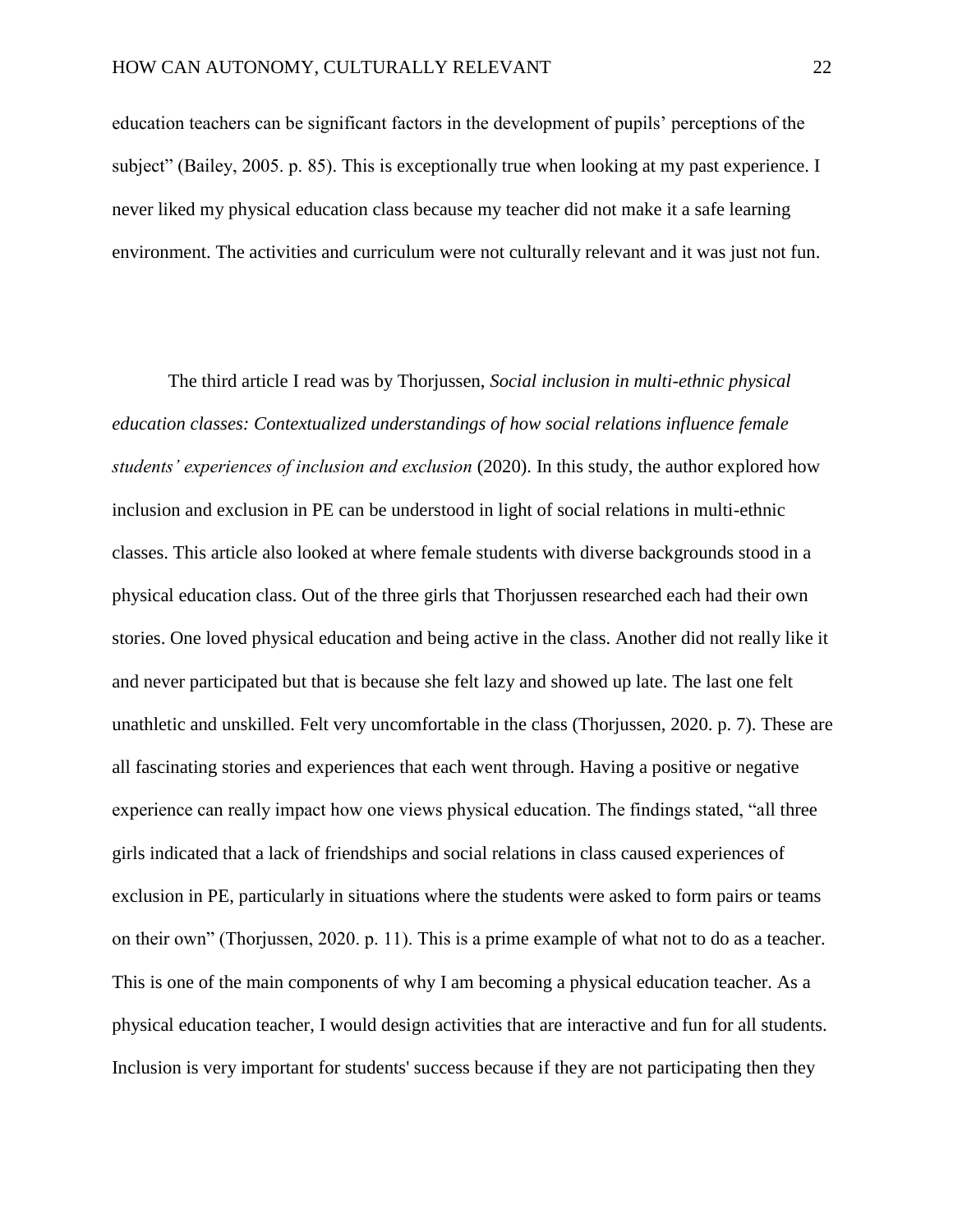are not learning. The most important day of the class is the first two weeks. That is when relationships and social interactions take place and that teacher-student connection is made.

The fourth article I read was by Flory and McCaughtry. *Culturally Relevant Physical Education in Urban Schools* (2011). In this study, the authors explored the teacher's and students' perspectives on physical education in urban schools. Reading this article was very informative on different ways I can teach to all my students and become more culturally aware. The articles found four different themes, "care, respect, language and communication, and curricular content" (Flory and McCaughtry, 2011. p. 52). The teacher should care for their students. The teacher does not know what the student goes through and instead of yelling and putting kids into detention start by getting to know them and their culture. Respect is not just between the teacher and student but also between the student and student. Here is a strategy that the article talks about, "to overcome students' aggression, teachers wove social and interpersonal skills into the curricula. Several teachers used behavior contracts" (Flory and McCaughtry, 2011. p. 55). Teachers started to use fitness stations and not competitive play because fitness stations are about bringing each other up and no competition is there. Language and communication are also key to becoming culturally relevant. The article talks about English language learners (ELL) and what teachers can do to teach them. They also mentioned different cultures' ways of talking and how some teachers might interpret a saying differently than what it actually means (Flory and McCaughtry, 2011. p. 56). Lastly, the article mentions curricular content and how teachers are expanding their knowledge and listening to students to build their content around them and not themselves.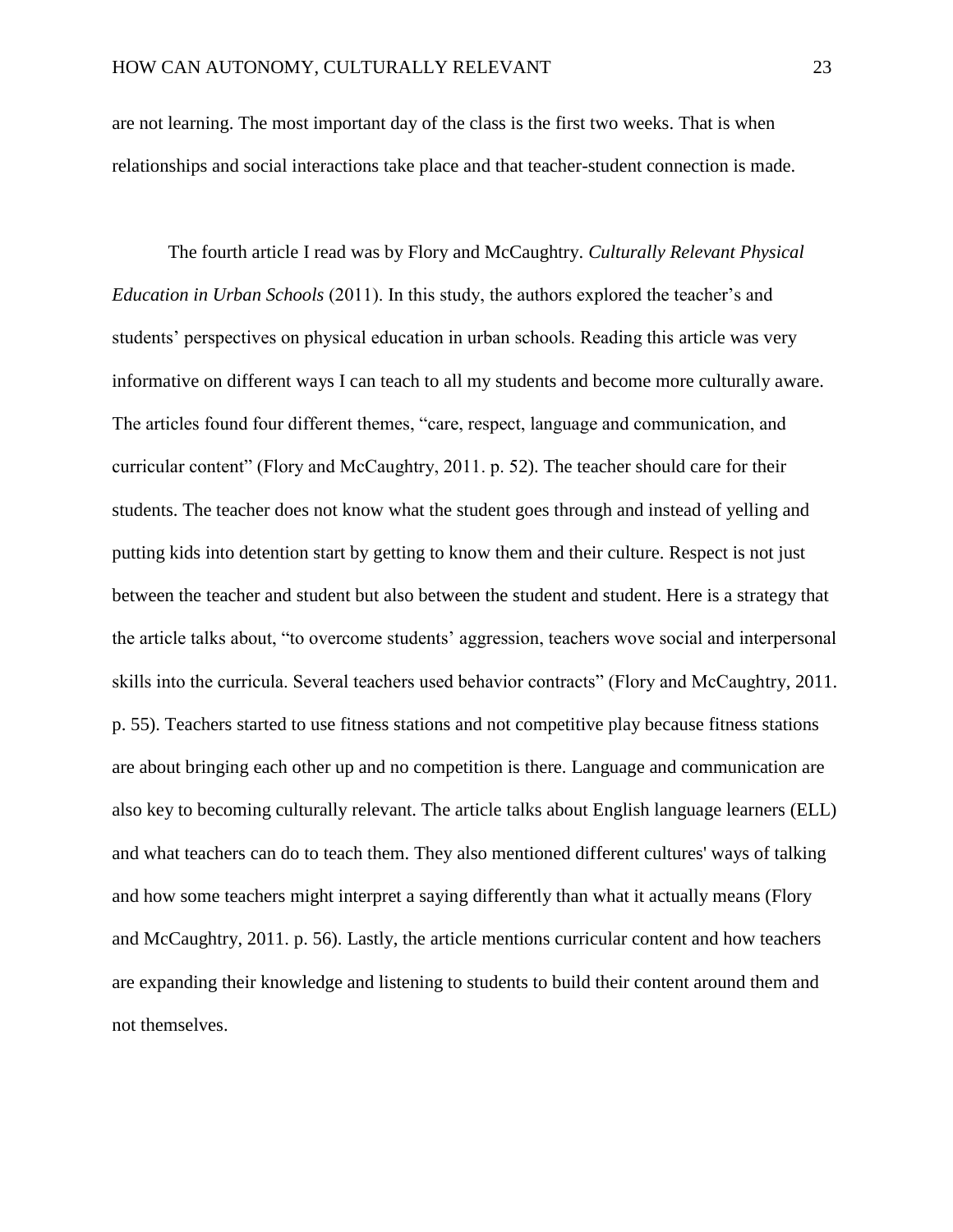# **Summary:**

The literature review here is a strong indicator of how I perceive different strategies and beliefs about education. Inclusion and differentiated instructions are key values to what I as a future educator am about. I want to implement scaffolding and a variety of different strategies in my classroom that meet the needs of my students. Becoming culturally aware and teaching a culturally relevant curriculum is what will strive me to become a better educator and help my students become exceptional learners. Having a safe and respectful environment for all my students and teaching to a diverse group is one of my main goals. Knowing that the students' learning comes first and their well-being. Showing care and commitment to the students and the work is how I perceive a successful teacher. This is not just another 9-5 job. This is more than that, this is a passion, a career, a family.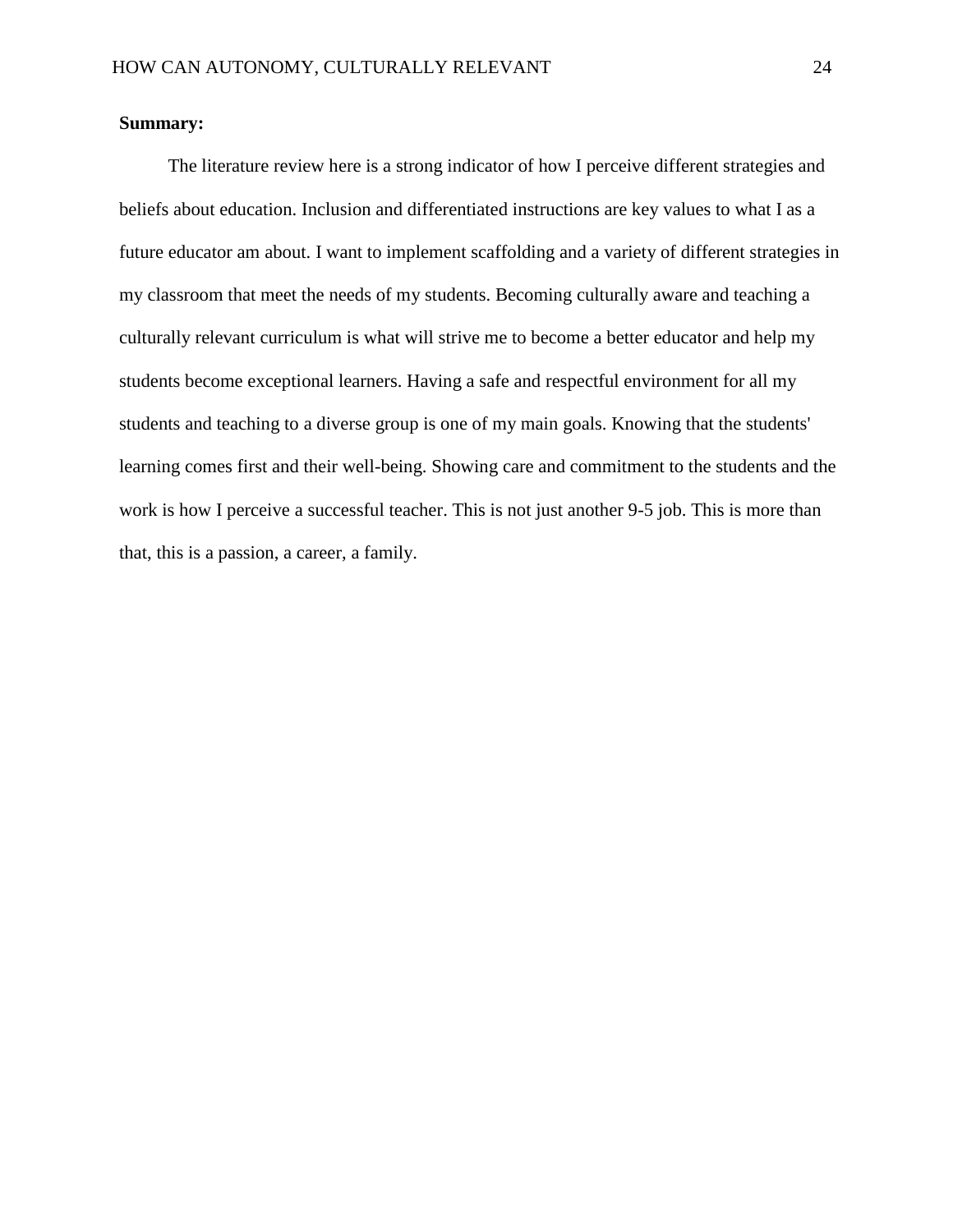### CHAPTER III

# RESEARCH METHODS

The methods of inquiry for this study focused on the principles and practices of action research, using a self-study aligned with professional teaching standards, teacher artifacts, lesson plans, observation from my cooperating teacher and field supervisor, and interviews with students and teachers as a means of data collection. I will begin with a review of action research principles to establish the foundation for this study's method of inquiry. Second, I will review the choices and purposes of data collection that helped to highlight my instruction and means for searching for improvement. Third, I will detail my context for the study, methods of data collection protocols, maintaining credibility and trustworthiness of the data, and acknowledge my limitations as a researcher. Finally, I will present the procedures used for studying my practice, while providing data and analysis that speaks to adaptations and adjustments made to my instruction as I implanted this study.

## **Research Question**

My focus for this research was to understand the practice of building a classroom conducive to student autonomy and scaffolding and to figure out how I can become a culturally responsive physical education teacher. Specifically, I examined my practice and how I learned to use scaffolding and voice and choice to improve my teaching. I also examined different ways that I can become a more culturally appropriate teacher through my lessons and overall teaching and the impact this has on students. This focus aligned with the following INTASC Standards for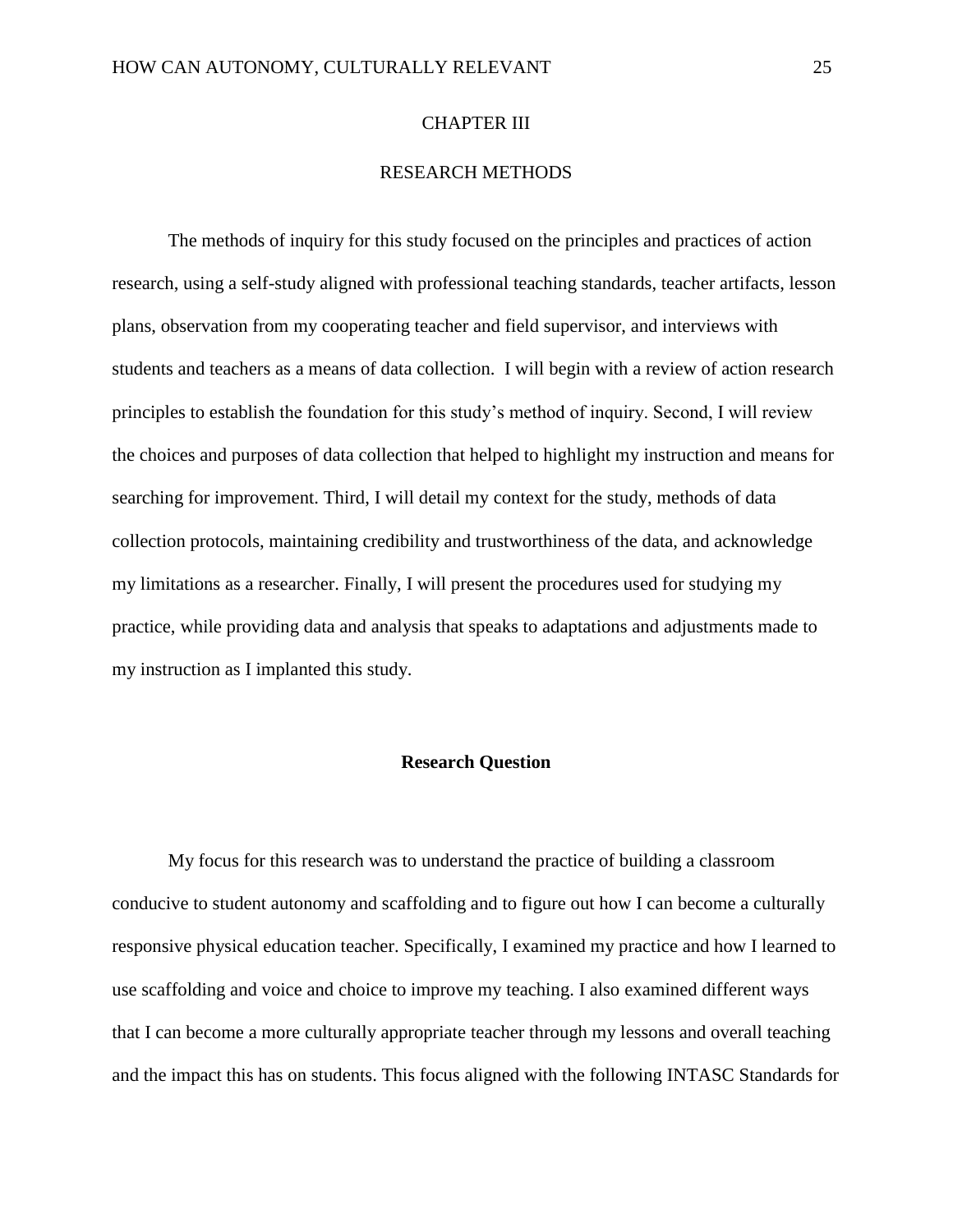teacher professional development. Additionally, I considered how studying my own practice in line with INTASC Standards could improve my own instruction and therefore, student learning. My purpose of this study was to understand and learn different teaching methods and strategies that I can use in my physical education classroom. The research question (s) for this study were:

- 1. *How can I integrate culturally responsive teaching within my curriculum?* When looking at this question, I hope to learn different ways in which I can make my curriculum more culturally relevant and overall become a culturally responsive teacher. Data gathered from a focus on this question was used to test the impact of a curriculum that is focused on student engagement, inclusion, learning, and a diverse set of activities.
- 2. *How can I implement scaffolding throughout my teaching that works best for my student's individual needs?* I hope to learn and understand different ways I can support individual students' needs in a classroom and see what works and what does not work. Data gathered from this question was used to validate the effect that scaffolding had on students' learning and to see what support system worked versus what did not work for those individual students.
- 3. *How can we as teachers use autonomy in our classroom to maximize students' learning and engagement?* I hope to learn what the impact autonomy has on students when it relates to engagement in class and overall understanding of the content. Data gathered from a focus on this question was used to describe the effects that autonomy had on student learning, inclusion, and their ability to work together with peers.

My goal as a teacher is to have a safe learning environment for all my students. Using a culturally relevant curriculum that is founded on reaching all my student's needs. Having an inclusive learning atmosphere that brings students together and makes learning fun and easy.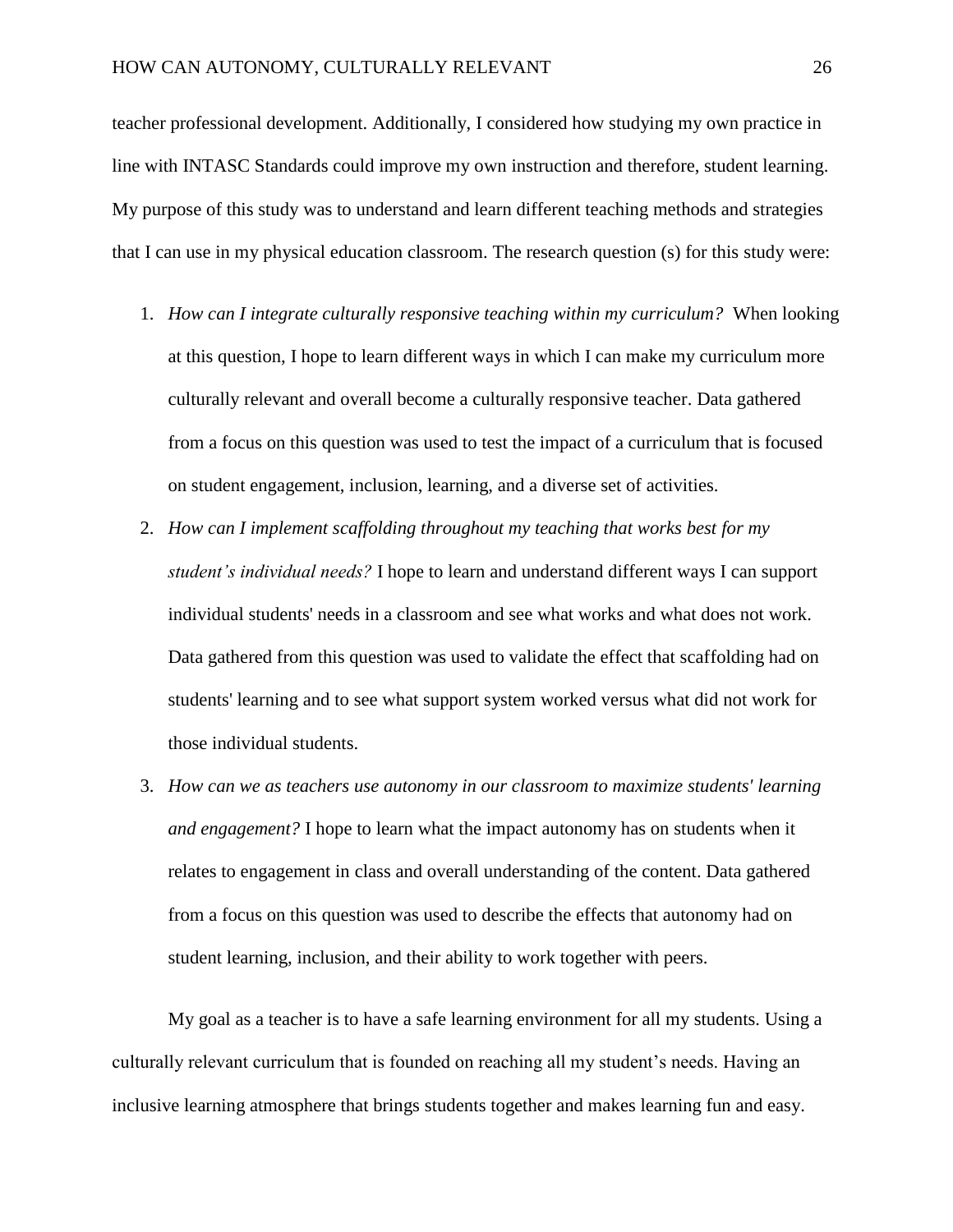Providing students, the opportunity to choose their own activities or assessments to fit their best learning style while also scaffolding student learning through the use of visuals, demonstration, and feedback. All of these ideas make physical education a place for all students to maximize their learning and will make me a better teacher.

## **INTASC Standards**

The INTASC Standard that best fits this study would be Standard 3: Learning Environment. Standard 3 states that the teacher works with others to create environments that support individual and collaborative learning, and that encourage positive social interaction, active engagement in learning, and self-motivation. My three research questions and goals that I have all fit into standard 3. When looking at having a culturally diverse curriculum that ties into creating that environment that supports individuals' needs. Having support strategies and providing students with autonomy are key parts to making the learning environment a safe and engaging place where students can learn freely.

Creating a safe learning environment seems to be a hot topic right now in the education field. That is why I can use this standard and dig deeper into what actually makes a safe/positive learning environment in a physical education class. I believe that there are many factors that play into this and I will be looking at the curriculum itself, what support strategies are we providing for our students, and how autonomy can impact students' social interaction and overall success. These all tie into standard 3 and what a learning environment is all about.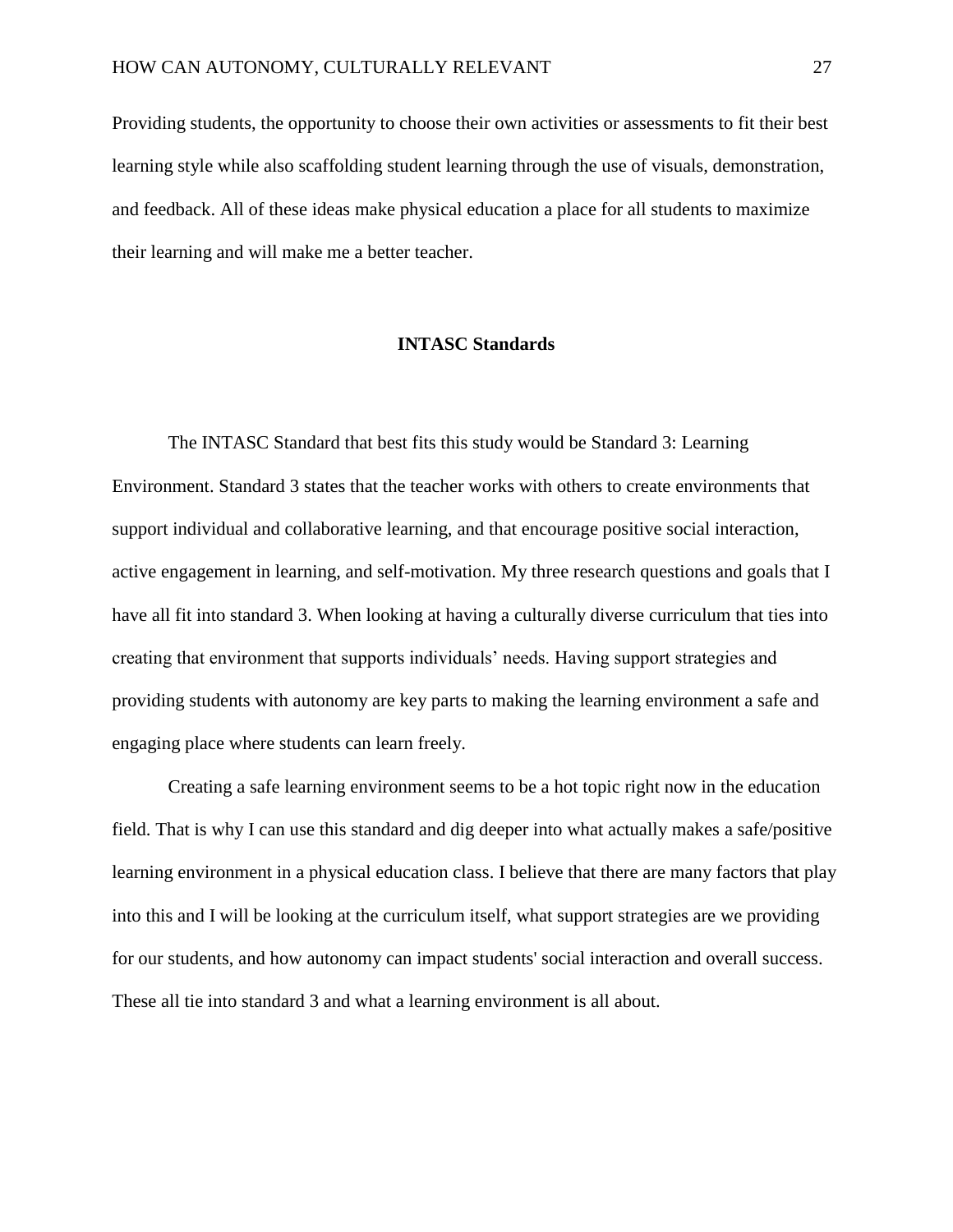#### **Methodology and Research Design**

Qualitative research is a way to analyze the data that was collected through observation, interviews, and lesson plans. This form of non-numerical data is a great tool for understanding many different concepts in teaching and learning. I want to gather new ideas to improve my teaching. I want to ask questions that are open-ended and that do not follow the quantitative research standards of numerical data. Asking the question "why" and trying to learn more and more of what strategies work in teaching and what does not work.

Since my purpose was to describe my own teaching practice as well as how I use data to improve my own practice in line with the INTASC professional standards, it was important to choose a method that could account for both what the standards are for teachers and how I was paying attention to my own practice through data collection to improve it. Accordingly, this study was designed as an action research study. McNiff (2016) said it best, "Action research is about finding ways to improve your practice, so it is about creating knowledge. The knowledge you create is knowledge of practice" (pg. 7). I believe this to be true in my own study and why action research is important. Having my own beliefs or understanding of topics and going out to practice these in a classroom to learn and gain my own knowledge is crucial for any teacher to better oneself. This philosophy and framework about bettering yourself as a teacher is one that I have adopted. Using action research as a way to grow and build oneself as a teacher and individual is very important. As a future teacher, it is important to always be open-minded and to keep increasing one's knowledge. School may be over but learning is forever.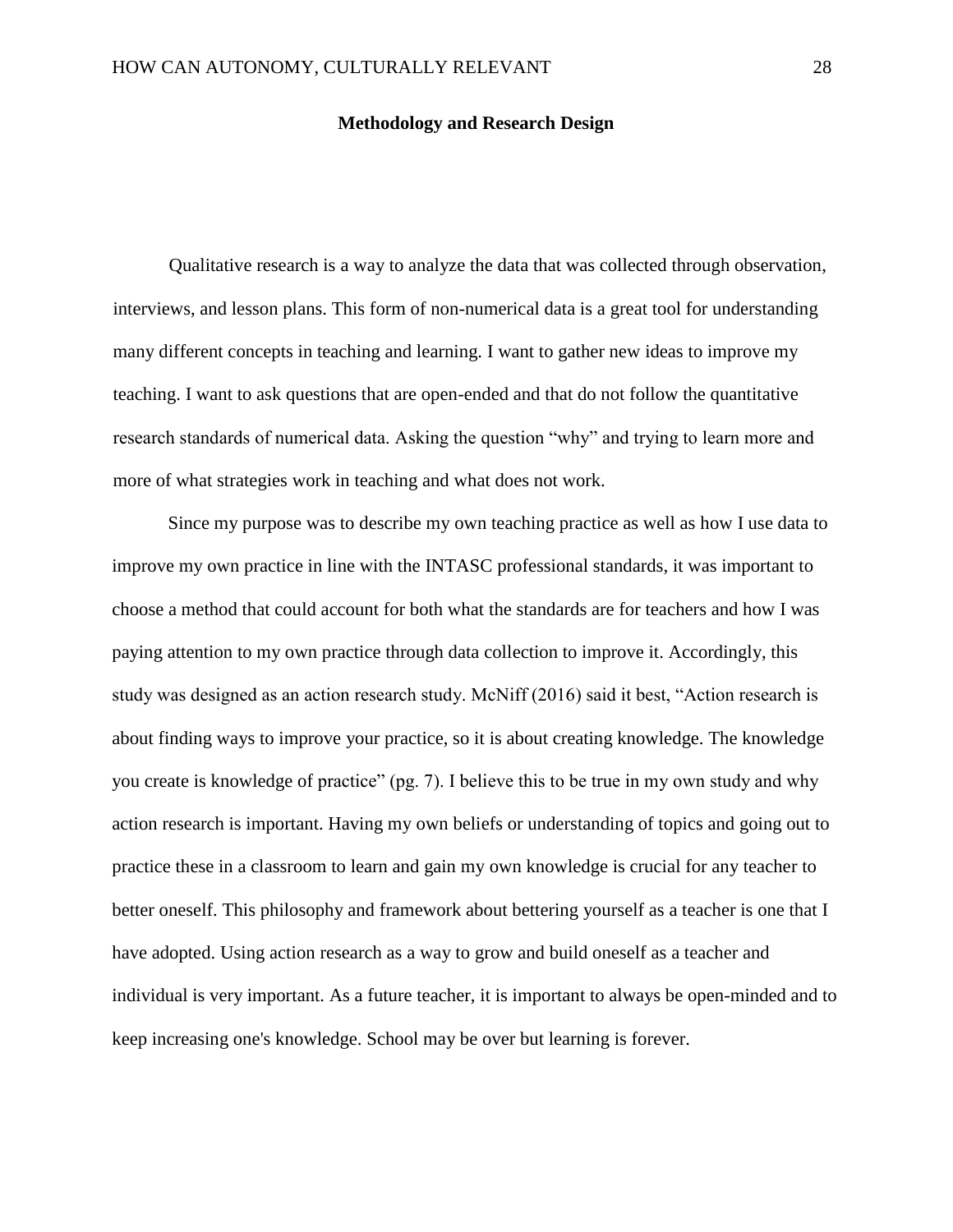Action Research is a great tool for teachers to use to see and learn different methods and strategies to improve their teaching. New learning and understanding are vital for educators and this gives us opportunities to enhance our teaching in many different ways. I want to use Action Research as a way to grow as a teacher and learn from others their best practices. Building my knowledge up and learning new methods will help my overall teaching.

#### **Methods for Data Collection**

The basic steps in action research are 1) identify a topic or issue to study, 2) collect data related to the chosen topic or issue, 3) analyze and interpret the collected data, and 4) carry out action planning, which represents the application of the action research results. Data collection in an action research project typically is related to the topic or issues and provides answers pertinent to the research questions. As Padak and Padak observe, "Any information that can help you answer your questions is data" (1994). Therefore, I used a variety of data collection tools related to my topic to ensure the validity of my results. Furthermore, I adhered to the following four characteristics in determining the data I would collect for my study, 1) anonymity of students, 2) comparison in data collection was built in so that the results could be judged against themselves both before and after the intervention period, 3) aspects of performance to be examined were identified prior to data collection so that the information was relevant and connected to the research questions, and 4) a variety of data was collected so that different aspects of the topic could be brought to light (Padak and Padak, 1994). Finally, because I was studying my own practice while I was in the middle of said practice, I acknowledge the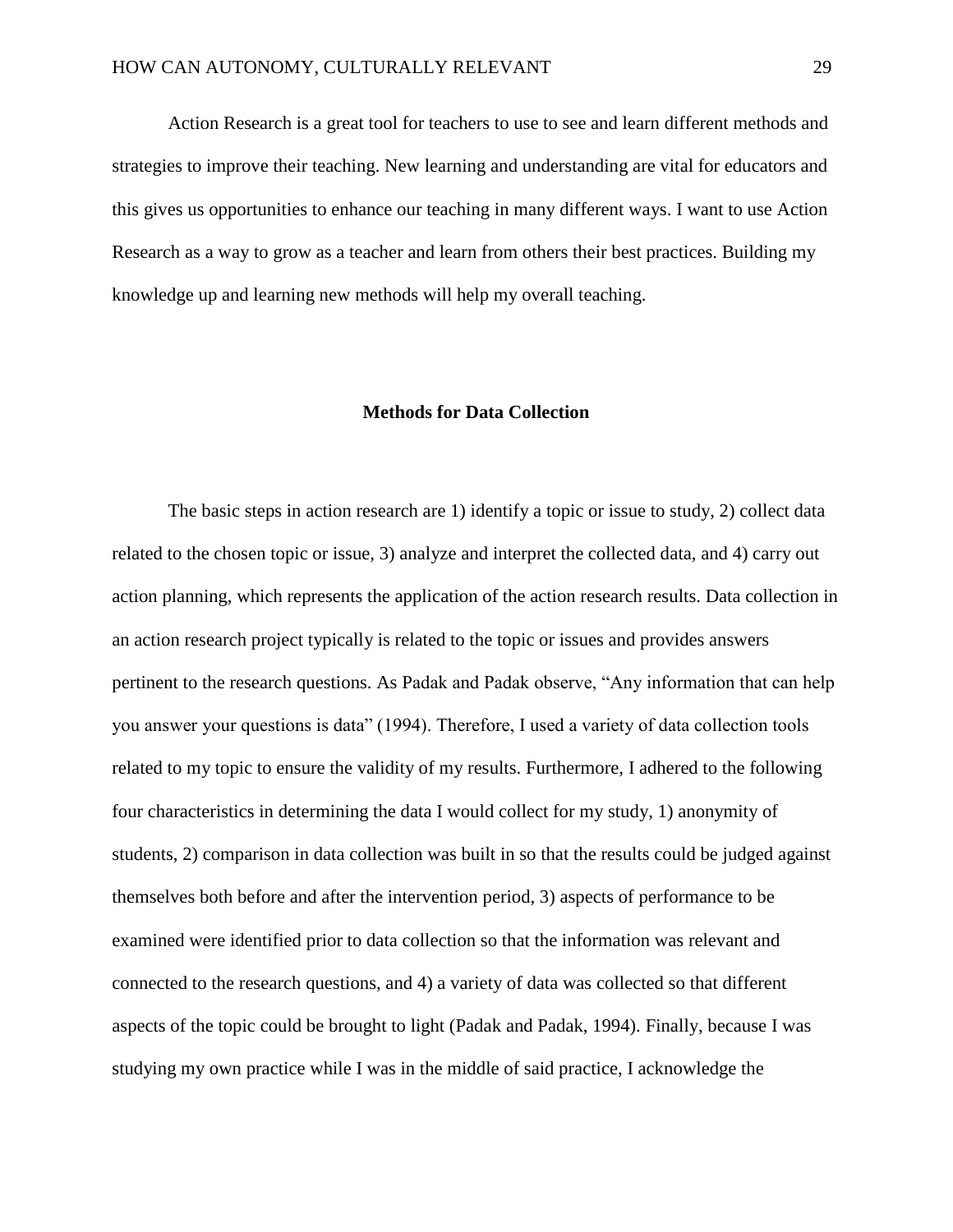"spiraling nature" of data collection in action research (Padak and Padak, 1994). By focusing on data in connection to my research questions, my attention turned to other pieces of data that emerged in relation to my questions. These emergent data pieces were included as part of the study as they had relevance to my research questions. Table X (below) will summarize the details of my data collection plan.

| <b>Research Question</b> | Data Sources        | Procedures        | Purpose        | Timeline    |
|--------------------------|---------------------|-------------------|----------------|-------------|
| 1. How can I             | <b>Lesson Plans</b> | I will be using   | To understand  | Get Data by |
| integrate culturally     | Observations        | parts of my       | my own         | April 16    |
| responsive teaching      | Informal            | lesson plan to    | teaching and   |             |
| within my                | Assessments         | show what         | how I can      |             |
| curriculum?              |                     | culturally        | implement      |             |
|                          |                     | responsive        | culturally     |             |
|                          |                     | teaching looks    | responsive     |             |
|                          |                     | like in a lesson. | teaching into  |             |
|                          |                     | I will use        | my lessons and |             |
|                          |                     | observations      | class.         |             |
|                          |                     | from my           |                |             |
|                          |                     | cooperative       |                |             |
|                          |                     | teacher and field |                |             |
|                          |                     | supervisor on     |                |             |
|                          |                     | how my            |                |             |
|                          |                     | teaching was      |                |             |
|                          |                     | culturally        |                |             |
|                          |                     | responsive and    |                |             |
|                          |                     | then lastly use   |                |             |
|                          |                     | informal          |                |             |
|                          |                     | assessments to    |                |             |
|                          |                     | get a better      |                |             |
|                          |                     | understanding     |                |             |
|                          |                     | of what students  |                |             |
|                          |                     | have to think     |                |             |
|                          |                     | about becoming    |                |             |
|                          |                     | more relevant     |                |             |
|                          |                     | and inclusive     |                |             |
|                          |                     | with our          |                |             |
|                          |                     | curriculum.       |                |             |

# **Table 1.0 Data Collection Procedures**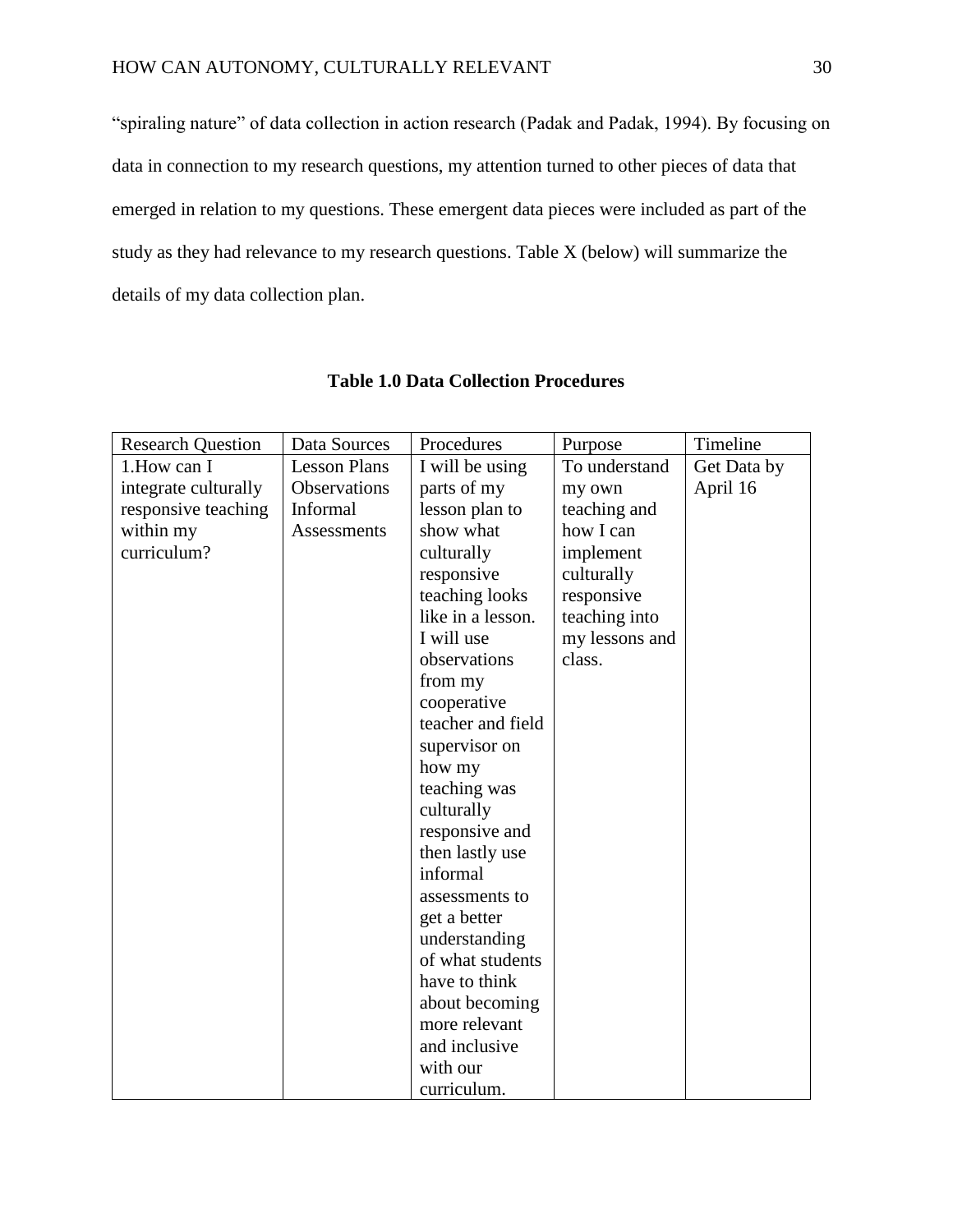| 2. How can I         | <b>Lesson Plans</b> | I will use part of | To understand   | Get Data by |
|----------------------|---------------------|--------------------|-----------------|-------------|
| implement            | Observations        | my lesson plans    | my own          | April 16    |
| scaffolding          | Informal            | that show how I    | teaching and    |             |
| throughout my        | Assessments         | show support to    | how I can use   |             |
| teaching that works  |                     | students in the    | scaffolding in  |             |
| best for my          |                     | class. I will use  | my teaching     |             |
| student's individual |                     | observations       | that can reach  |             |
| needs?               |                     |                    |                 |             |
|                      |                     | from my            | every student's |             |
|                      |                     | cooperative        | individual      |             |
|                      |                     | teacher and field  | needs.          |             |
|                      |                     | supervisor that    |                 |             |
|                      |                     | focuses on         |                 |             |
|                      |                     | student support    |                 |             |
|                      |                     | and what           |                 |             |
|                      |                     | strategies I used. |                 |             |
|                      |                     | I will also use    |                 |             |
|                      |                     | informal           |                 |             |
|                      |                     | assessments        |                 |             |
|                      |                     | from my            |                 |             |
|                      |                     | students that      |                 |             |
|                      |                     | reflect on the     |                 |             |
|                      |                     | strategies that I  |                 |             |
|                      |                     | used to see how    |                 |             |
|                      |                     | I met their needs  |                 |             |
|                      |                     | with supporting    |                 |             |
|                      |                     | strategies.        |                 |             |
| 3. How can we as     | <b>Lesson Plans</b> | I will use parts   | To understand   | Get Data by |
| teachers use         | Observations        | of my lesson       | my own          | April 16    |
| autonomy in our      | Informal            | plans that focus   | teaching and    |             |
| classroom to         | Assessments         | on providing       | how I can use   |             |
| maximize students'   |                     | choice and         |                 |             |
|                      |                     |                    | autonomy in     |             |
| learning and         |                     | giving the         | the physical    |             |
| engagement?          |                     | students the       | education       |             |
|                      |                     | opportunity to     | classroom and   |             |
|                      |                     | be independent.    | how that can    |             |
|                      |                     | I will use         | maximize        |             |
|                      |                     | observations       | student         |             |
|                      |                     | from my            | learning and    |             |
|                      |                     | cooperative        | engagement.     |             |
|                      |                     | teacher and field  |                 |             |
|                      |                     | supervisor that    |                 |             |
|                      |                     | focus on seeing    |                 |             |
|                      |                     | how I used         |                 |             |
|                      |                     | autonomy when      |                 |             |
|                      |                     | teaching and       |                 |             |
|                      |                     | how students       |                 |             |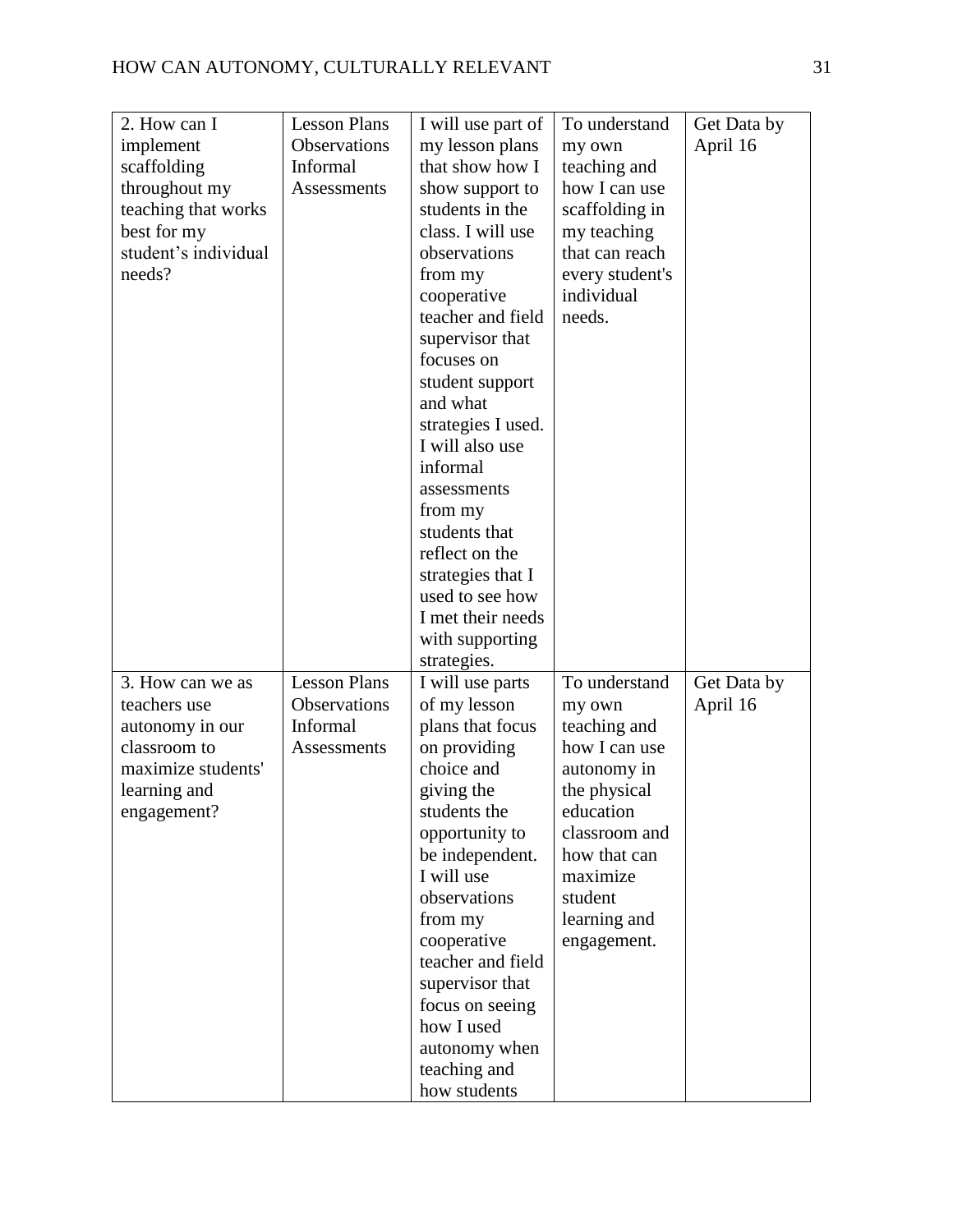| reacted to it. I |  |
|------------------|--|
| will also use    |  |
| informal         |  |
| assessments      |  |
| from students to |  |
| get a better     |  |
| understanding    |  |
| of their         |  |
| engagement and   |  |
| learning         |  |
| increased after  |  |
| autonomy was     |  |
| used.            |  |

Because my research questions focus on culturally responsive teaching, inclusion, scaffolding, autonomy, and a safe learning environment. I chose to collect data that would provide information about how my practice and the interventions I identified aligned with the research topic. The types of data I chose to collect are described next.

#### **Lesson Plans**

The first method of data collection that I used was my lesson plans. I have gathered data from my lessons for edTPA and the many that I have taught during comprehensive distancelearning or in-person learning. This form of data collection is a great example that shows how I am able to incorporate autonomy and a culturally relevant curriculum throughout my teaching in these plans. I also supply a great number of strategies that work great for my students. I can see how my teaching can improve and has improved as well through my lesson plans.

# **Informal Assessment**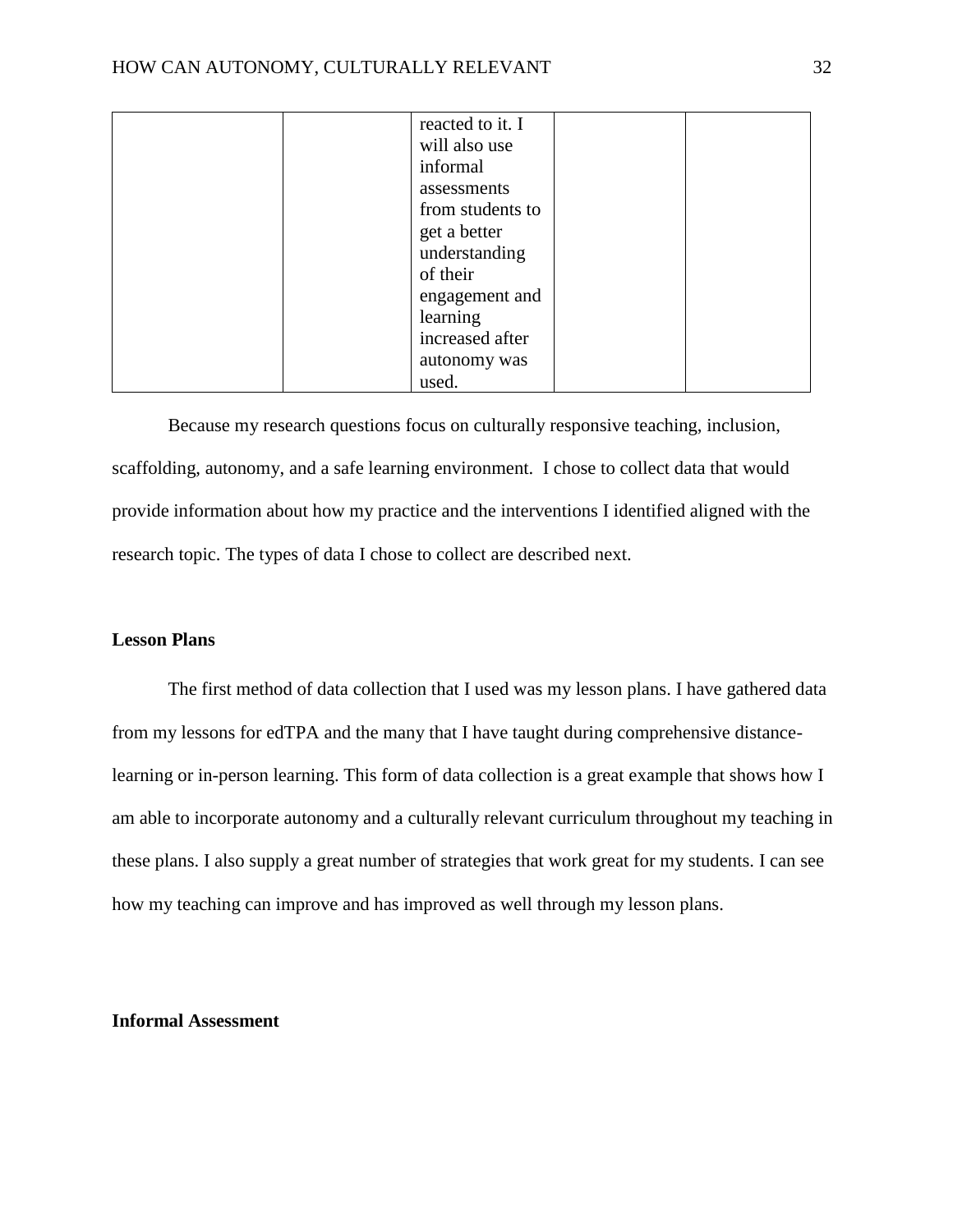The second method of data collection that I used was interviewing/student feedback. I wanted to get a feel of what my students were thinking about student choice and strategies to help them be able to learn. These students that I interviewed were from comprehensive distance learning and were very passionate about these topics. I think this form of data collection worked great when trying to learn and see if what I was doing made a difference in their ability to learn. I was also able to see what my student's thought process was, especially during this time of distance learning when I am not able to see them at all.

#### **Observations**

The last method of data collection that I used was observations from my cooperative teacher and field supervisor. This data collection was very helpful in learning what works and doesn't work in the classroom. They got to observe me teach lessons that focus on autonomy, engagement, culturally relevant curriculum, and scaffolding. This worked great because I got feedback right away and this helped me learn and dig deeper into my own teaching style and what I want.

#### **Context of the Study**

.

This study will take place at a fairly large school in a medium-sized urban district in the mid-Willamette valley with the total number of students sitting around 2,000 students from grades 9-12. There is an average of around 82 staff and the class size is from 20-25 students. 58% of the students identify as white, while 92% of the teachers identify as white. 28% of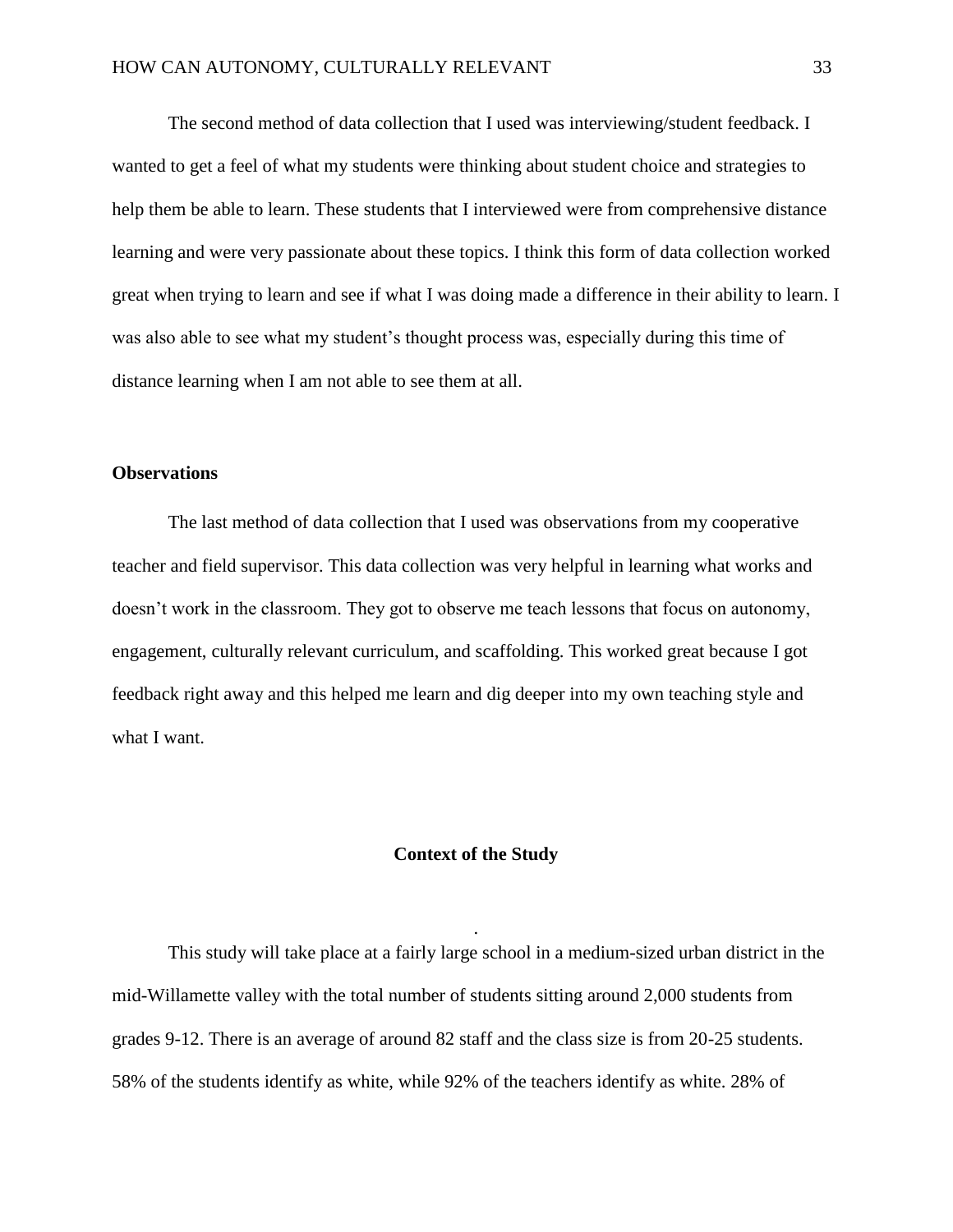students identify as Hispanic/Latino, 3% identify as Asian, 1% of the students identify as Black/African American. 1% identify as American Indian and 2% identify as Native Hawaiian. There are many different religions, cultures, and socioeconomic differences in this school and that is why it makes it so unique and exciting to teach at. The opportunity to learn and achieve great things is in our hands as teachers.

Right now, my cooperating teacher and I have 3 classes a day on zoom call. She teaches the first period and I teach the second. The fourth period is a mixture of both of us teaching. The average class size of students who show up can range from 15-20. This class lasts 85 minutes. This class is a personal fitness class that digs deep into one's own fitness. We are not currently in a gym but we provide fitness routines that students can go and work out. We provide time in class as well to work out and also provide extra time to support our students. We have teacherfacilitated days and applied days for our students' learning. Teacher facilitated days are when students are supposed to join the zoom call two days a week. This can be either Tuesday/Thursday cohort or Wednesday/Friday cohort. The applied day is the other two days when they are not in class. They will be working on a fitness routine or making up any missing assignments. My cooperative teacher and I run this class very well with both providing support and a well-balanced plan on teaching. My study will be conducted from period 2 on both Tuesday and Wednesday. The overall number of students would consist of around 30.

# **Participants**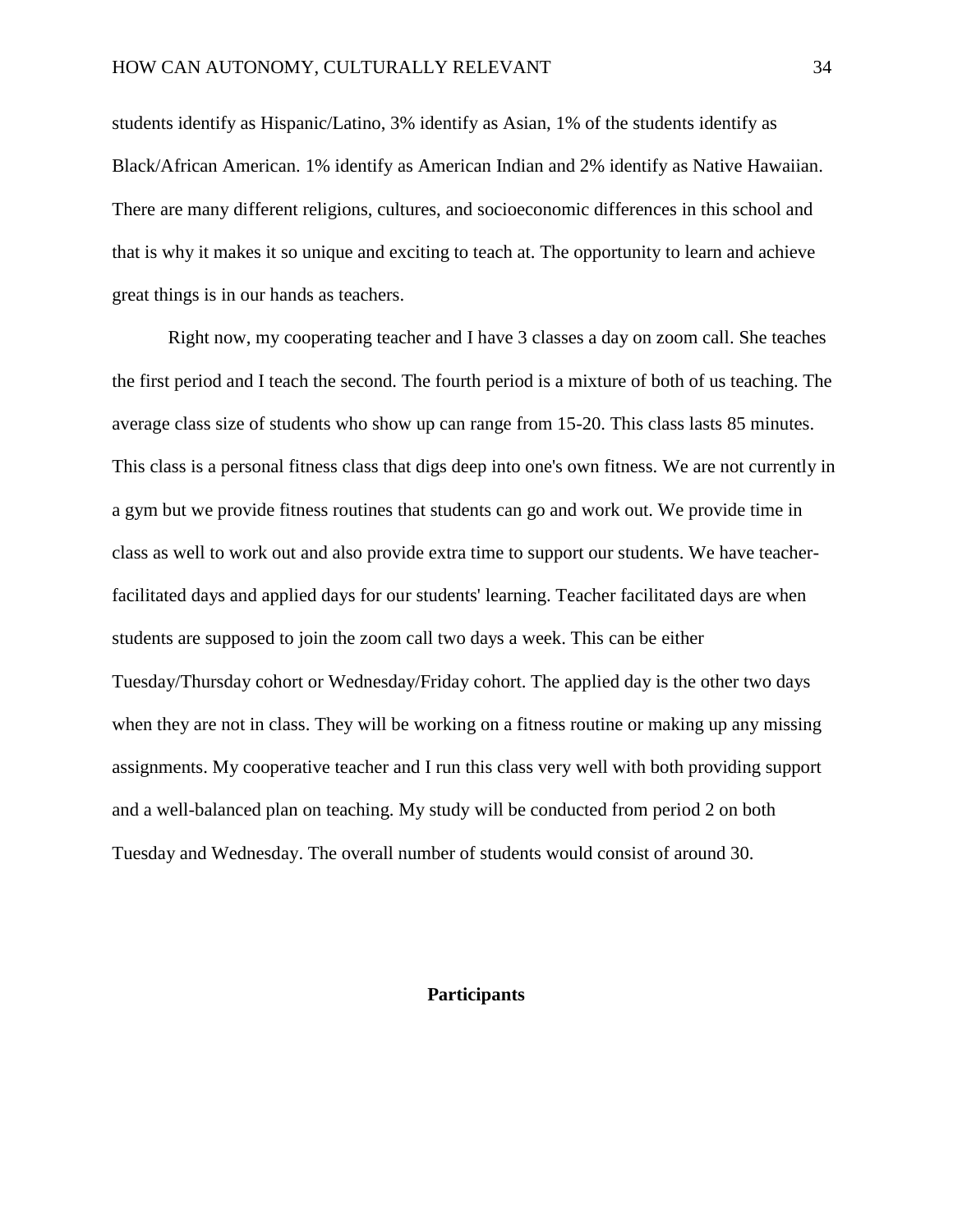Because this study was designed using an action research approach, the main participant in the study is me, as the teacher. As my learning progressed throughout my student teaching program, I became interested in a number of ideas that would help me to improve my instruction. Ultimately, I decided to focus on the main research areas outlined in my research question. To lend credibility to the results I will share from the self-study of my practice, it is important to describe my role in the classroom where I teach. In this section, I will focus on describing my own classroom and my role as a teacher.

I have been a student teacher for around 7 months starting in the Fall term. I will graduate in the Spring of 2021 with my license to teach. Before student teaching, I finished up my undergraduate at Western Oregon University where I worked as a ref and played many intramural sports. I have learned a lot about myself as a person and as a teammate and learned the importance of communication and working together. For my research, I want to look at creating that safe learning environment, and the knowledge I have gained from participating in sports and refereeing that had helped me decide which data to use to be most effective and some ideas about what it takes to make an environment safe and inclusive.

# **Data Analysis Plan:**

Data from this action research project will be analyzed using a 6-step thematic analysis approach (Braun & Clark, 2006). These steps take a look into the data and how I went through each section of it and coded it to find themes and categories that aligned with my research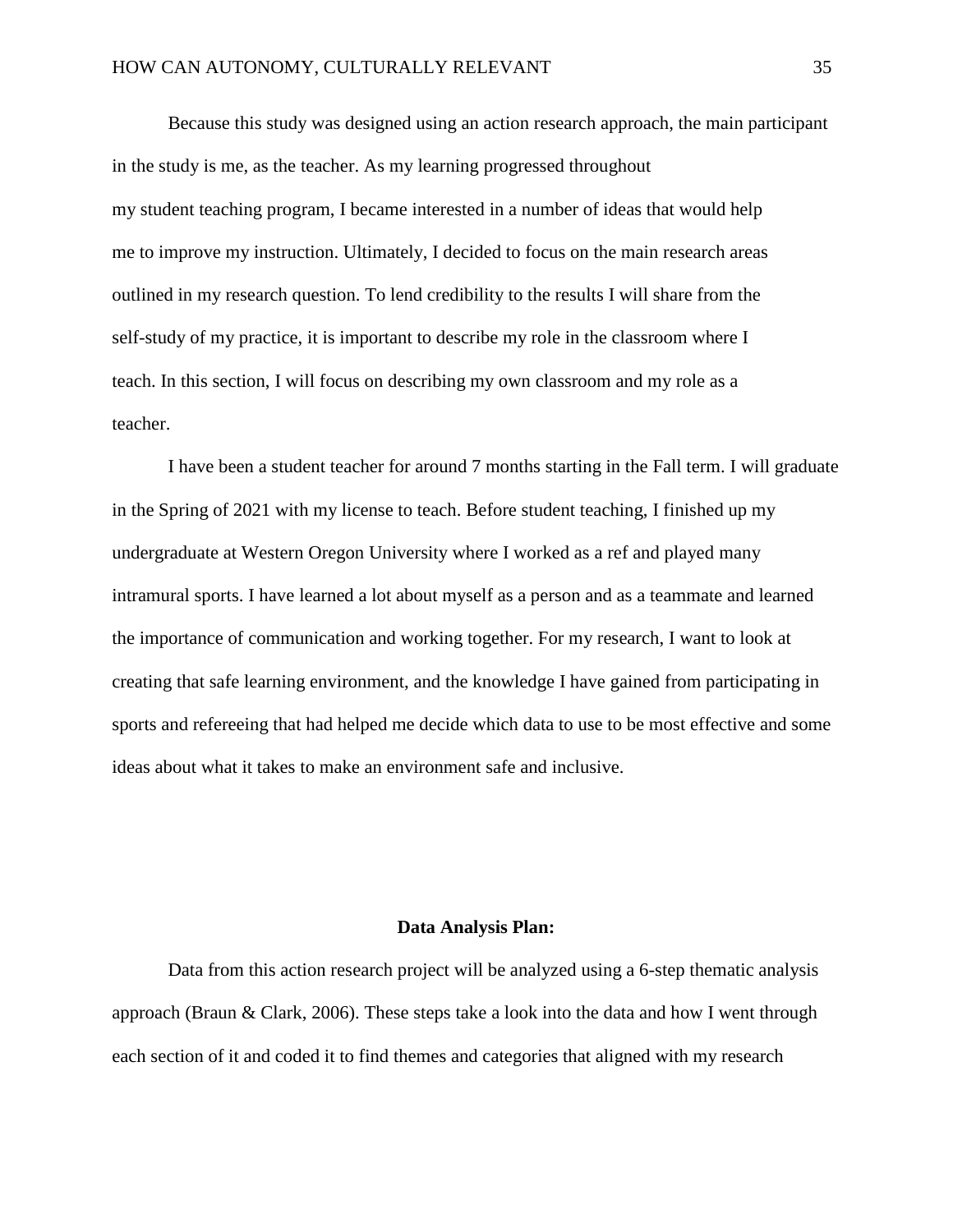questions. My goal was to make sure my data was being analyzed correctly and coded to the best

of my ability so that I could have multiple different categories outline my questions.

# **Table 2.0**

*Data Analysis Plan*

|                                      | Format this column to fit your study                                                                                                                      |
|--------------------------------------|-----------------------------------------------------------------------------------------------------------------------------------------------------------|
| <b>Phase 1</b><br><b>Familiarize</b> | Interviews were transcribed and feedback was given back to the interviewees                                                                               |
| myself with<br>data                  | Student assessment was reviewed through the chat box                                                                                                      |
|                                      | Reviewed and coded lesson plans into categories and themes                                                                                                |
|                                      | Begin digital diary of thoughts, observations concerning themes, and any<br>inconsistencies of information                                                |
| <b>Phase 2</b><br><b>Generate</b>    | Data was collected and organized into meaningful groups based on research                                                                                 |
| initial                              | questions in mind                                                                                                                                         |
| codes                                | I manually code the data with notes, observations, lesson plans, and student<br>assessments in a transcribed text to be coded into categories and themes. |
|                                      | Begin digital coding the document, collating data within research groups<br>while coding for all potential themes                                         |
|                                      | Note tensions $\&$ inconsistencies of codes in a digital diary                                                                                            |
| Phase 3<br><b>Search for</b>         | I organized codes into potential themes using categories that relate to my<br>research questions                                                          |
| themes                               | Note thoughts on relationships between the emerging themes in the digital diary.                                                                          |
|                                      | Three dominating themes emerged when coding my data.                                                                                                      |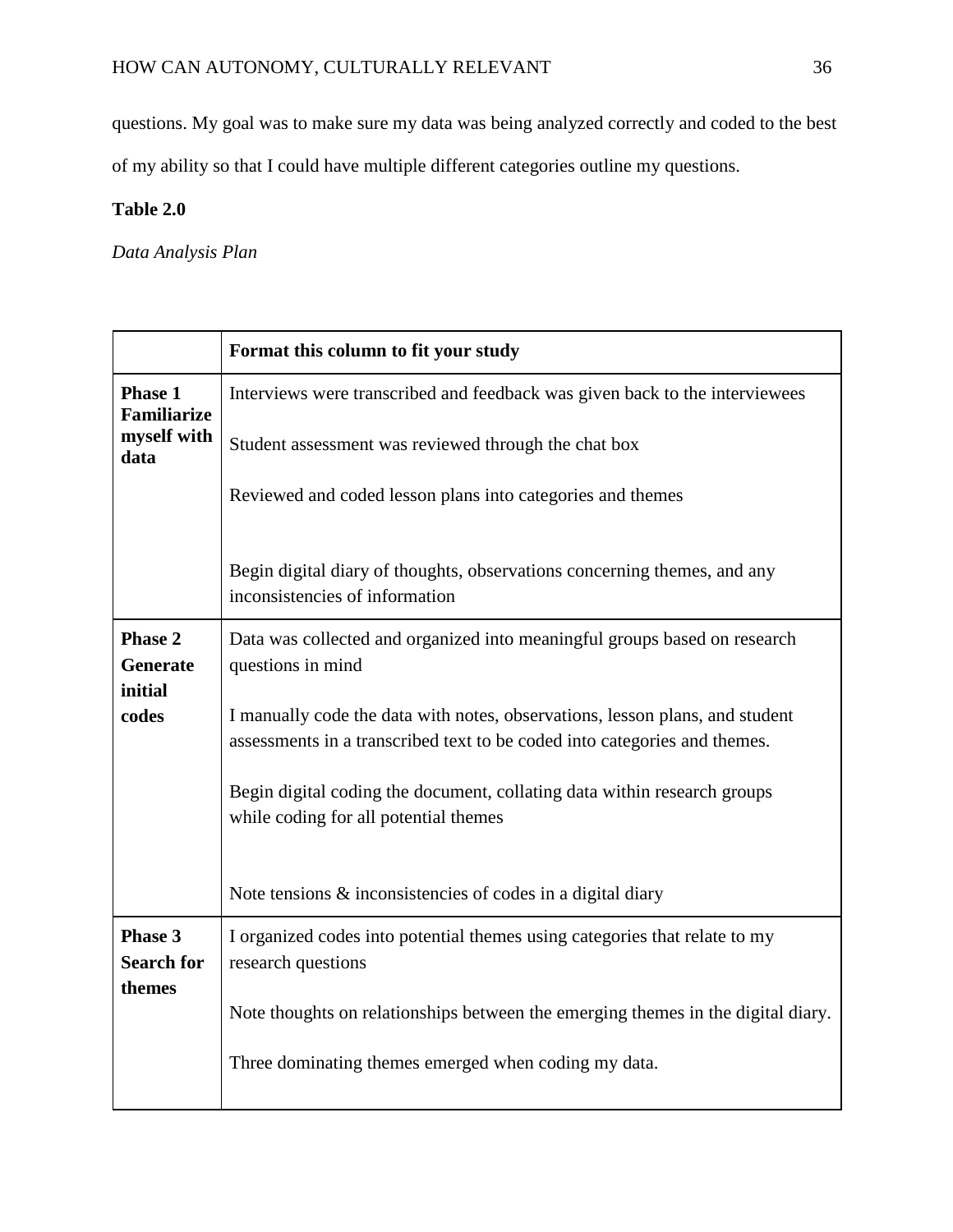|                                           | Add a miscellaneous section in the digital code diary for any seemingly<br>unrelated code                                                                            |
|-------------------------------------------|----------------------------------------------------------------------------------------------------------------------------------------------------------------------|
| <b>Phase 4</b><br><b>Review</b><br>themes | I revised my table of potential themes, considering internal homogeneity and<br>external heterogeneity                                                               |
|                                           | Read collated data extracts for each theme, checking for coherent pattern                                                                                            |
|                                           | I ran into some extracts with no coherent pattern, so I re-examined the themes<br>and related coded data for sub-themes or renaming of theme                         |
|                                           | For themes where a coherent pattern exists, examine for individual theme<br>validity in relation to entire data.                                                     |
|                                           | I Examined transcripts for any missed data extracts needing to be coded for<br>theme                                                                                 |
|                                           | I re-read the entire transcripts for any new themes that may have been missed                                                                                        |
|                                           | I stopped when no more substantial and relevant themes emerge                                                                                                        |
|                                           | I examined how themes fit together in relation to research questions and note<br>thoughts and considerations in a digital journal                                    |
|                                           | I then create a thematic map                                                                                                                                         |
| <b>Phase 5</b><br>Define &                | I then adjusted my digital table of them to organize collated data extracts within<br>each theme for consistency                                                     |
| name<br>themes                            | I Identify relative narrative for each theme in the digital diary                                                                                                    |
|                                           | Write a detailed analysis for each theme, to include individual relevance and<br>how that relates to the overall analysis and answers the questions of this research |
|                                           | Examine written analysis for any excessive overlapping of themes                                                                                                     |
|                                           | Examine each theme for any sub-themes needing to be identified and explained                                                                                         |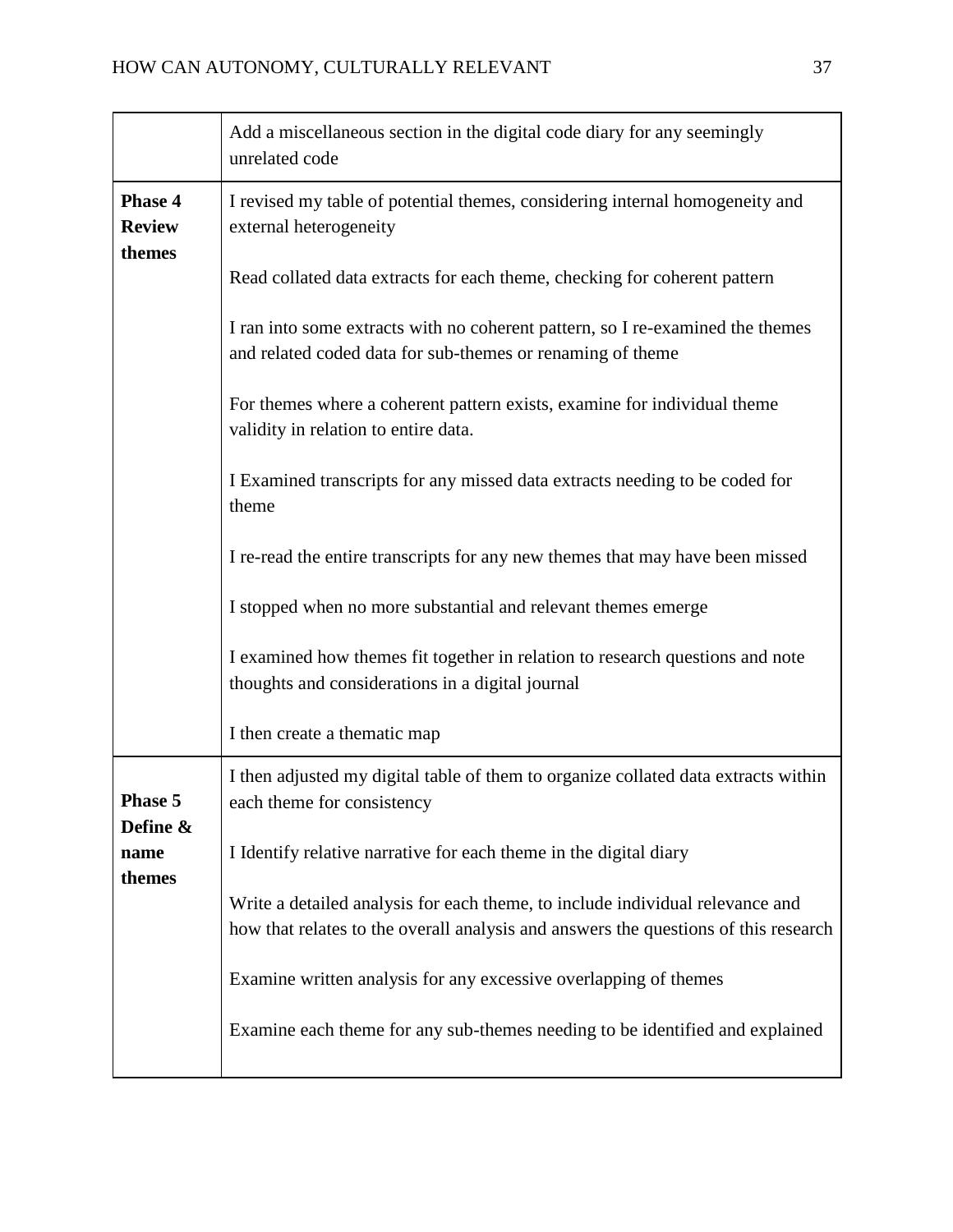|                             | For each theme, describe scope and content in no more than two sentences,<br>adding potential names to each theme |
|-----------------------------|-------------------------------------------------------------------------------------------------------------------|
| Phase 6<br><b>Write the</b> | Write an analysis within and across themes                                                                        |
| thematic<br>report          | Assure there is written evidence within each theme with related data extracts                                     |
|                             | Choose vivid and relevant extract examples for each point of evidence in<br>answering research questions          |
|                             | Create an analytic narrative that incorporates evidential answers to each research<br>question                    |

Looking back at my research questions and goals that I have, I have come up with an outlined plan of action on how I want to go about collecting data. I will be collecting my lesson plans every time I teach and to see where my growth is from my first lesson to my last. This way I can see what I need to work on when it comes to making my lessons more culturally relevant or have it be more engaging. I will be able to use the observation from my cooperating teacher and also my field supervisor to see how I support my students and if active participation is happening in the classroom. These will come during my formal observation. I will also use interviews conducted at appropriate times, given to students and teachers that ask questions that try to get them to think hard about culturally relevant curriculum and also what impact autonomy may play in their lives and in the classroom. These questions and answers I can use to grow myself as a teacher and leader in this community. Being able to be open-minded and think about what I can do better is a very important part of teaching.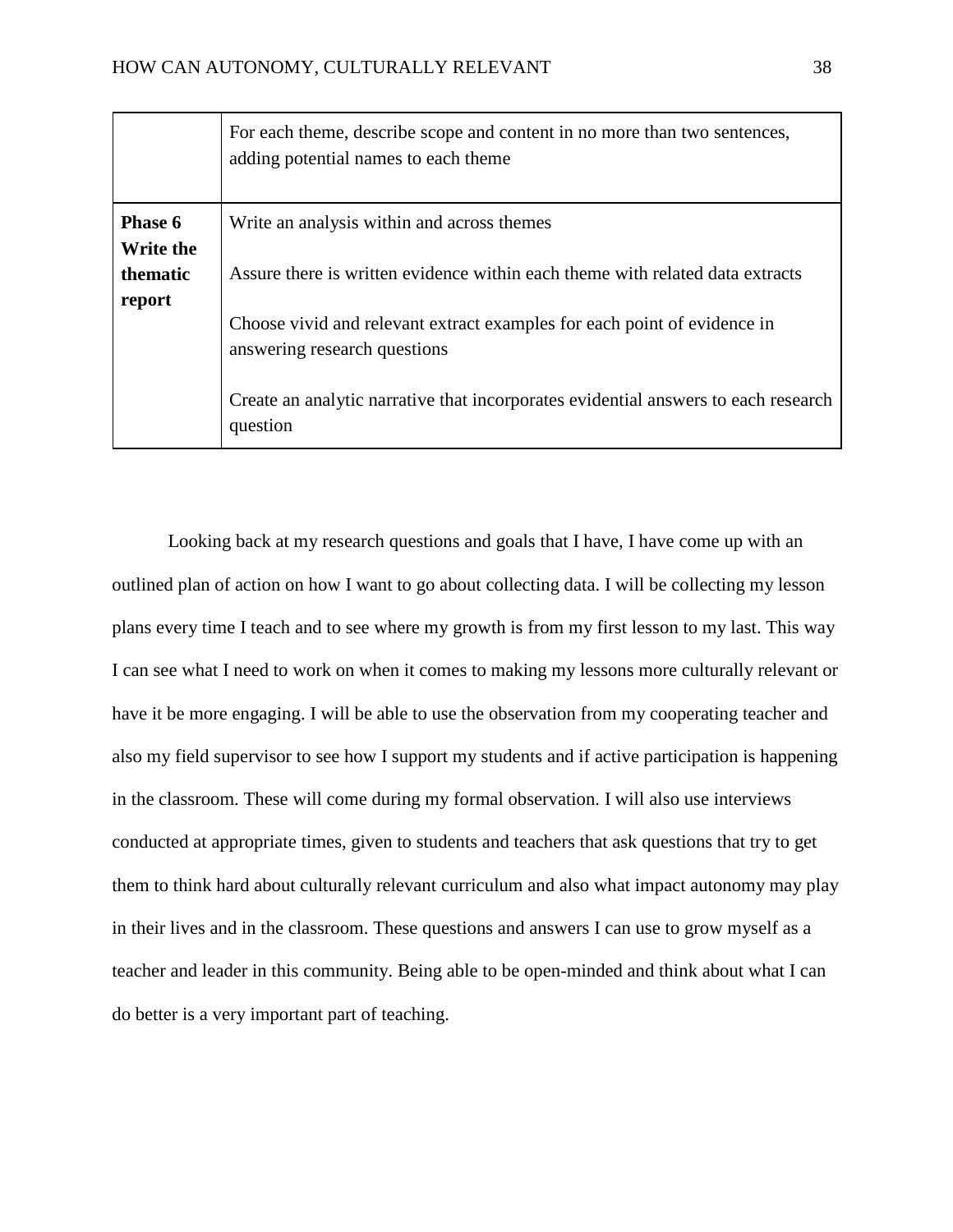### **Limitations, Delimitations, Bias/Assumptions**1-

While I have experience in research, that experience was previously limited to quantitative research. Qualitative research, especially action research, is an entirely new experience for me as a researcher and my effectiveness as a qualitative researcher is limited in that regard. It is also important to point out that while attempts to remove bias from data analysis are made, my own reflections of my teaching are inherently skewed to perceive my teaching as ever-improving, though I know there may be some fallbacks. In analyzing the notes from my cooperating teacher or my university supervisor, some of the feedback is open to interpretation, so attempts have been made to remove bias from those interpretations. Naturally, I want to succeed in my pursuits to make progress regarding my research questions, but I also do not want to taint the study with inaccuracies. Some other limitations from the study include the aspect of distance learning and the lack of communication from students that either have their microphones off, have their cameras off, or do not attend Zoom meetings at all. The schedule for the classes also limits the number of interactions with the students as this class only meets twice a week for an hour at a time. All of these limitations and biases have been recognized by the researcher and the proper steps have been taken to consider these at the time of data analysis.

Winter term 2020-2021: This term was chosen because I have been doing comprehensive distance learning for a while and my students and I were building better relationships during winter term and I felt that I would get the best data from this term. Students felt way more comfortable this term when discussing my research questions and the student's overall choice. I felt that I could get more data and data that I could trust from this term because students seem to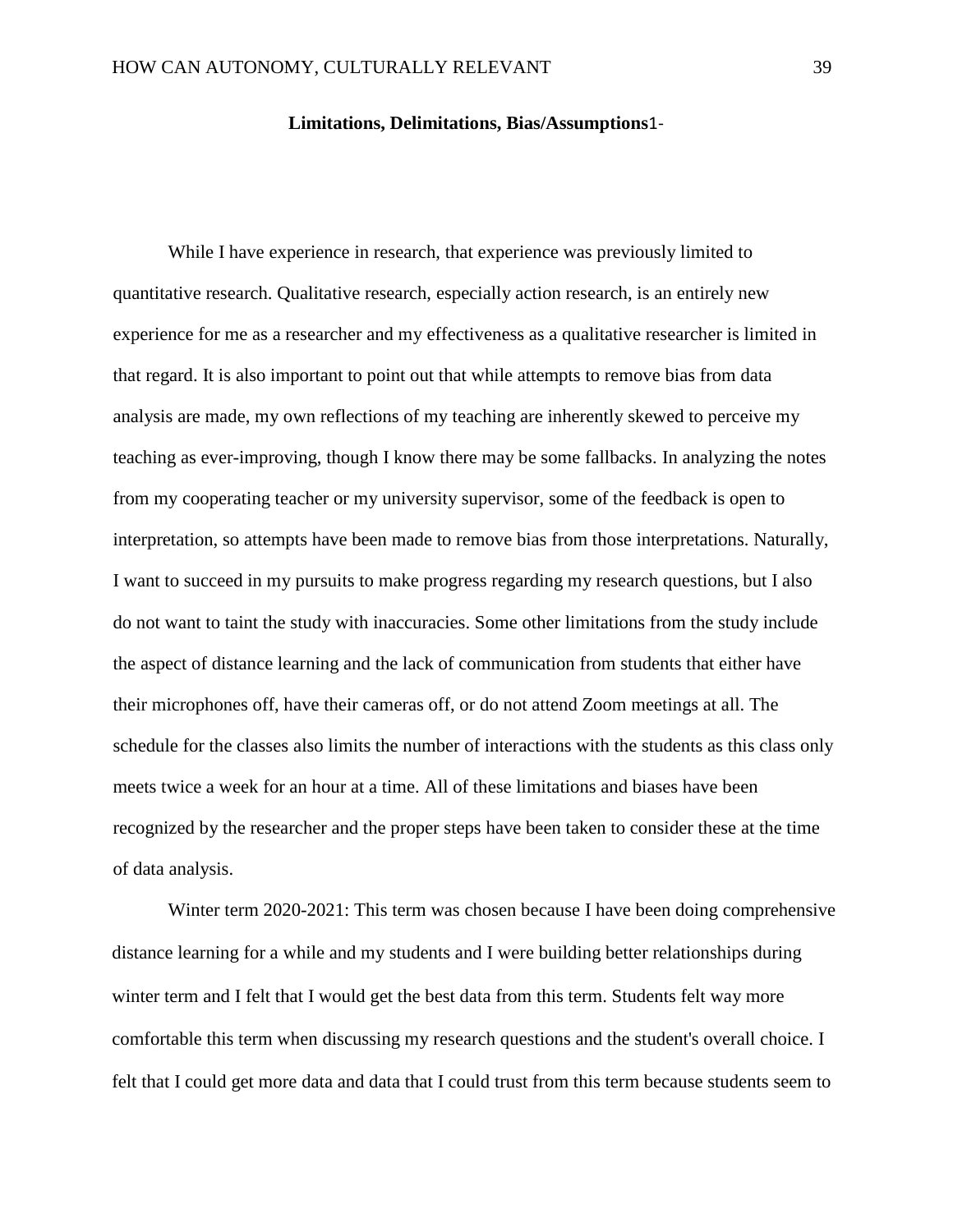enjoy the physical education class and wanted to help me as a student as well.

#### **Credibility**

Validity and reliability are important aspects of social research and can be accounted for in a variety of ways (Torrance, 2012). Both validity, the quality of being logically sound, and reliability, the degree to which accuracy can be considered dependable, are components of credibility, the quality of being trusted or believed in. Eisner (1991) believes that the credibility of qualitative research is grown through a "confluence of evidence" that includes multiple types of data (p. 110). Validity of research is one component of providing credibility and can be done through the triangulation of data (Lather, 1991). Carter, Bryant-Lukosius, DiCesno, Blythe, and Neville (2014) explain that one method of triangulation is method triangulation which includes using multiple methods of data collection. This is similar to Eisner's method of structural corroboration (1991). Eisner (1991) also believes that getting input and opinions from others in the same field serves as a means of consensual validation. This helps to further demonstrate credibility.

In my research, I used multiple methods of data collection. These different methods served as method triangulation based on the explanation from Carter et al. (2014). The methods of data collection were through my lesson plans that I have gathered throughout the winter term, observation from my cooperative teacher and university supervisor, and interviews with students. This allowed me to analyze the data through different means to ensure that I was correctly interpreting the data, as well resulting in "a broader understanding of the phenomenon" (Carter et al., 2014, p. 546). In addition, to further strengthen my credibility, I also used member checks to provide a form of consensual validation. These member checks were conducted with the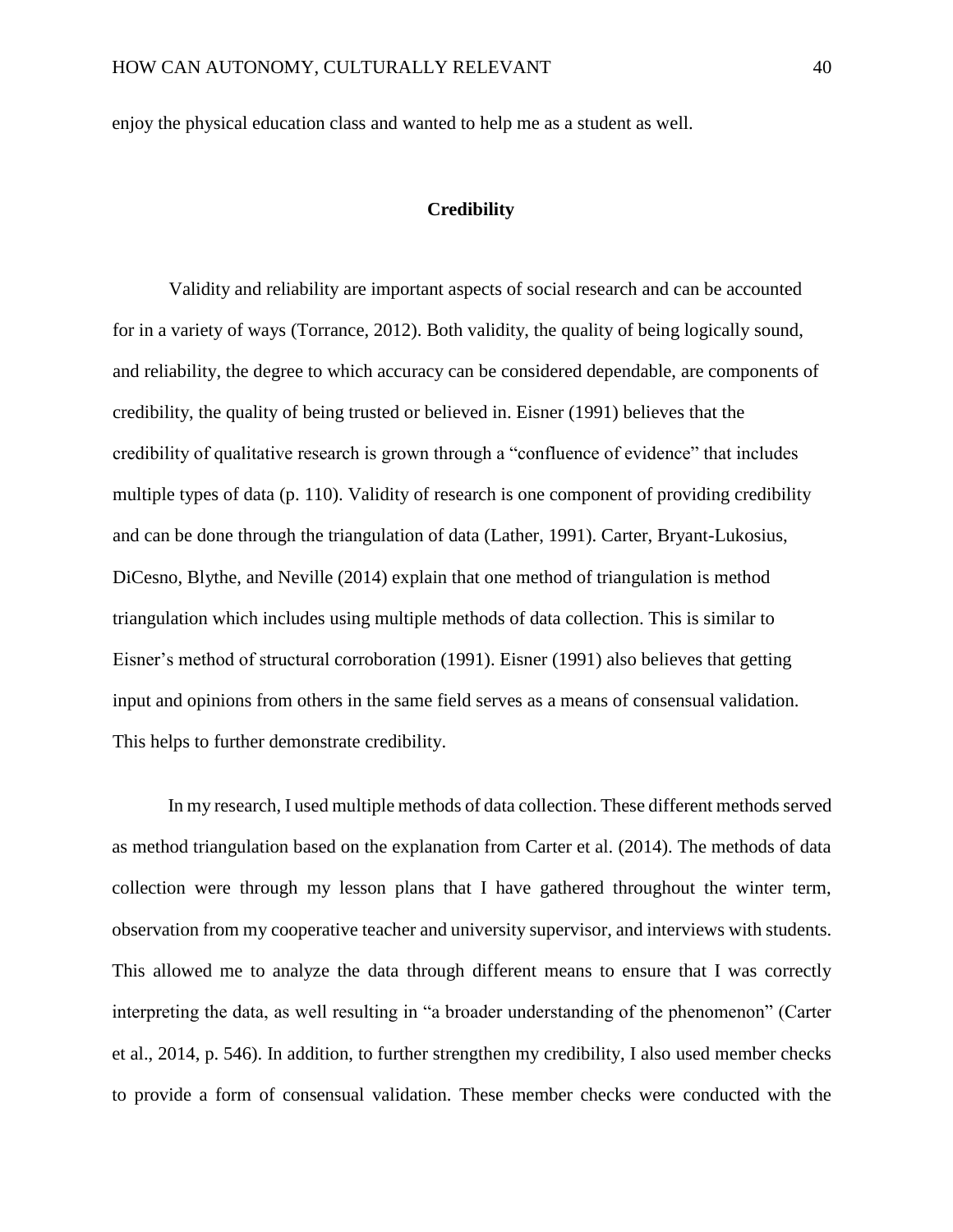assistance of my cooperating teacher, as well as my university supervisor.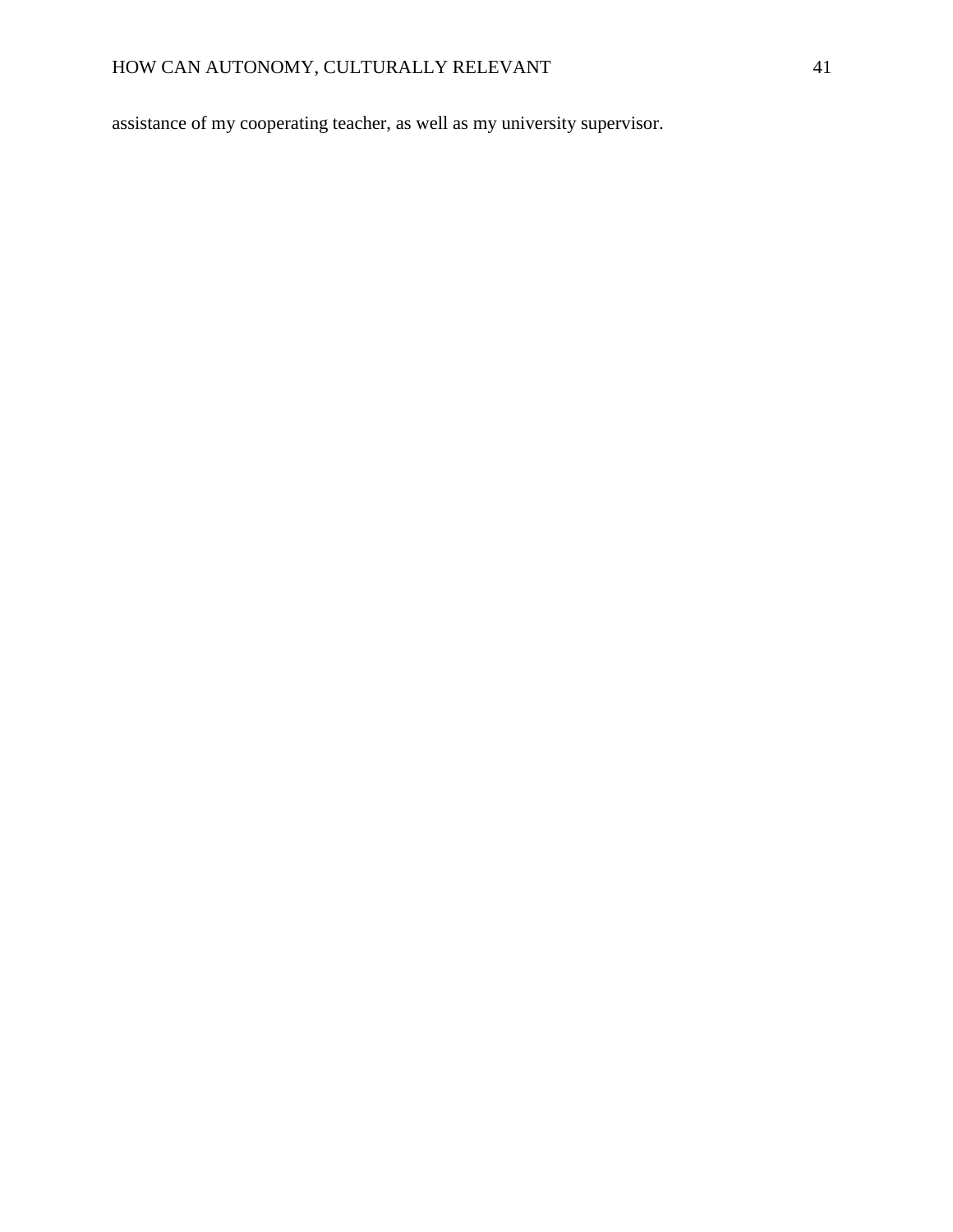#### Chapter IV

# DATA FINDINGS

# **Introduction**

My three forms of data collection were: lesson plans, observations, and informal assessments. The research questions in my study were: *How can I integrate culturally responsive teaching within my curriculum? How can I implement scaffolding throughout my teaching that works best for my student's individual needs? How can we as teachers use autonomy in our classroom to maximize students' learning and engagement?* When looking at the data I collected, I wanted to make sure that these three forms of data matched up with the research questions that I provided. In order to answer the questions, the data needed to be something that I could look back upon and analyze from a qualitative perspective. The data collected was from a 9th-grade freshman class that I was student-teaching for physical education. Trying to collect data through comprehensive distance learning was a challenge, however; a challenge I was willing to face. I wanted to know how I can implement culturally responsive teaching in my classrooms. I also want to know what scaffolding strategies would best help my students either during online learning or in-person. I wanted to improve my teaching by providing as much autonomy for my students as possible and to see what this outcome had on their overall learning.

The data that was collected included my lesson plans that were taught throughout the student teaching program. These were broken down into many different themes that each lesson provided. I was looking at specific parts like the strategies for supporting diverse learners, where I provided autonomy in the lesson, and how my lessons were culturally responsive. I will have evidence of these topics throughout this chapter that shows how these questions were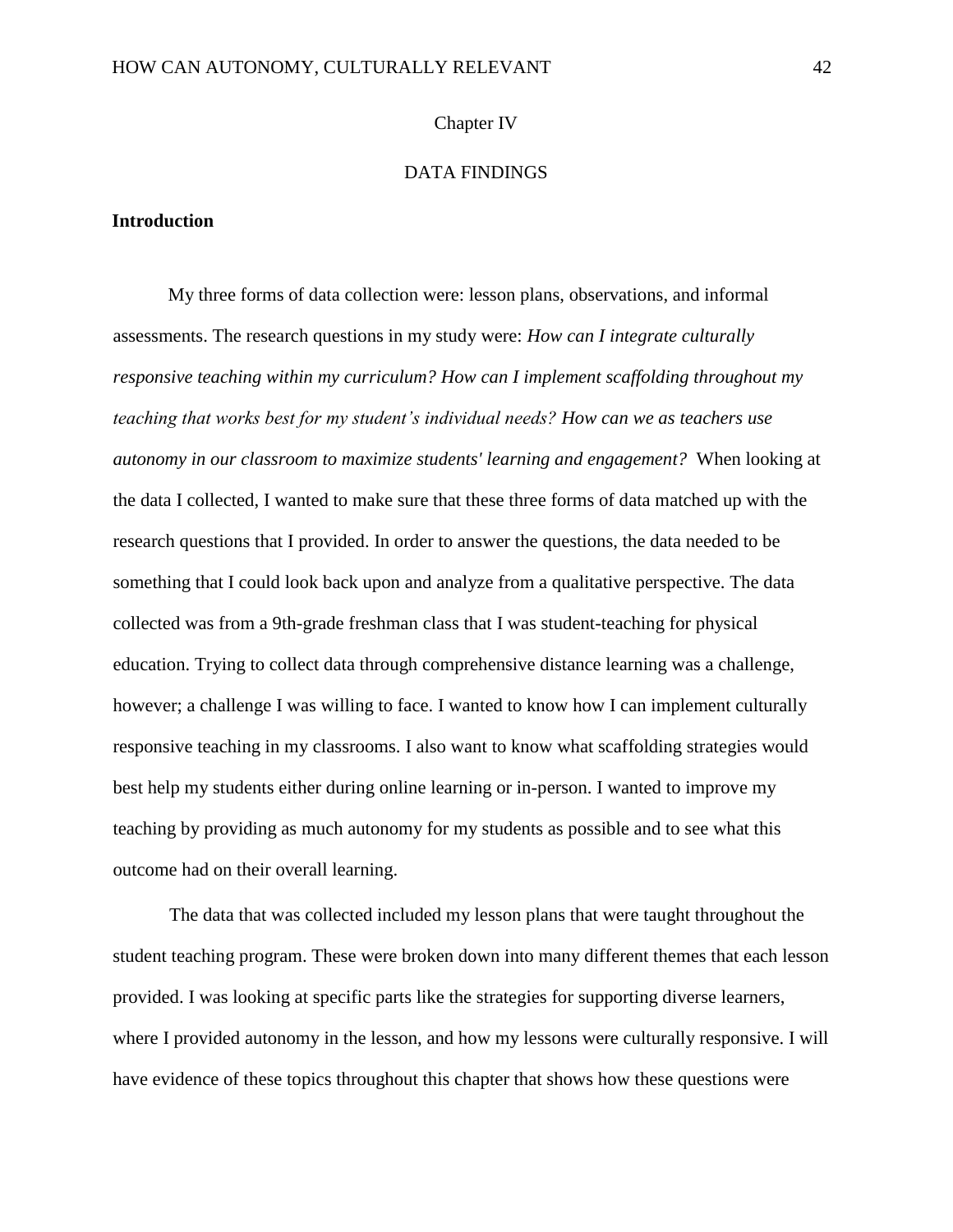answered in my lesson. This was a great form of data collection because lesson plans have so much useful information in them that touches base on all the important topics I wanted to learn about in order to become a better teacher.

Another form of data that was collected was my observations from my cooperative teacher and field supervisor. They looked at my three themes while they were observing me, and wrote down how I was able to satisfy each question as well as the outcomes of each. Just like the lesson plans, the observations will be screenshots of the questions and then the cooperative teacher and field supervisor are observation notes. Some of these observation notes are both inperson and online, so we have a mixture of both which is great for this study. For most of our time online as well as in general it was hard to get in-depth data to answer these questions, but I believe that I did a great job at implementing these questions as an everyday focus in class.

The last form of data that I used was informal assessments collected during the regularly planned student teaching experience. I asked students questions on how they feel about certain topics or themes and how I did of implementing them into the classroom. I wanted to see the student's perspective on things and how my teaching has changed from a student's view for the better or worse. This was an optional assignment to answer but I was fortunate enough to get three students who answered questions from each theme.

#### **Data Analysis: Theme #1**

| How can I integrate culturally responsive teaching within my curriculum?               |                                                                                   |  |
|----------------------------------------------------------------------------------------|-----------------------------------------------------------------------------------|--|
| Data Sources                                                                           | Data Collection                                                                   |  |
| <b>Lesson Plans:</b> These lesson plans were<br>written two times using the culturally | <b>Lesson Plans:</b> The plans that I was writing<br>focused more and more on the |  |

#### **Table 3.0 Data sources for research question 1**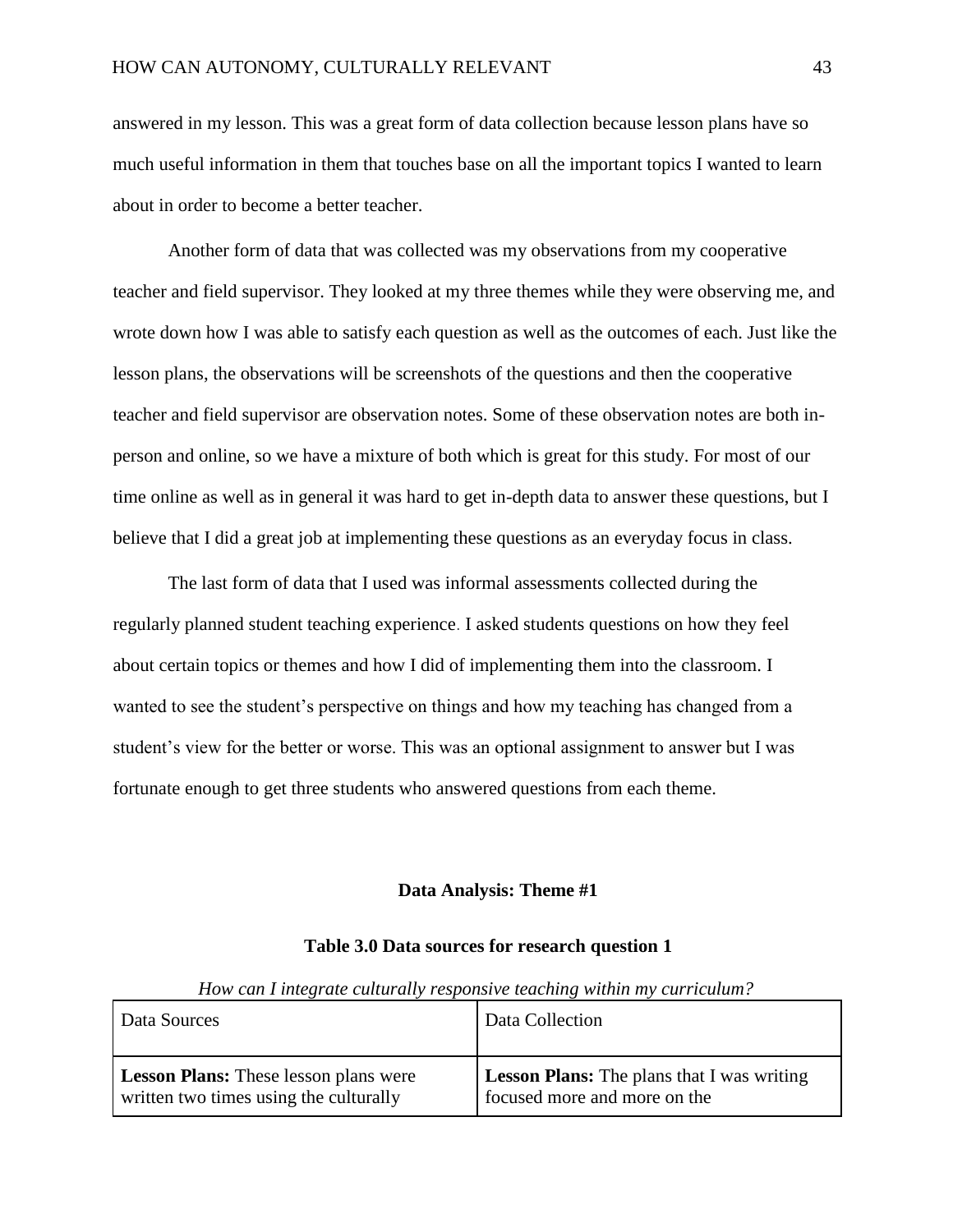| responsive lesson planning tool and focused<br>on implementing a social problem around the<br>world. Other lessons that I used focused on<br>using a variety of different workouts during<br>this online teaching that comes from all<br>around the world. I have found a dramatic<br>improvement over each term of my lesson<br>planning and ways to incorporate culturally<br>responsive teaching.     | inclusion/equity aspect of the class and not<br>making people feel left out or forgotten. I did<br>this by checking up with each student every<br>day in the zoom call and seeing what they<br>needed from me and what they wanted to do<br>in the class. We have different workouts<br>throughout the quarter that have exercises<br>from all around the world but I gave them the<br>idea to design their own workout from their<br>culture and teach the class. |
|----------------------------------------------------------------------------------------------------------------------------------------------------------------------------------------------------------------------------------------------------------------------------------------------------------------------------------------------------------------------------------------------------------|--------------------------------------------------------------------------------------------------------------------------------------------------------------------------------------------------------------------------------------------------------------------------------------------------------------------------------------------------------------------------------------------------------------------------------------------------------------------|
| <b>Observation:</b> These were done by my<br>cooperative teaching and field supervisor four<br>times a term with a focus on equity, teaching<br>with a diverse mindset, and inclusion while I<br>was teaching.<br><b>Informal Assessments:</b> These were used to<br>gather what students were thinking on topics<br>such as culturally responsive teaching,<br>inclusion in the classroom, and teaching | <b>Observation:</b> This was the best form of<br>seeing if what I was saying in my lesson plans<br>was actually being taught to my students. An<br>example of this was looking at feedback from<br>my cooperative teacher. She mentions how I<br>was able to use key components of culturally<br>responsive lesson planning to give students a<br>voice in the class.                                                                                              |
| through equity and justice.                                                                                                                                                                                                                                                                                                                                                                              | <b>Informal Assessments: Students seemed to</b><br>enjoy being able to design their own workout<br>from their culture and thought that everyone<br>should be treated fairly. I asked how I was<br>doing in this class and if they thought people<br>were treated unfairly and they thought I was<br>doing a great job at keeping the environment<br>safe and friendly for all.                                                                                     |

| Code      | Definition                                                                                                                                                                                                                                                                                                             |
|-----------|------------------------------------------------------------------------------------------------------------------------------------------------------------------------------------------------------------------------------------------------------------------------------------------------------------------------|
| Equity    | Items were coded as "equity, diversity, and inclusion"<br>if they fit into the culturally responsive teaching                                                                                                                                                                                                          |
| Diversity | category. I define equity as being fair and showing<br>value in everyone and every student that steps foot in                                                                                                                                                                                                          |
| Inclusion | my class no matter their background. I define<br>diversity as providing quality education to all people<br>no matter the race, sexual orientation, social life, or<br>ethnic background. I define inclusion as being<br>involved in the classroom and having equal access and<br>opportunities as every other student. |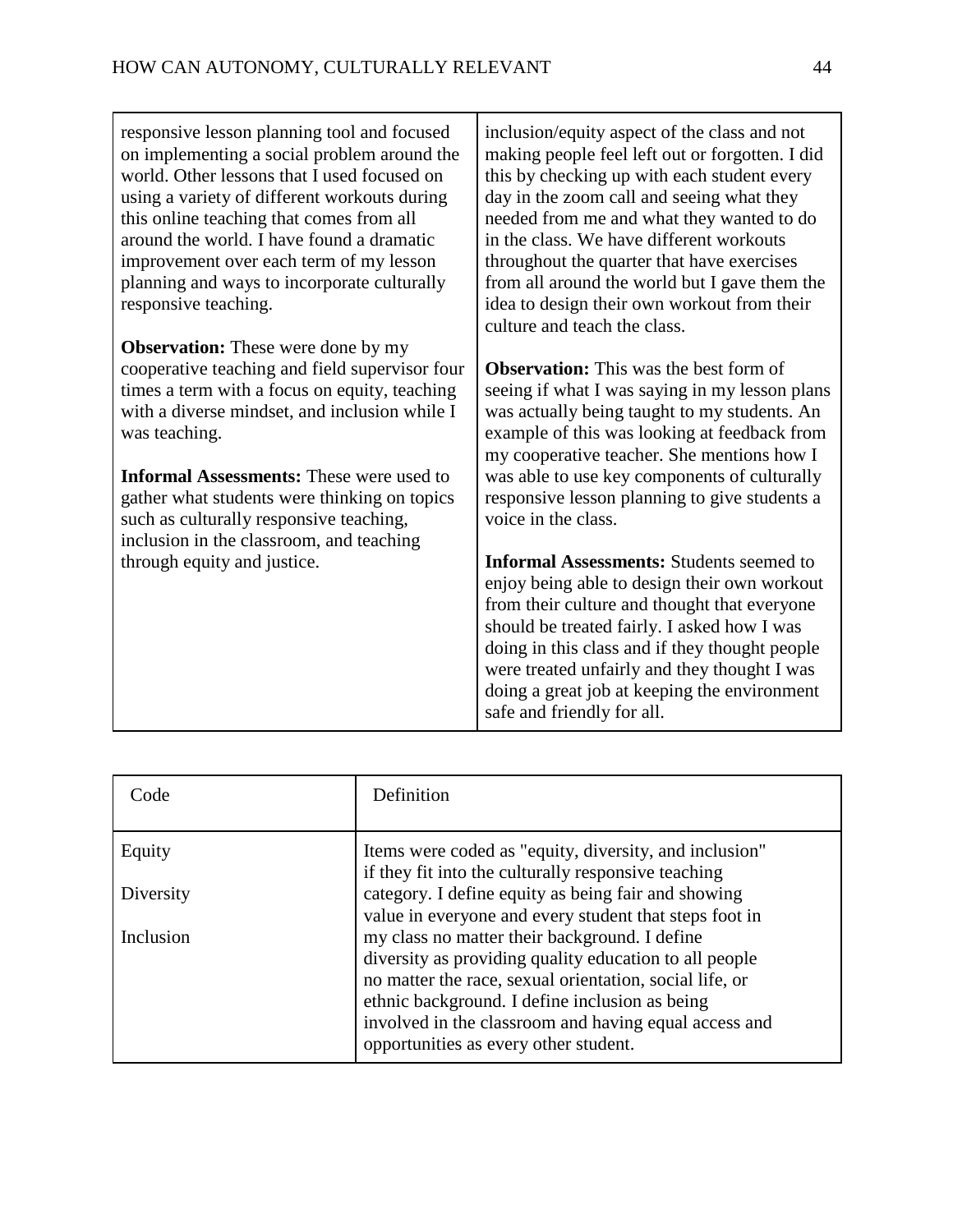# **Lesson Plans**

### **Figure 4.1**

#### **Diverse Learners and Culturally Relevant Curriculum.**

How have you addressed the needs of diverse learners 7 (Ex: IEPs, 504s, linguistic & cultural diversity, students without prerequisite knowledge, etc.)

A way I can do this is by having a transcript of the zoom call so that students can see what I am saying instead of listening. I will also differentiate my instructions to meet my students' needs. I will provide assessments that are in spanish and english. This is important because at my school we have a lot of ELL and I want to provide a fair learning environment for all my students. When looking at students with 504's we will provide them with a variety of modifications when it comes to physical activity. It is going to be at home and this will be harder but if we give them opportunities to be successful then the desired learning will come. I will have my fitness routines be culturally relevant and different each day.

Figure 4.1 shows how I was able to implement culturally responsive teaching by using different strategies to support my students. I focused on inclusion by having differentiated instructions for my diverse students such as modifications on physical activity, different assessments for my Spanish and English speakers, and different fitness routines/exercises in the classroom that come from a wide range of cultures (Kickboxing, Soccer, and Yoga). This shows a variety of ways I incorporated said strategies to meet the needs of diverse learners. During comprehensive distance learning, it was hard to incorporate all the teaching methods I learned about, but this was a great start and I will look to improve this section when I start teaching in person.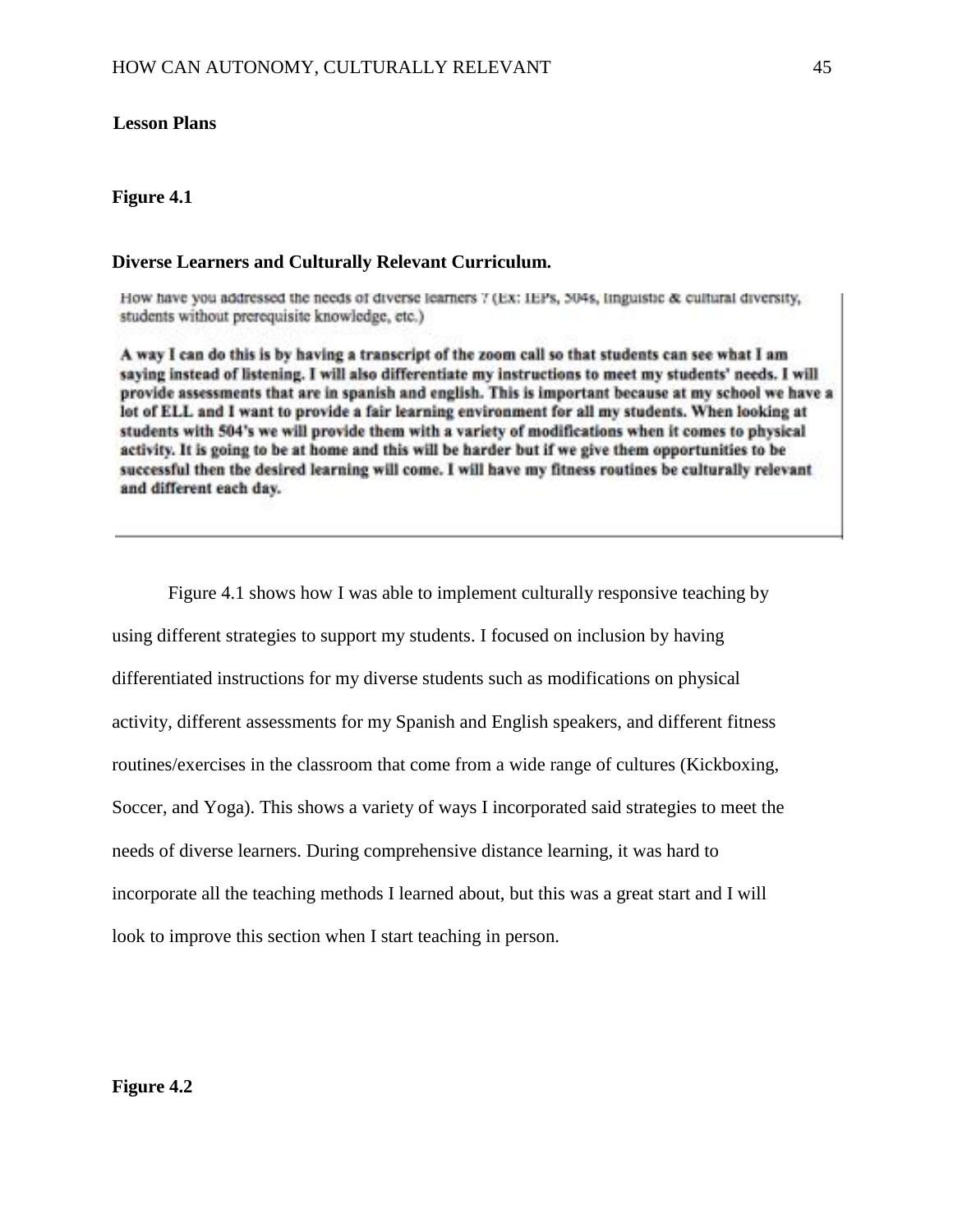#### **Students get a voice in the classroom**

Voice (How will students work together cooperatively to share their learning experiences, strengths, backgrounds, interests, and needs with the instructor and each other?):

Students will work with a partner in a breakout room to share what interests them and who they are as a person. They will come up with an activity/game that we can play or at least learn about playing while being on zoom. This gives the students a voice to be heard and also works on the cooperative part for the student. Giving them an environment that focuses on safety and comfort will also be important. I can do this by talking with each student individually and seeing what I need to do to make this happen and just build that connection with them. Culturally responsive teaching gives students an understanding of who they are as a person and where they come from. Instead of hiding who they are, I believe it is important to express themselves and who they are.

Figure 4.2 shows a great example of an activity I did in class that got students talking about their interests and what their cultural games are about. Giving students a voice in the class is what it's all about. Letting them feel empowered and giving them the right tools to succeed. Allow learning to come from the students and find a matter that impacts their lives, as well as how they are being taught. Expressing themselves through physical activity is a great tool that physical educators can use. During online learning, it was hard to play the games but learning different games from cultures and how to play them was an inspiration to me, and students seemed to enjoy listening to their peers share. Students felt more comfortable in the class and enjoyed this activity overall.

# **Observations**

# **Figure 4.3**

# **Field Supervisor Observation**

Differentiation - There are no IEP students or 504 students in this class. Fitness routine will be culturally relevant / different each day, Weather conditions considered for allergies and movement from inside to outside facilities and safety.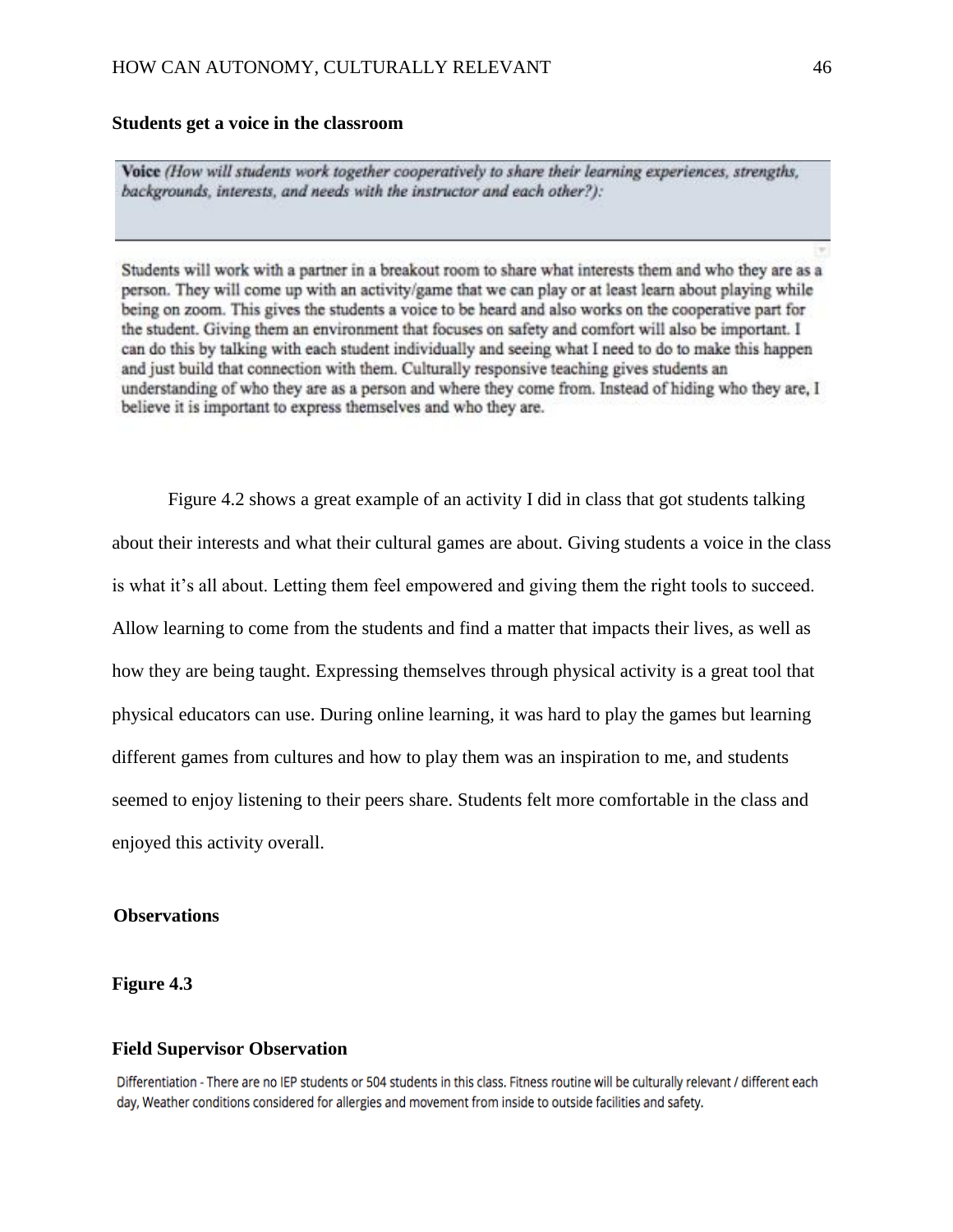Figure 4.3 shows how I was able to implement a culturally relevant curriculum throughout my fitness routines by having them be different every day. Within each day they are focused on various different activities. This seemed to work well with online learning and student engagement in the class. They seemed to like the variety of activities that were provided in class (Kickboxing, Tai Chi, Yoga). I could have done a better job at trying to implement a more culturally relevant curriculum when teaching, but it was a challenge during online learning. I need to grow from what I learned and start designing my lessons and assessments that reach all students.

**Figure 4.4**

# **Cooperative Teacher Observation**

**Culturally Relevant Content:** 

Cooperative Teacher: Mr. Gaylord does a great job at implementing diverse and inclusive fitness routines in the classroom that provide students with a range of choice. Mr. Gaylord incorporates culturally responsive teaching in each lesson he teaches by having a variety of activities and asking questions to better understand who his students are. It is a challenge when cameras are all off and students do not talk but he does a good job learning from what works and asking questions to better his understanding on important issues.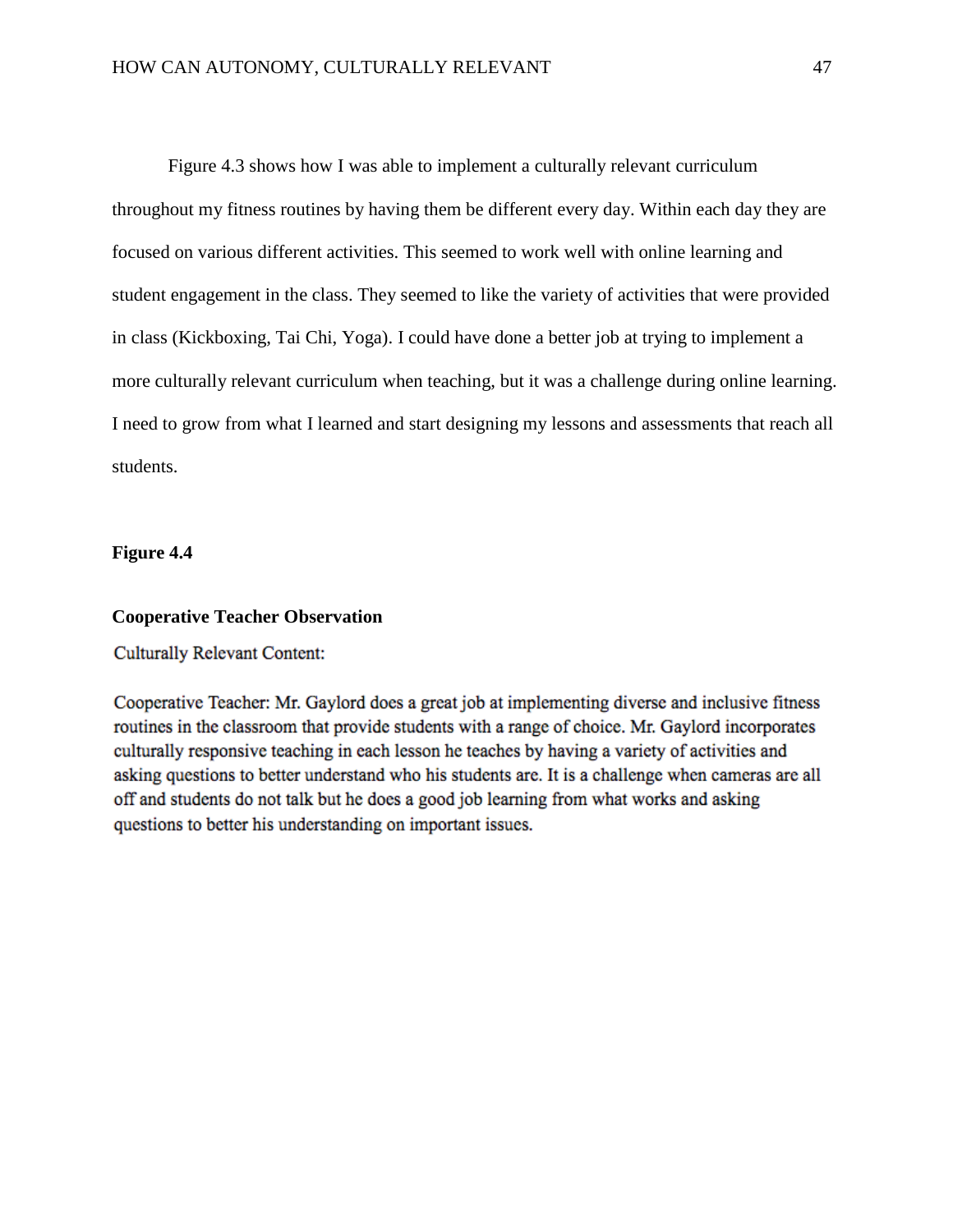Figure 4.4 shows that my cooperative teacher observation tells me that I was able to have diverse and equitable lessons in the classroom. I was able to give students choices in the class on what to do and have them pick what they will be doing. This shows that I am growing as a teacher and learning different ways to incorporate culturally relevant curriculum in my lessons. It is still a challenge dealing with societal problems in a physical education class but I believe I am making the right steps to incorporating a culturally relevant curriculum into my everyday class.

#### **Informal Assessment**

**Figure 4.5**

# **Student Answer** What does inclusion mean to you?

Student 1: Inclusion to me is having the opportunity to express myself in things we do in class. Being involved in activities or games that we do without sitting out.

Student 2: Being involved and accepted in the school and area that I live at. Not being bullied or left out but included in things we do all around campus.

Student 3: Just being a part of something. Not being left out. Example of this would be getting picked to play basketball. If I was not picked then that would be bad and the opposite of inclusion.

Figure 4.5 shows what my students felt when it came to inclusion in the class and what it means to them. This piece of evidence tells me that these three students have a good fundamental grasp of what inclusions are and some good examples of them. This shows me that my teaching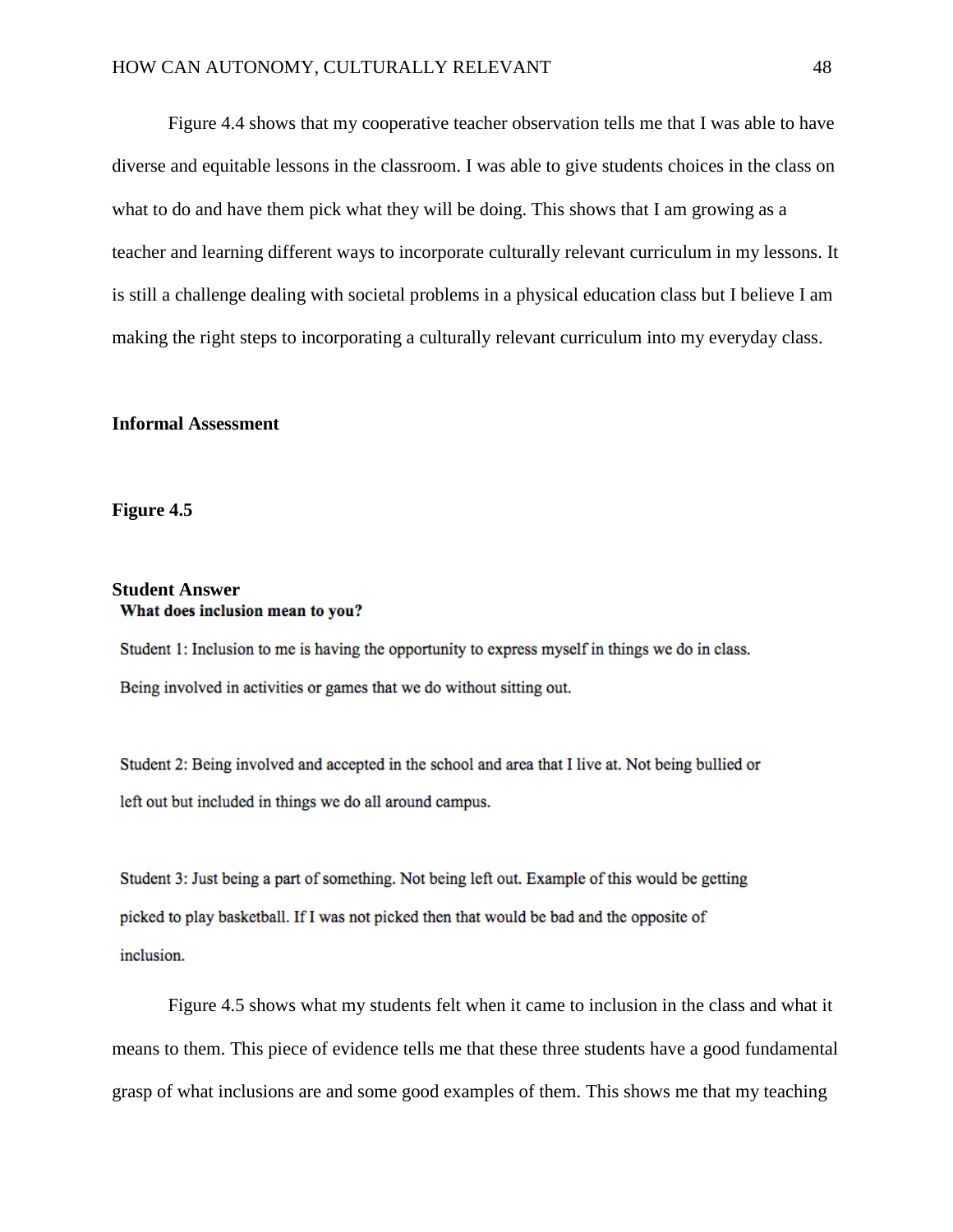was focused on inclusion and a safe environment. This goes back to my question on culturally relevant curriculum. This needs to happen by having students feel safe and respected in the classroom to then focus on themselves as individuals and what impacts their life. I know my lesson plans and assessments were meaningful and diverse to meet the needs of my students.

**Figure 4.6**

#### **Student Answers**

Did I implement a culturally relevant curriculum throughout the school year and if so what did I do?

**Student 1:** I felt that you did a great job at implementing a culturally relevant curriculum in the classroom. Mr. Gaylord allowed us to express ourselves in ways many teachers did not. We were allowed to do exercises we wanted and dig more into exercises in our own culture.

**Student 2:** During online learning and zoom meetings, it was hard to implement culturally relevant curriculum into the classroom. One thing that Mr. Gaylord did was use the breakout rooms to connect with us. Everyday we would go into a breakout and work on an assignment but Mr. Gaylord made it a must for him to go see each one of us and talk about how we are and build that connection and make everyone feel at home.

**Student 3:** I did not know what culturally relevant curriculum was until Mr. Gaylord explained it to me. Other classes were doing a poor job at using this into the classroom. Mr. Gaylord used this throughout his fitness routines he had us do. He asked us what activities we do at home and had us explain it to the class. He made us feel wanted which was awesome.

Figure 4.6 shows students' response to the question of how I did with implementing culturally relevant curriculum in my classroom with examples provided of how. The students picked examples that I did in class and shared them with me. I defined what a culturally relevant curriculum is in the beginning because many students had no idea what that term meant. Some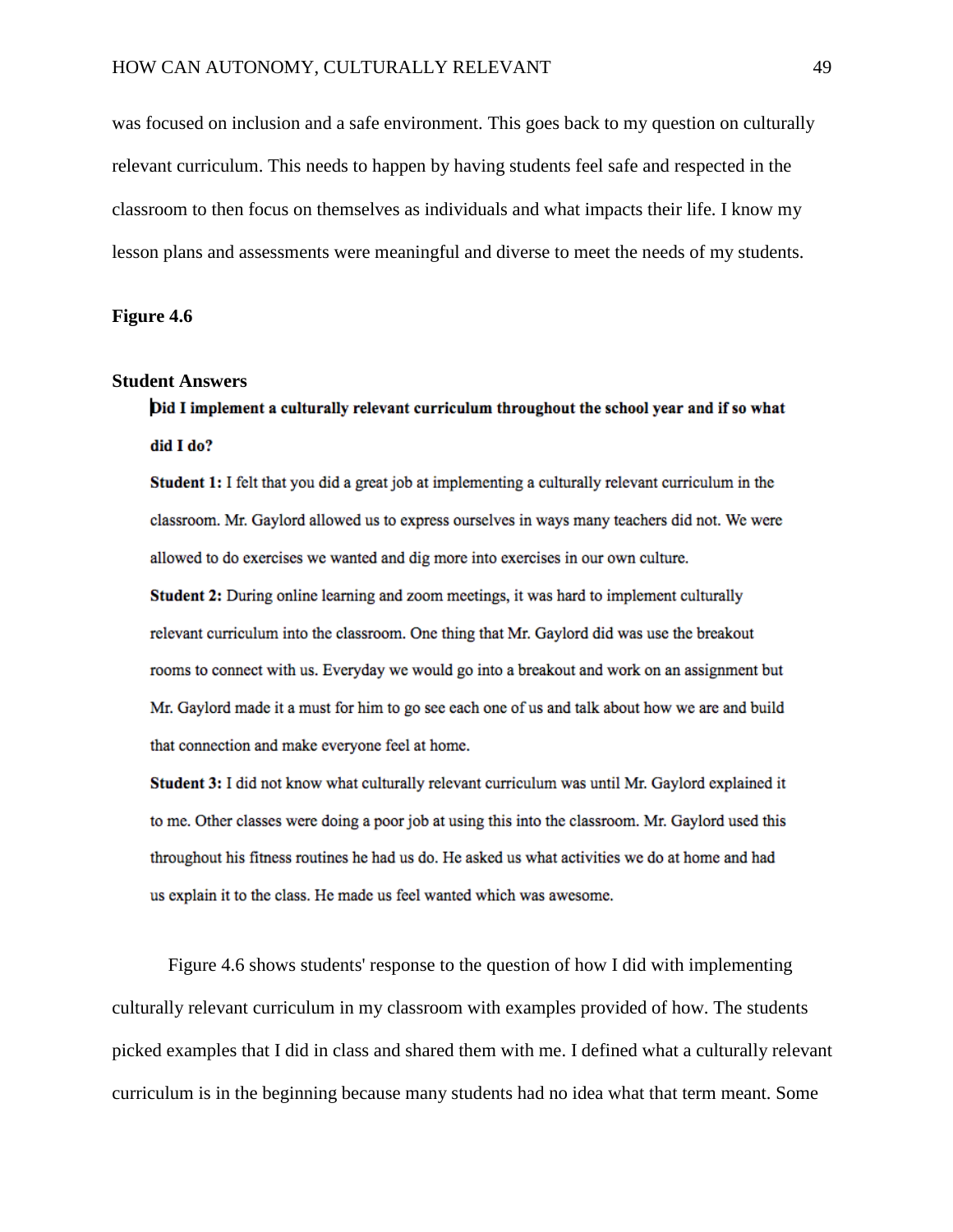examples used in class were the fitness routines that had activities in which students wanted to do. I used breakout rooms to connect with students for a more one-on-one level. I allowed students to dig into their own culture as well as what games they play. By doing all of this in the classroom the students seemed to be more engaged and active all around. When the content revolves around the students then learning can be implemented into the class.

# **Data Analysis: Theme #2**

# **Table 4.0 Data sources for research question 2**

*How can I implement scaffolding throughout my teaching that works best for* 

*my student's individual needs?*

| Description                                                                                                                                                                                                                                                                                                                                                  | Examples                                                                                                                                                                                                                                                                                                                                                                 |
|--------------------------------------------------------------------------------------------------------------------------------------------------------------------------------------------------------------------------------------------------------------------------------------------------------------------------------------------------------------|--------------------------------------------------------------------------------------------------------------------------------------------------------------------------------------------------------------------------------------------------------------------------------------------------------------------------------------------------------------------------|
| Lesson Plans: Lesson plans worked great for<br>this because I was able to say exactly what I<br>was going to do in my lesson to reach all my<br>students and what strategies I would use. For<br>my students a lot of the strategies were the<br>same but being online it was hard sometimes<br>to see if they actually had an outcome on their<br>learning. | <b>Lesson Plans:</b> These showed the exact<br>support strategies I was giving to my students<br>like extra time to work on assignments, more<br>one-on-one support from the teacher in<br>breakout rooms, and modifications to the<br>fitness routines so that students who have<br>physical limitations or struggle doing<br>activities can participate.               |
| <b>Observation:</b> This form of data worked<br>perfectly because I got to see if what I was<br>saying in my lesson plans was used in my<br>actual teaching. Was I implementing<br>scaffolding and how did this work for<br>students? How did this impact my teaching<br>and improve my support for students?                                                | <b>Observation:</b> These show what exactly I was<br>doing in the class to support students from the<br>eyes of the cooperative teacher and field<br>supervisor. Supports like helping students find<br>assignments in Canvas focus on individual<br>development in the class, and different ways<br>to communicate with students through the<br>chat box or microphone. |
| <b>Informal Assessment:</b> This form of data was<br>great because I got to hear firsthand from my<br>students if what I was doing helped them in<br>the class. If the different support systems used<br>in class impacted their learning.                                                                                                                   | <b>Informal Assessment:</b> These interviews<br>focused on the individual of the students and<br>if I was able to help them in the class. Out of<br>the 3 students, 2 said that they felt that their                                                                                                                                                                     |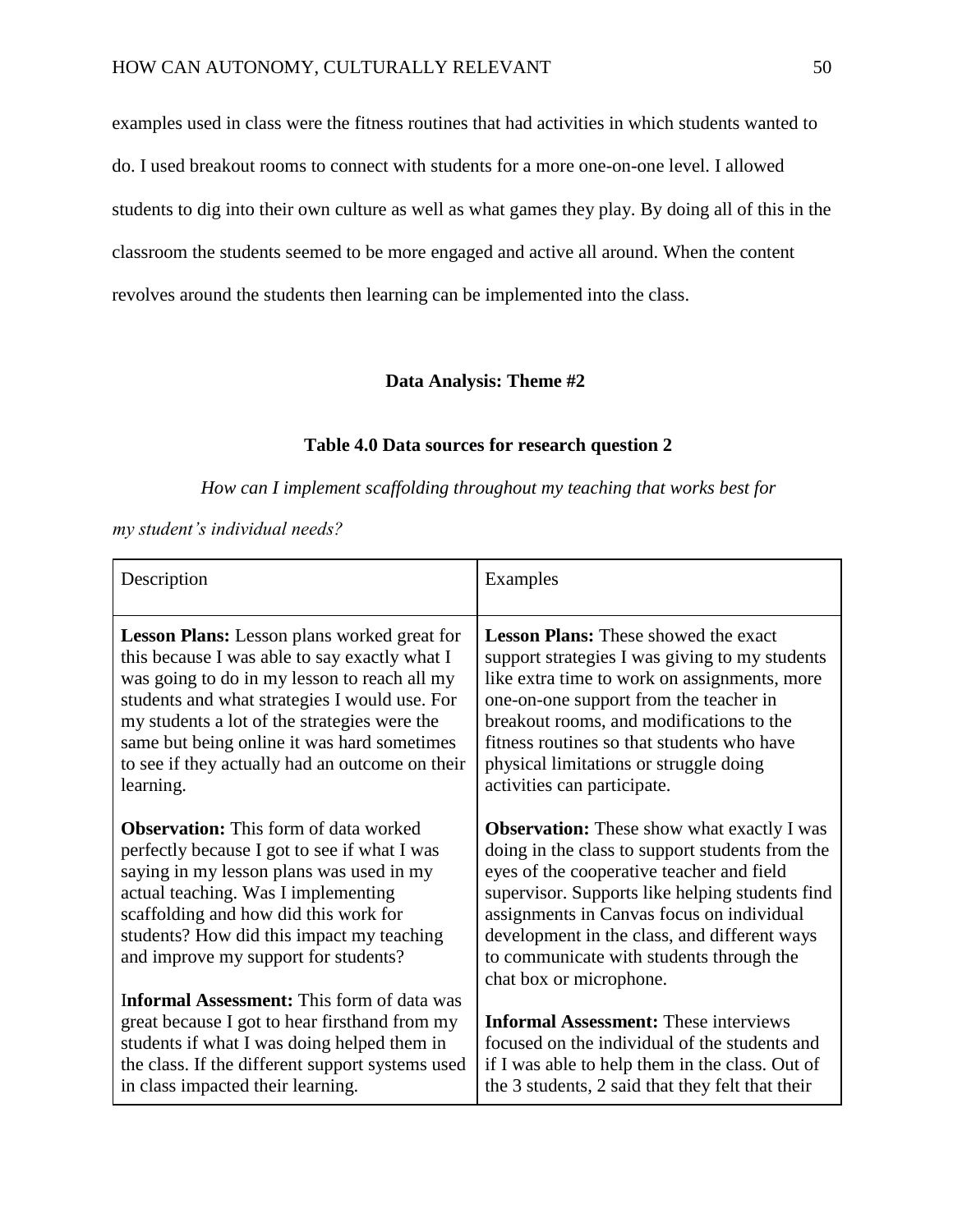| Code                                                  | Definition                                                                                                                                                                                                                                                                                                                                                                                                                                                                                                                                                                                                                                                                                                                                                                                                                                                                                                                                                                                                    |
|-------------------------------------------------------|---------------------------------------------------------------------------------------------------------------------------------------------------------------------------------------------------------------------------------------------------------------------------------------------------------------------------------------------------------------------------------------------------------------------------------------------------------------------------------------------------------------------------------------------------------------------------------------------------------------------------------------------------------------------------------------------------------------------------------------------------------------------------------------------------------------------------------------------------------------------------------------------------------------------------------------------------------------------------------------------------------------|
| Extra Time<br>One-on-One<br>Inclusion<br>Modification | Items were coded as "Extra Time,<br>One-on-One, Inclusion, and<br>Modification" if they fit into the<br>multitude of teaching strategies used<br>in our physical education class. I<br>define extra time as providing<br>students with more time while<br>working on assignments during the<br>class. Do not rush students to finish<br>because some may need that<br>additional time to get their work<br>finished. I define one-on-one time as<br>providing extra support with<br>individual students. This is where an<br>IA would come in handy where they<br>can spend that time with that student.<br>Have your office hours be open so<br>you can have that one-on-one time<br>with that student. I define inclusion as<br>being involved in the classroom and<br>having equal access and opportunities<br>as every other student. I define<br>modification as providing different<br>variations for physical exercise that<br>students do in class. These are<br>different ways of doing the activity |
|                                                       | that best fits their needs.                                                                                                                                                                                                                                                                                                                                                                                                                                                                                                                                                                                                                                                                                                                                                                                                                                                                                                                                                                                   |

**Lesson Plans** 

**Figure 4.7**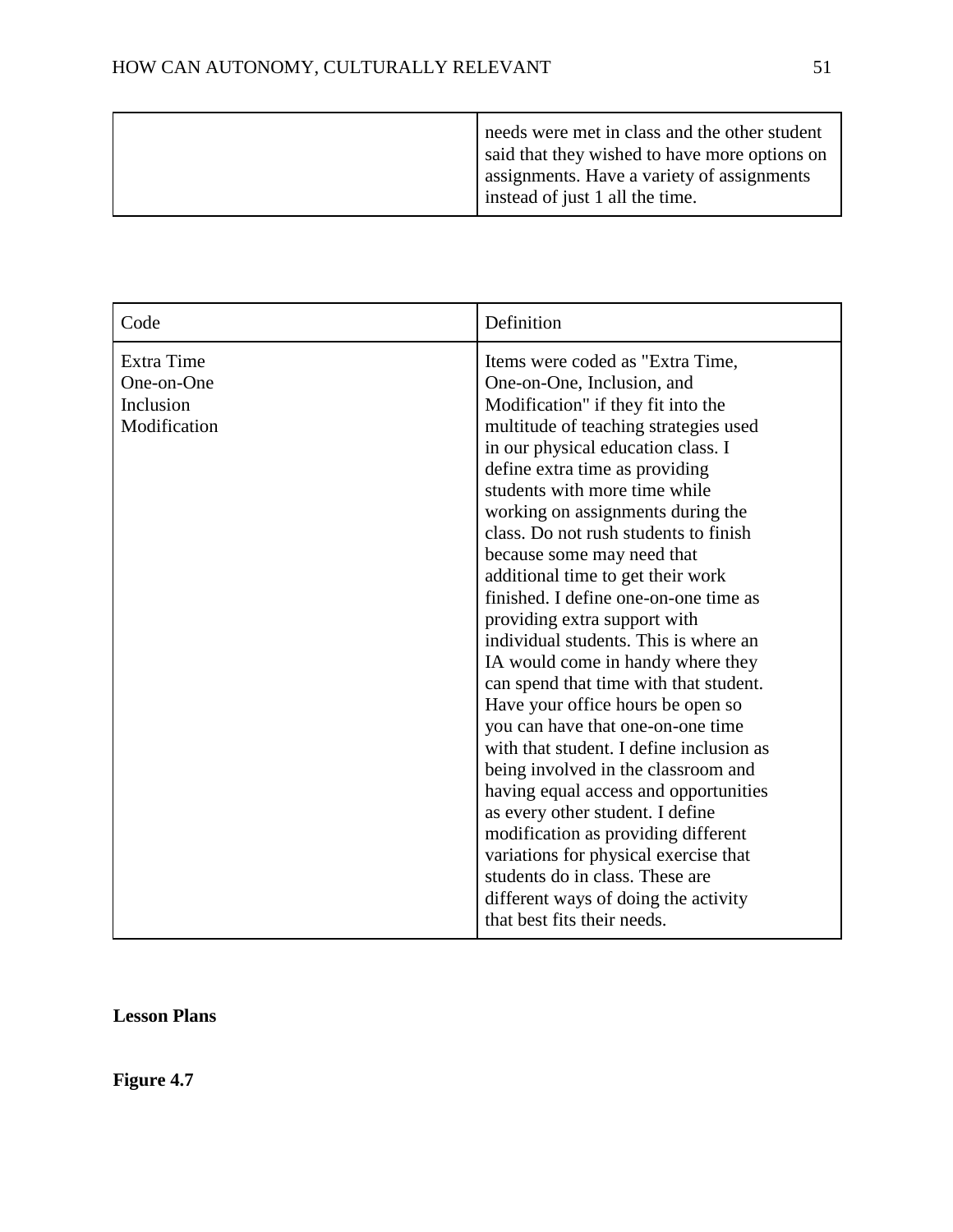#### **Strategies from Lesson Plans**

Strategies and opportunities for supporting academic language:

Content will be differentiated in order to connect with the variety of learning styles. I will have a transcript of the zoom call going so if people have hearing disability they can follow along with that. I will ask questions to engage students learning and they can either type in the chat or unmute their microphone. We will have break out rooms available if students need help or extra time to work. I will also have audio and video clips for testing for students to choose from. This will be linked in the powerpoints. I will provide extra time for the students who need it when doing the fitness testing. I will also go over different modifications for students who may need it due to injury, or a disability.

Figure 4.7 shows an example from one of my lesson plans that goes over the many different strategies I used during my online class. These strategies helped me better connect with students and see the advantages of having a support system in place. Some of the strategies I used were the use of breakout rooms for providing extra time to work. I went over modifications for students with any physical disabilities. We have a student with a hearing disability so we have a transcript of the zoom call for that student. All the support systems played a huge role in increasing engagement and learning in the classroom. Students seemed to want to be there and want to learn. Being that support system for the students really helped me grow as a future teacher, as well as ensure my students' needs were met.

# **Observations**

**Figure 4.8**

**Observation from Cooperative Teacher**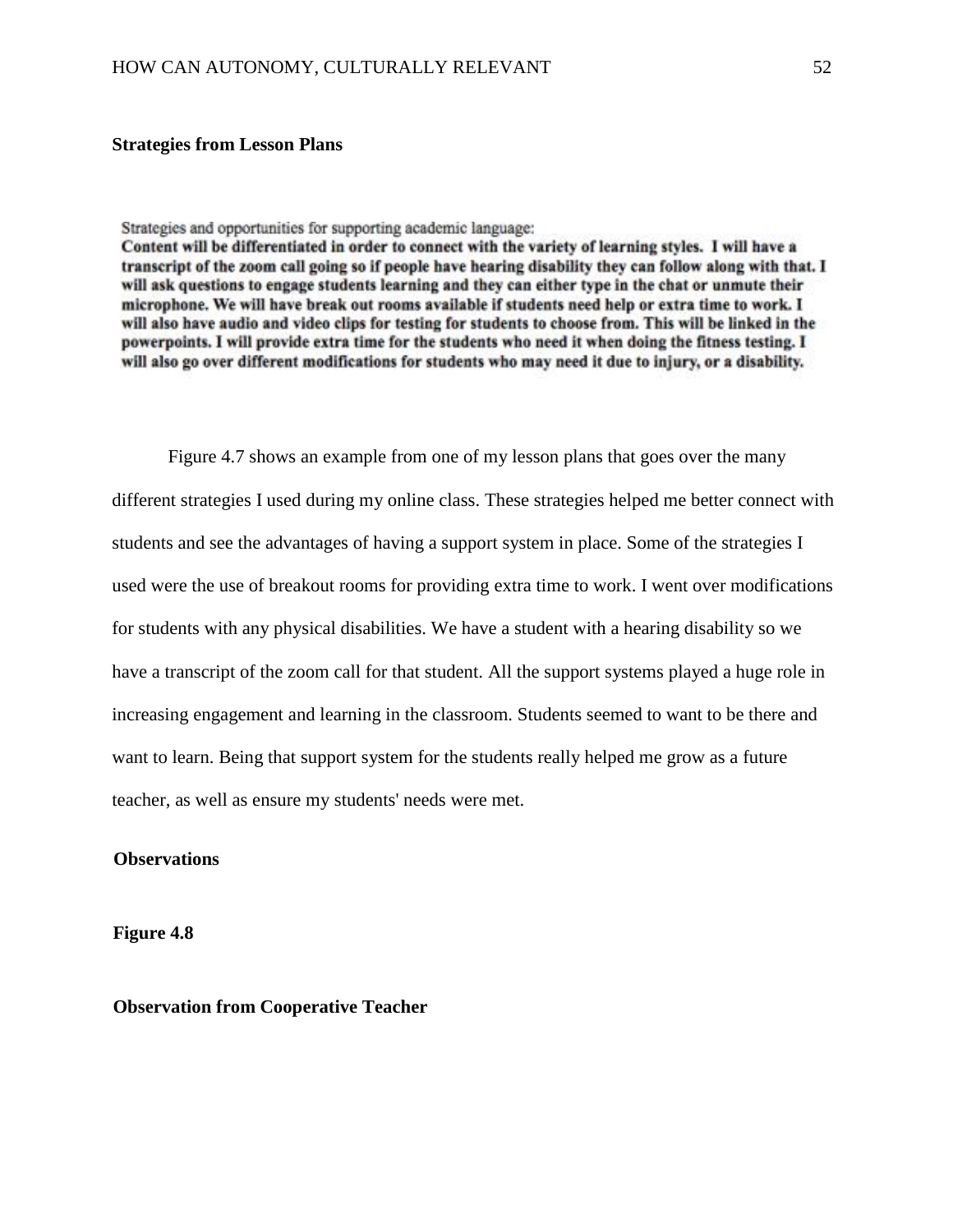#### Are lessons sequenced and scaffolded appropriately?

Mr. Gaylord showed students where to find assignments and how to complete the assignments. He offered help by having students comment in the chat or with their mic. Mr. Gaylord provided appropriate time for students to complete the assignments and was able to check progress using Canvas and student's responses. Mr. Gaylord helped students practice checking their pulse on their neck and wrist prior to doing this on their own in the fitness routine.

Figure 4.8 shows an observation from my cooperating teacher of how I was able to apply teaching strategies to my classroom. My cooperative teacher watched me teach in person and wrote the paragraph above about her observations of my teaching. One strategy that I wanted to focus on was providing extra time to students and in Figure 4.8 it shows that exactly. I gave students extra time to complete assignments and provided help/ elaboration to students to ensure overall higher grades. During this lesson, I was able to use a wide variety of different strategies to support my students and improve their overall learning in the class.

**Informal Assessment** 

**Figure 4.9**

**Students Answers**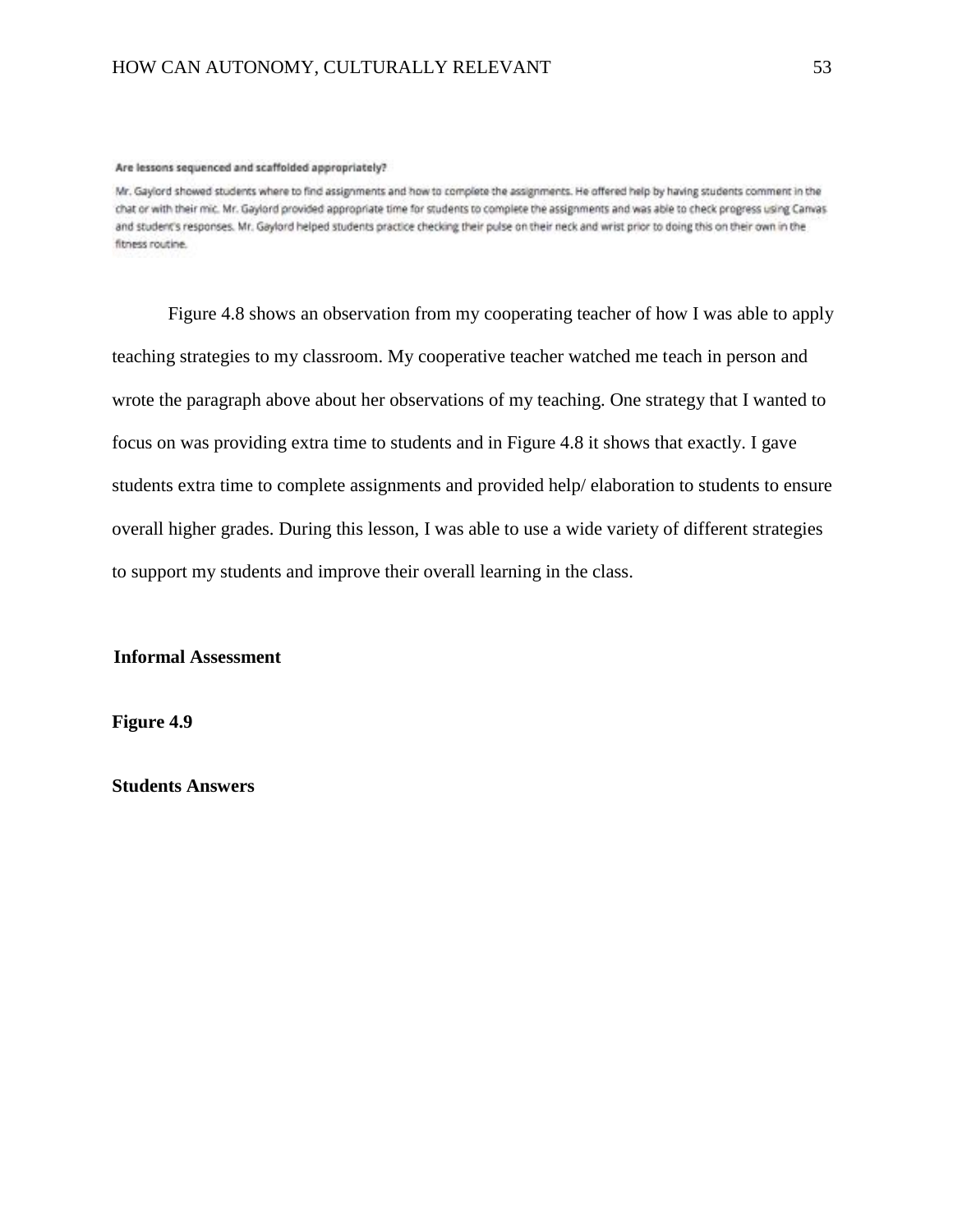#### What strategies worked best for you in the classroom?

Student 1: One strategy that worked best for me this quarter was having additional help time near the end of class. I struggle with assignments so having that time to get one-on-one help was very beneficial to me.

**Student 2:** A strategy that helped me was having extra time in the class to take the quizzes. It takes a little longer for me to process stuff so being able to not stress on the time aspect helped me.

Student 3: Mr. Gaylord was able to have modifications written out on the fitness routines for me to do just in case I was not able to do the original way.

Figure 4.9 shows the informal observation I did with my students where they answered the question on what strategies worked best for them in the class. As the figure states, each student was able to receive meaningful help/support in the classroom in many different ways. One of the main ones that I noticed throughout this example and many others were providing extra time on assignments or quizzes. It was not fair for me to give a time slot of when to finish assignments/ quizzes, so allowing flexibility in this area reduced students' stress and anxiety in the class. I gave additional help to some students in breakout rooms or after class as well. This way they can get that one-on-one feedback and connection. Lastly, I was able to provide modifications for students if they had any type of injuries or physical limitations. All these strategies that were given showed how students were engaged and supported by myself in the class. I believed I did a great job at meeting most students' needs in my class.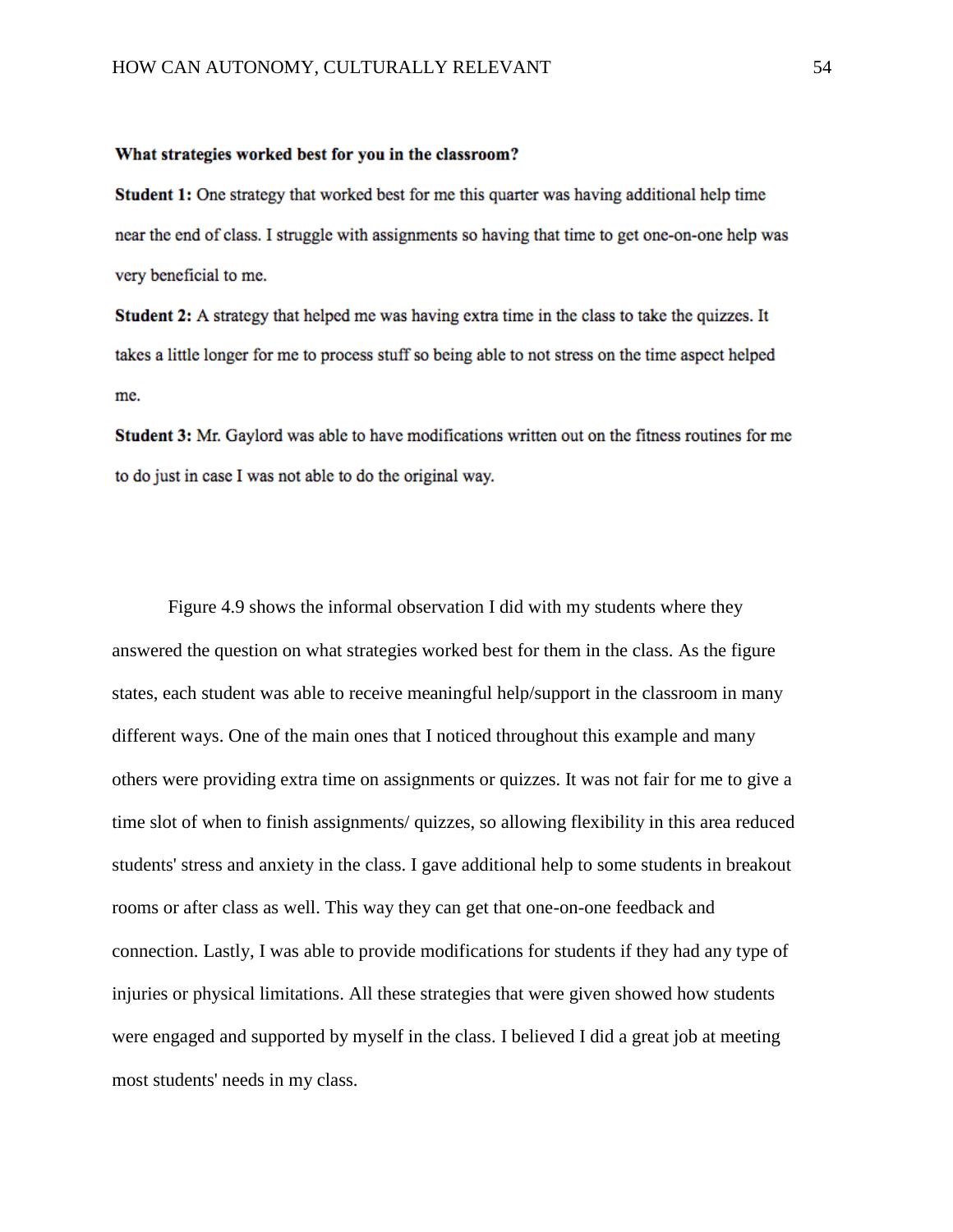# **Data Analysis: Theme #3**

# **Table 5.0 Data sources for research question 3**

*How can we as teachers use autonomy in our classroom to maximize* 

*students' learning and engagement?* 

| Description                                                                                                                                                                                                                                                                                                                                                                                                                                            | Examples                                                                                                                                                                                                                                                                                                                                                                                                                                                                               |
|--------------------------------------------------------------------------------------------------------------------------------------------------------------------------------------------------------------------------------------------------------------------------------------------------------------------------------------------------------------------------------------------------------------------------------------------------------|----------------------------------------------------------------------------------------------------------------------------------------------------------------------------------------------------------------------------------------------------------------------------------------------------------------------------------------------------------------------------------------------------------------------------------------------------------------------------------------|
| <b>Lesson Plans:</b> Lesson plans were a great form<br>of data used for theme 3 because I was able to<br>show how I used autonomy in my lesson plans<br>and how it can impact students' learning and<br>engagement. It was hard to give much<br>autonomy during online learning but I was<br>able to show examples and provide choices to<br>my students.                                                                                              | <b>Lesson Plan:</b> This was shown in specific<br>parts of the lesson plan under what students<br>do and the teacher does. I provided examples<br>of specific activities that I gave out that<br>focused on student choice in the classroom.<br>They can choose what variation of the<br>exercise they want to do. They can choose<br>how long to work out for and what they are<br>working out for, but as long as it follows with                                                    |
| <b>Observations:</b> Observations were a great<br>form of data because I was able to get instant                                                                                                                                                                                                                                                                                                                                                       | the desired skill/outcome in class.                                                                                                                                                                                                                                                                                                                                                                                                                                                    |
| feedback from my cooperative teacher and<br>field supervisors focused on giving autonomy<br>to students. They were able to see me teach<br>what I wrote and how it worked in a<br>classroom.<br><b>Informal Assessment:</b> This was used to see<br>exactly how students were feeling about<br>autonomy and having freedom in the<br>classroom. This worked great because I got to<br>reflect on my own teaching and how I<br>changed students' lives. | <b>Observations:</b> The data from observation<br>focuses on seeing if I used autonomy in class<br>and the impact it had on students from a<br>cognitive domain/psychomotor domain. My<br>CT and field supervisor both were looking at<br>how students reacted to being given a choice<br>and seeing how it changed their way of<br>learning in the class. They found that students<br>who were given more freedom to choose felt<br>more comfortable and engaged at a higher<br>rate. |
|                                                                                                                                                                                                                                                                                                                                                                                                                                                        | <b>Informal Assessment:</b> I asked students a<br>range of questions trying to see where they<br>were at this quarter and how autonomy played<br>a factor in their learning. I found that giving<br>choice to them increases their engagement and<br>they had a lot more fun in the class. They told<br>me that a lot of teachers do not give them the                                                                                                                                 |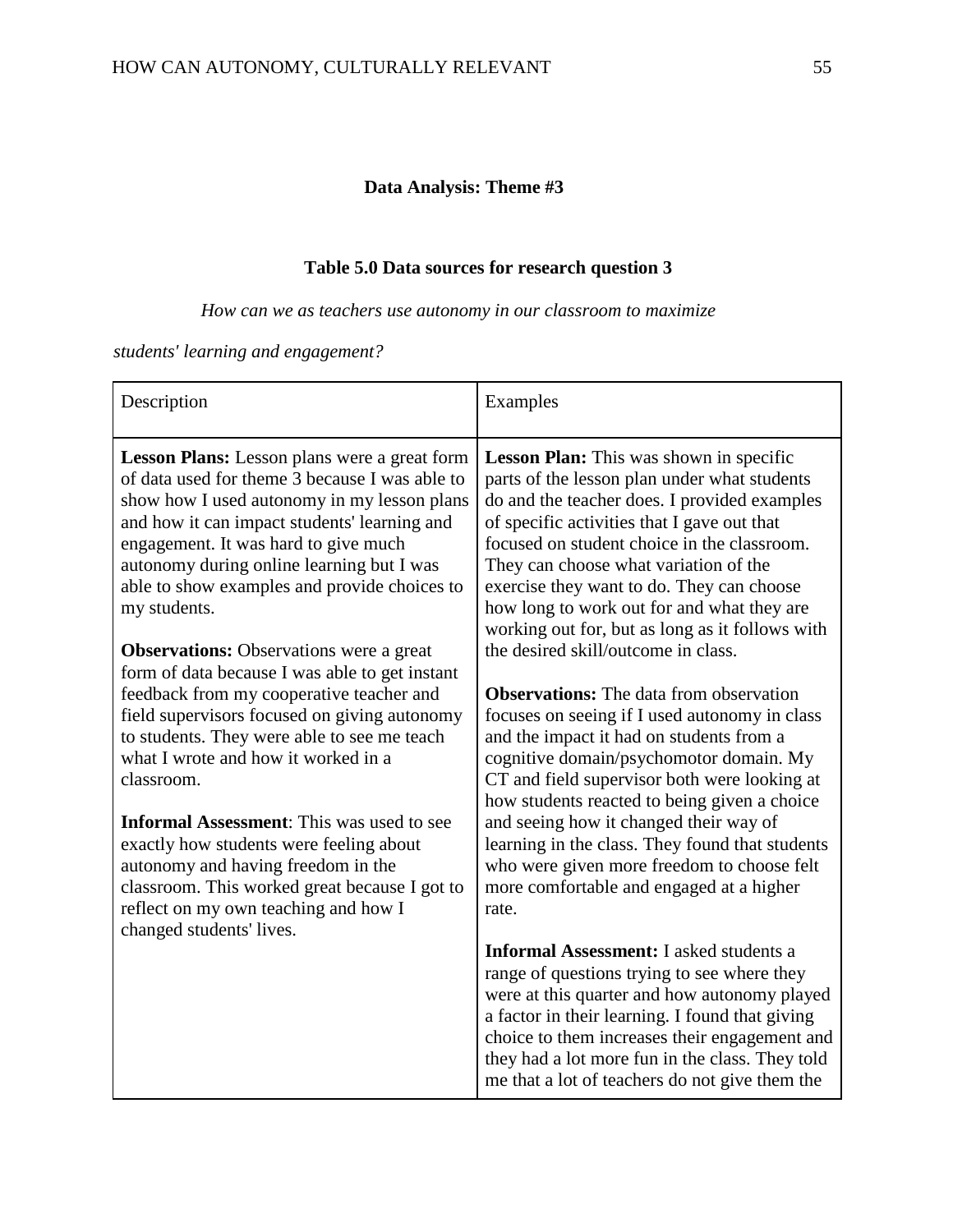|  | ability to choose stuff in the classroom but my<br>physical education they loved because it was<br>more centered around the individual student. |
|--|-------------------------------------------------------------------------------------------------------------------------------------------------|
|--|-------------------------------------------------------------------------------------------------------------------------------------------------|

| Code                                           | Definition                                                                                                                                                                                                                                                                                                                                                                                                                                                                                     |
|------------------------------------------------|------------------------------------------------------------------------------------------------------------------------------------------------------------------------------------------------------------------------------------------------------------------------------------------------------------------------------------------------------------------------------------------------------------------------------------------------------------------------------------------------|
| <b>Student Choice</b><br>Engagement<br>Freedom | Items were coded as "Student Choice,<br>Engagement, and freedom" if they<br>followed the principles of autonomy. I<br>define student choice as giving<br>students the opportunity in class to<br>choose how they can learn but still<br>having the desired outcome/skill in<br>place. I define engagement as having<br>students participate in class in<br>activities/discussions. I define<br>freedom as giving space and<br>availability for students to select what<br>they want to select. |

# **Lesson Plans**

# **Figure 5.0**

# **Autonomy in Lesson**

| Teaching OR Group OR<br><b>Independent Application:</b>                                                                                                                                                                                                    | Teaching OR Group OR<br><b>Independent Application:</b>                                                                                                                                      |
|------------------------------------------------------------------------------------------------------------------------------------------------------------------------------------------------------------------------------------------------------------|----------------------------------------------------------------------------------------------------------------------------------------------------------------------------------------------|
| The teacher will send students to a breakout<br>room with a partner to talk about activities that<br>they do at home. They will discuss this for about<br>1 minute for each partner and then come back<br>and share with the class what your partner said. | Students will share their activities they do at<br>home with a peer for 1 minute. Then they will<br>listen to their partner and share back to the class<br>what activity their partner does. |
| The goal here is for students to get other ideas<br>from peers and also have students dig into their<br>activity life at home and see what different<br>games/sports/activities people do.                                                                 | Students will start to gather ideas of different<br>activities to do for our project we have on<br>learning about a different sport.                                                         |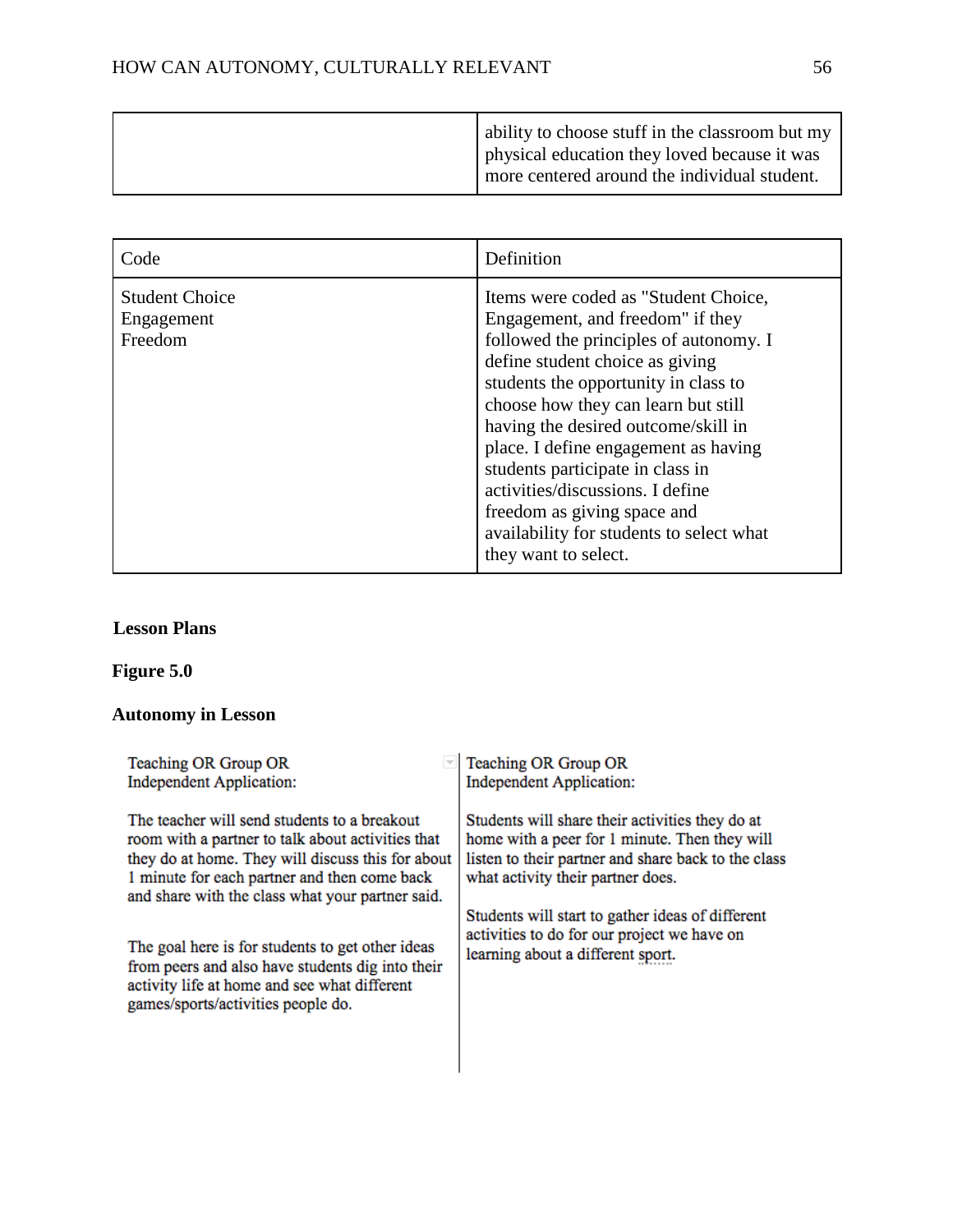Figure 5 shows how autonomy plays a large role in a physical education classroom. This lesson was during online learning and the objective was to get the students thinking of games/activities that they want/ can do at home. I wanted to get a good grasp on what students were able to do so I could give them more opportunities for choice in the class for their own workouts. This lesson plan shows what the teacher will be doing and also what the student will be doing in the class. I used breakout rooms for students to work with a partner and I saw engagement and overall learning increase once they start interacting with their peers. Autonomy is huge for student growth and development because allowing them to have a sense of freedom in their learning while still having the desired outcome is beneficial.

#### **Observations**

**Figure 5.1**

# **Cooperative Teacher Observation**

# Mr. Gaylord's use of autonomy in the classroom

Cooperative Teacher: Mr. Gaylord did a fabulous job when it comes to giving the students options/choices in the classroom. The fitness routines had modifications/variations of different ways to do the exercises in the class. Students also got to design a personal fitness plan where they decide what exercises they want to do. Giving them the option to choose work greatly based on grades and engagement in the class. Some classes were quiet depending on the day but Mr. Gaylord always had a positive attitude and was very passionate about physical education and teaching.

Figure 5.1 shows an observation from my cooperative teacher about how I was able to implement autonomy in my classroom. She goes over some details of how I did this and the impact it had on students' learning. She first mentions the fitness routines were modified so that students could choose different variations of the skill/task. Students also got to design their own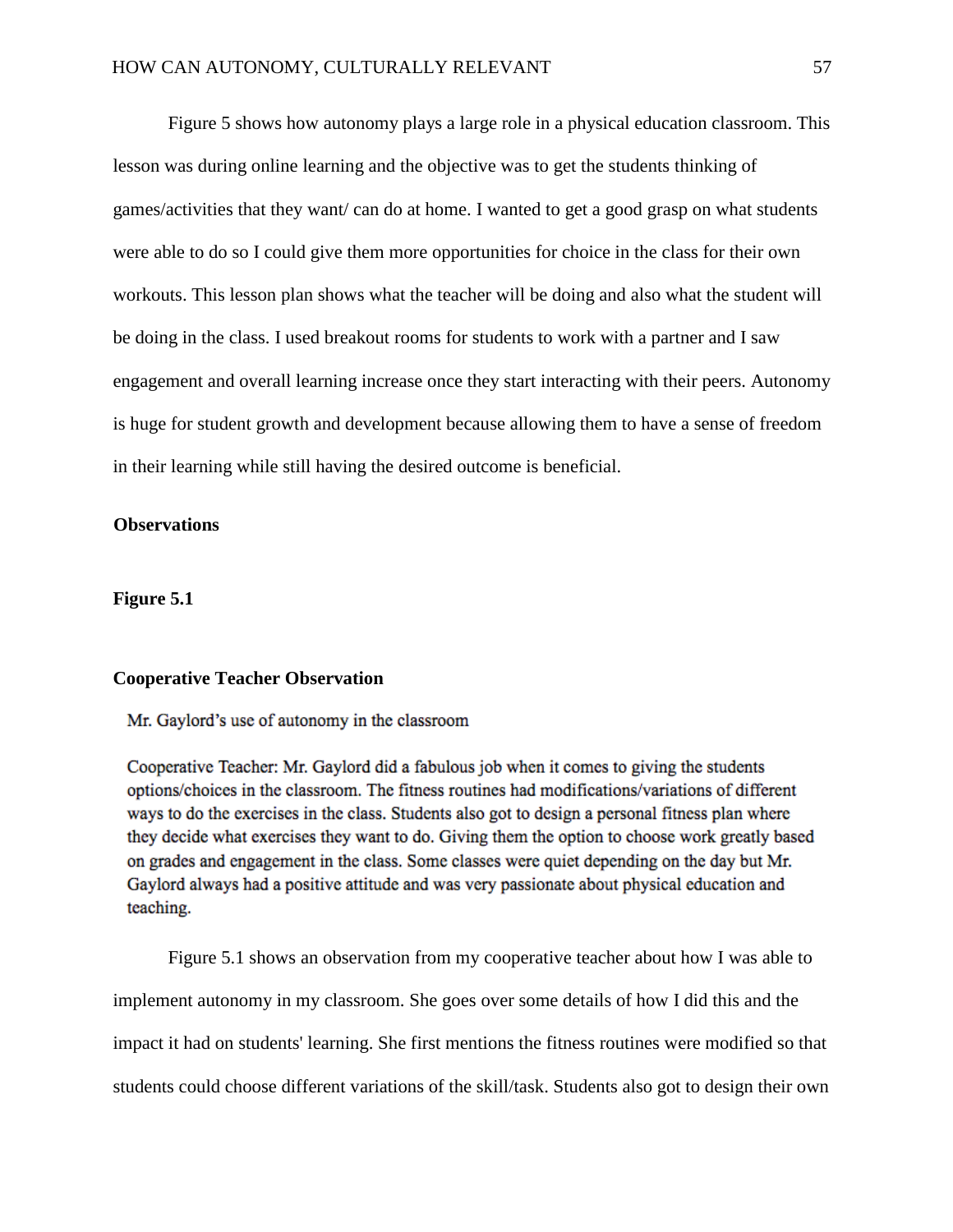personal fitness plan which they picked their own workouts to do in their plan. Giving them choices really changed their grades and engagement in the class. Students seemed to want to do their workouts and were talking more and more as the class progressed. Physical education is a great opportunity for me when it comes to autonomy and the many different ways we can go about this.

#### **Informal Assessment**

# **Figure 5.2**

# **Student Answers**

How did your engagement and learning change by having more freedom in the class? **Student 1:** I feel like by having more freedom in the class I was able to express myself as a person and be more comfortable in the class. I was able to meet new people and learning was made fun

**Student 2:** My learning was improved by having more freedom in the class. I was not restricted in my learning but felt free to show Mr. Gaylord, what I knew and who I was.

**Student 3:** The class was quiet at times but when I was in the breakout room with Mr. Gaylord I felt comfortable and free to enjoy. I stress out a lot but this class was not stressful to me at all.

Figure 5.2 shows an informal assessment given to the students that focus on engagement and learning in the class when given more freedom. The evidence shows that students seemed to be more engaged in their learning and discussion when freedom was given to them by the teacher. Student 1 was able to express themselves more in class and was able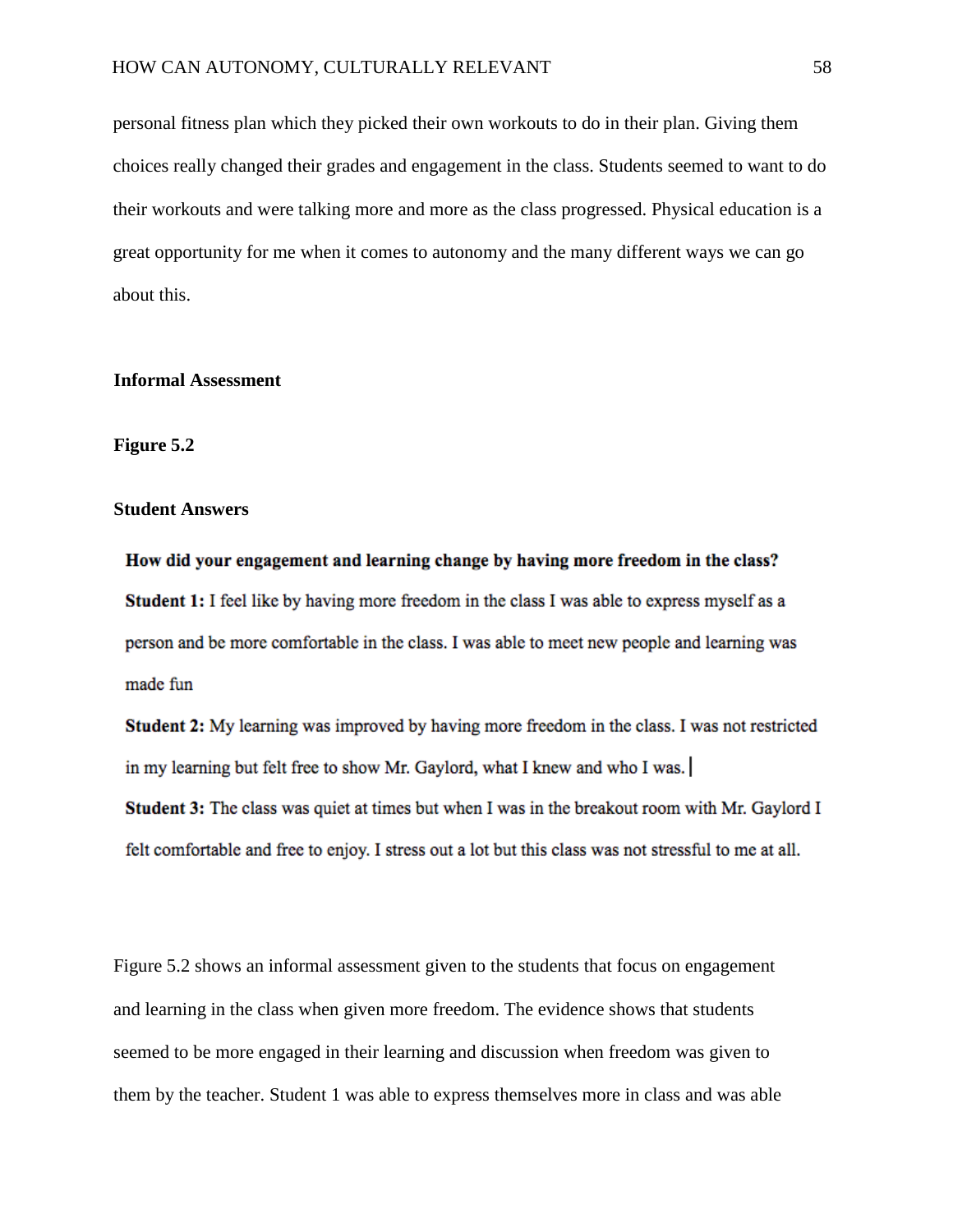to meet new people. Student 2 felt free in the class as if nothing was holding them back and they could express themselves to me. Student 3 felt less stressed and had some nice talks with me in the breakout rooms. That is what my main goal is. I strive for students to feel wanted and that we as teachers care for each and every student. Overall, students' ability to learn and have fun in class at the same time was amazing to see and I cannot wait to be back in person fully so we can do many more fun activities.

# **Conclusion**

In reviewing all the data that was collected from my lesson plans, field observation notes, and informal assessments one key factor that kept coming up was inclusions and how all three of my themes were centered around that. For theme 1 I learned that my lesson plans for physical education class were culturally relevant and this was based on student data from my fitness routines and my actual teaching of equity and diversity. When looking at theme 2 I learned many different strategies that supported my students both during zoom calls and in-person. Two strategies that kept coming up were extra time on assignments and one-on-one support from the teacher. These are what maximized students' learning and engagement in the class. Looking at theme 3 I learned how important the role of autonomy plays in a student's life and the impact it has on their learning. Given more freedom in the class will lead to more student engagement and make learning fun for them. Each of these three themes had one major talking point that kept coming up: inclusion, and equity. Making sure all students have the same opportunities as others to succeed in the classroom and feel welcomed when entering is the most important part of my class. Chapter 5 will be looking over the whole study and giving closure on my three themes and what it means.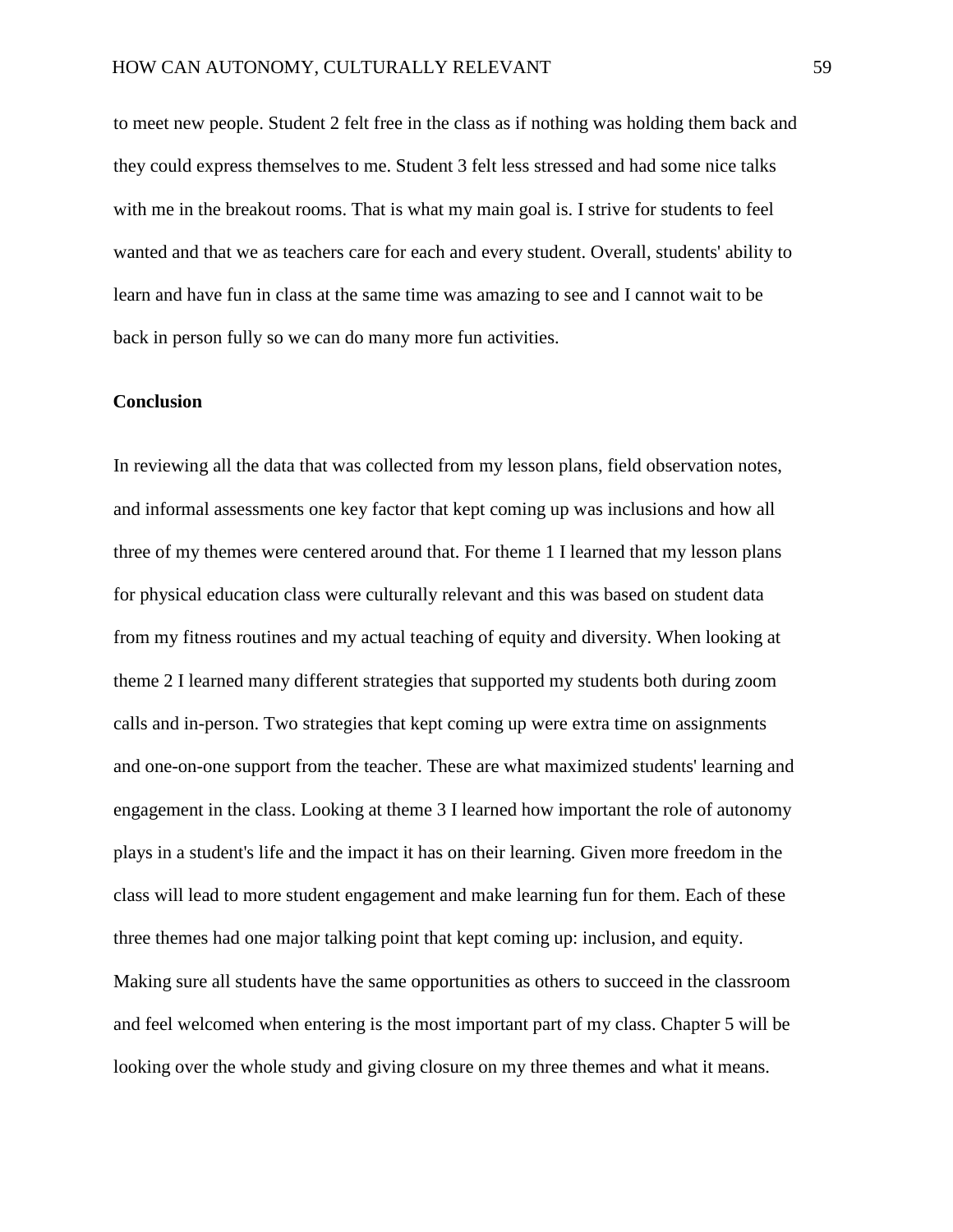# Chapter V

# **CONCLUSION**

#### **Overview**

The purpose of my action research project was to answer my research questions and to understand and improve my overall teaching practice. I focused on looking at culturally relevant curriculum in my practices, I looked at different strategies to use in my teaching to support students, and how autonomy can play a factor in my classroom. These focuses were crucial in what I wanted to learn and understand throughout my project and teaching. Throughout my studies, I ran into many different factors that were out of my control like Covid and school district restrictions. Through these tough times accrued I feel that the data gathered were both useful and helpful in distinguishing my overall teaching. I learned that the many different teaching strategies and autonomy that were used in my lesson plans, and teaching worked greatly to increase student engagement and maximize their learning. One thing that the data showed that could use some improvement was having a culturally relevant curriculum in my lessons. During distance learning, it was challenging to incorporate this when no cameras were on and we could not do activities like we would in the classroom. I felt that I did a good job at including some culturally responsive teaching through my fitness routines and inclusion in class but I can improve on that aspect of learning how to do this in a physical education setting. Next, I will look at some implications of my action research project.

#### **Current & Future Implications**

This action research project has opened a window into my own study and who I want to be as a teacher. Reflecting on my own teaching can help me improve in areas that need to be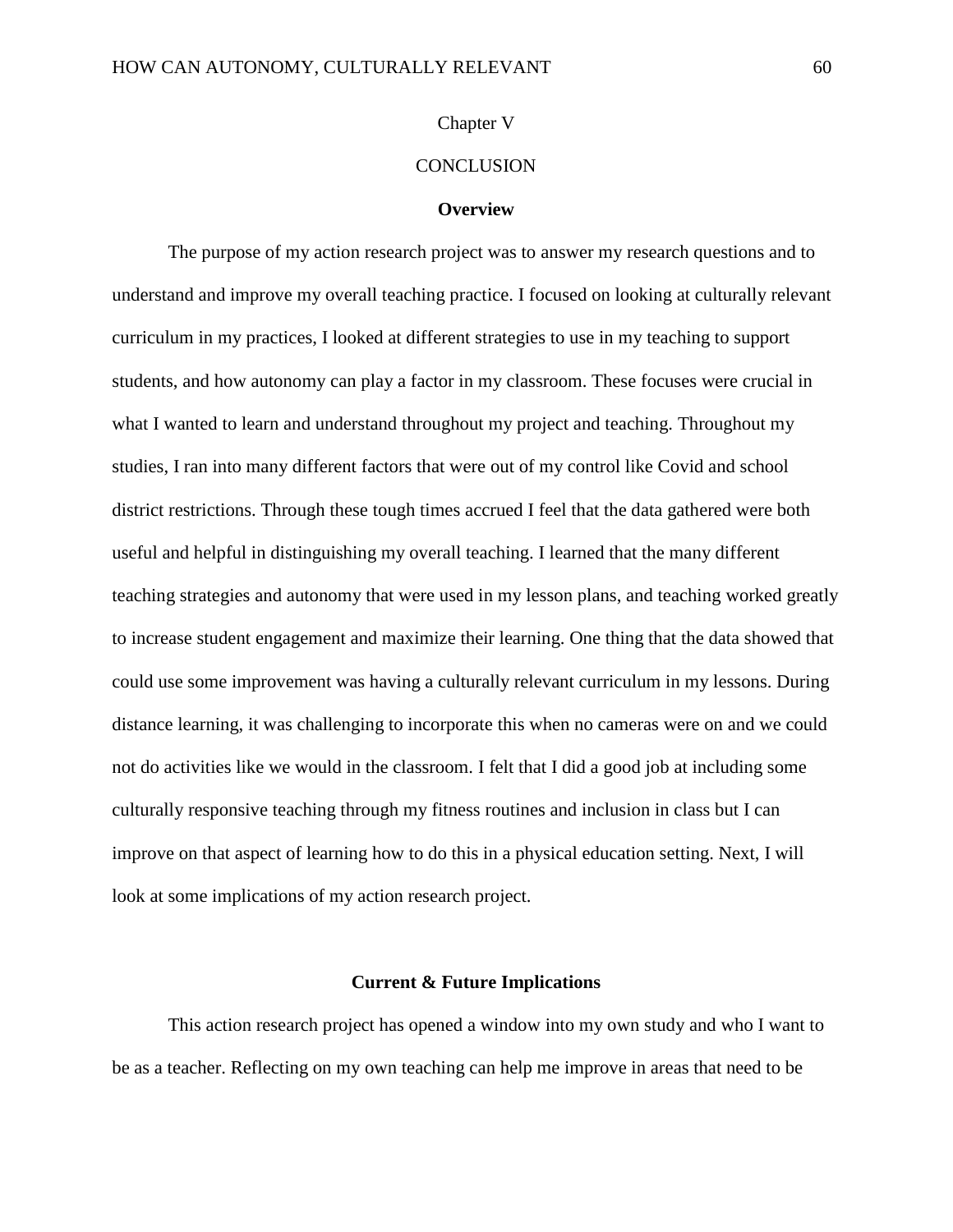improved on. This data collected shows how many of the teaching strategies and autonomy can impact a student's life and learning in the classroom. I would've liked to dig deeper into culturally responsive teaching but current circumstances helped me back. Inclusions and fairness are what strives me as an educator and to do better every day. Teachers can take my findings and use them in their own practices for physical education. They can create a safe environment for their students to learn and feel comfortable every day in class and know that they are welcomed. Next, I will look at my action research strengths and limitations.

#### **Strengths**

My action research had many strengths that I am proud of, especially during comprehensive distance learning. One strength that comes to mind was my data collection and the evidence that I gathered. I used my lesson plans, observations, and informal assessments from students. These forms of data helped me answer my research questions thoroughly and overall reflect on myself as a teacher and my philosophy. Another strength that I had in my project was the support I had in my classroom from my students that were in the study, and my cooperating teacher. Without them, my study would not have been successful. The students provided me with helpful data and support that overall impacted my teaching.

#### **Limitations**

This action research project was conducted by one physical education class at the high school level. A limitation here was that it was only one classroom of about 15 students. Not a big number of students but there was still some great information to be claimed. Another limitation that I faced during this action research project was balancing my work schedule with my project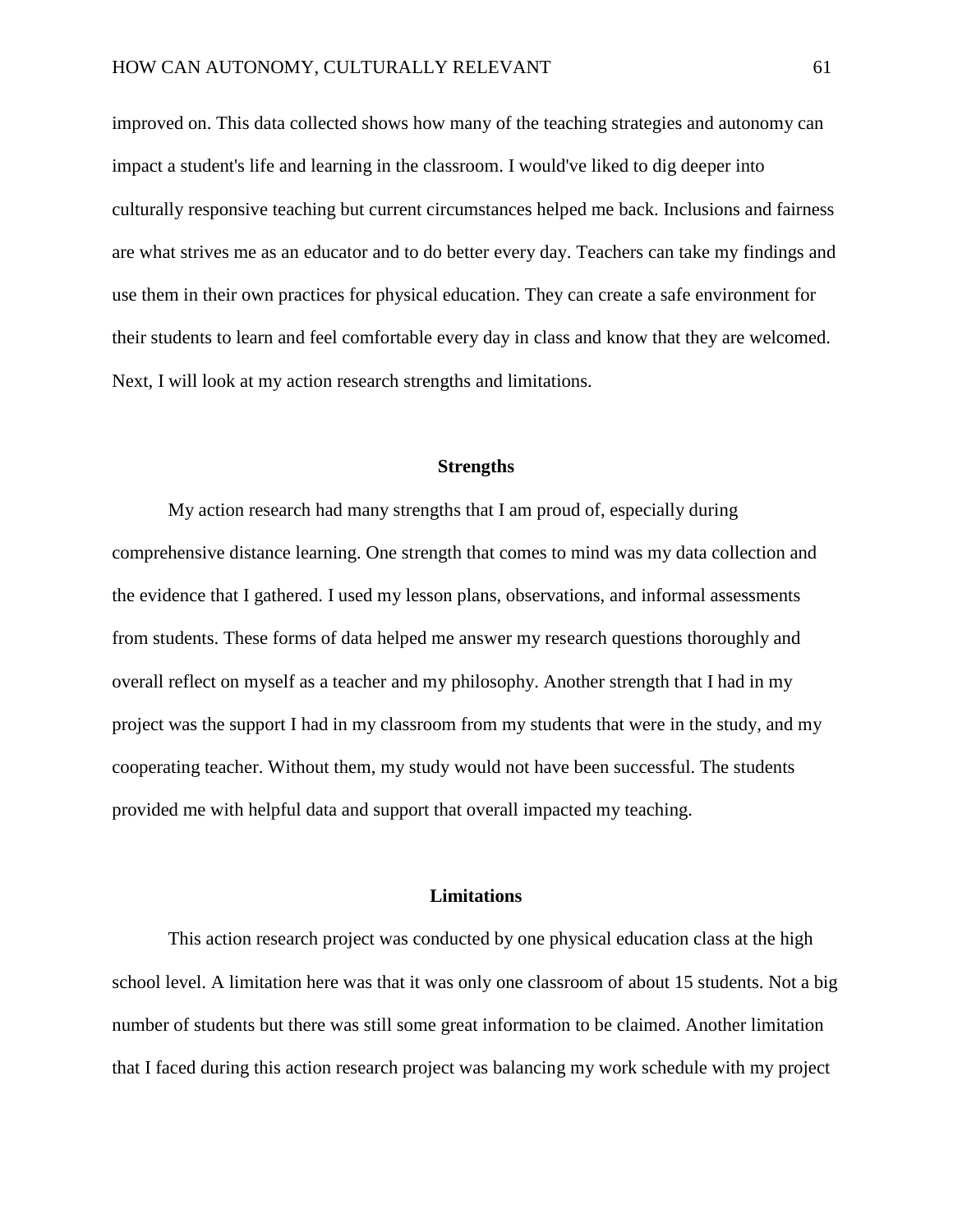during the graduate program. It really had me focus on what each day was going to look like and I would break down what I needed to do which helped me with scheduling and planning. Another limitation was that this was at the high school level and not at the others. Some of the strategies that were talked about could be used in other grade levels but this was solely conducted by high schoolers.

A big limitation that I faced this year was Covid-19 and having to do school all online. This limited me in not being able to see students and get that interaction that I wanted. Inclusion was a big part of my study and it was challenging to see this take place when every day on zoom nobody has their cameras on or type in the chat. Everything I learned about physical education and teaching strategies was hard to implement online which made it difficult to teach. I had to learn a whole new system and adapt. I learned how to use Canvas, Zoom, and other online systems. Covid-19 had both students and teachers struggling to find answers, but being able to adapt and grow as an individual and teacher was my biggest accomplishment from this time.

#### **My Philosophy**

When looking back at the past four chapters my philosophy of education has stayed the same. I have experienced many different ideas of teaching and learning but my overall understanding and way to go about it has always been consistent. This is backed up with what my data was showing in chapter 4. Being able to have an inclusive, safe environment for my students is critical to maximize their learning and understanding of the content. Learning should be fun and easy and it is my job as a teacher to provide an atmosphere that is acceptable of all students. What I gathered from my data is that students learn better when they have support from peers and teachers. Having strategies in place to help my students is key for their learning and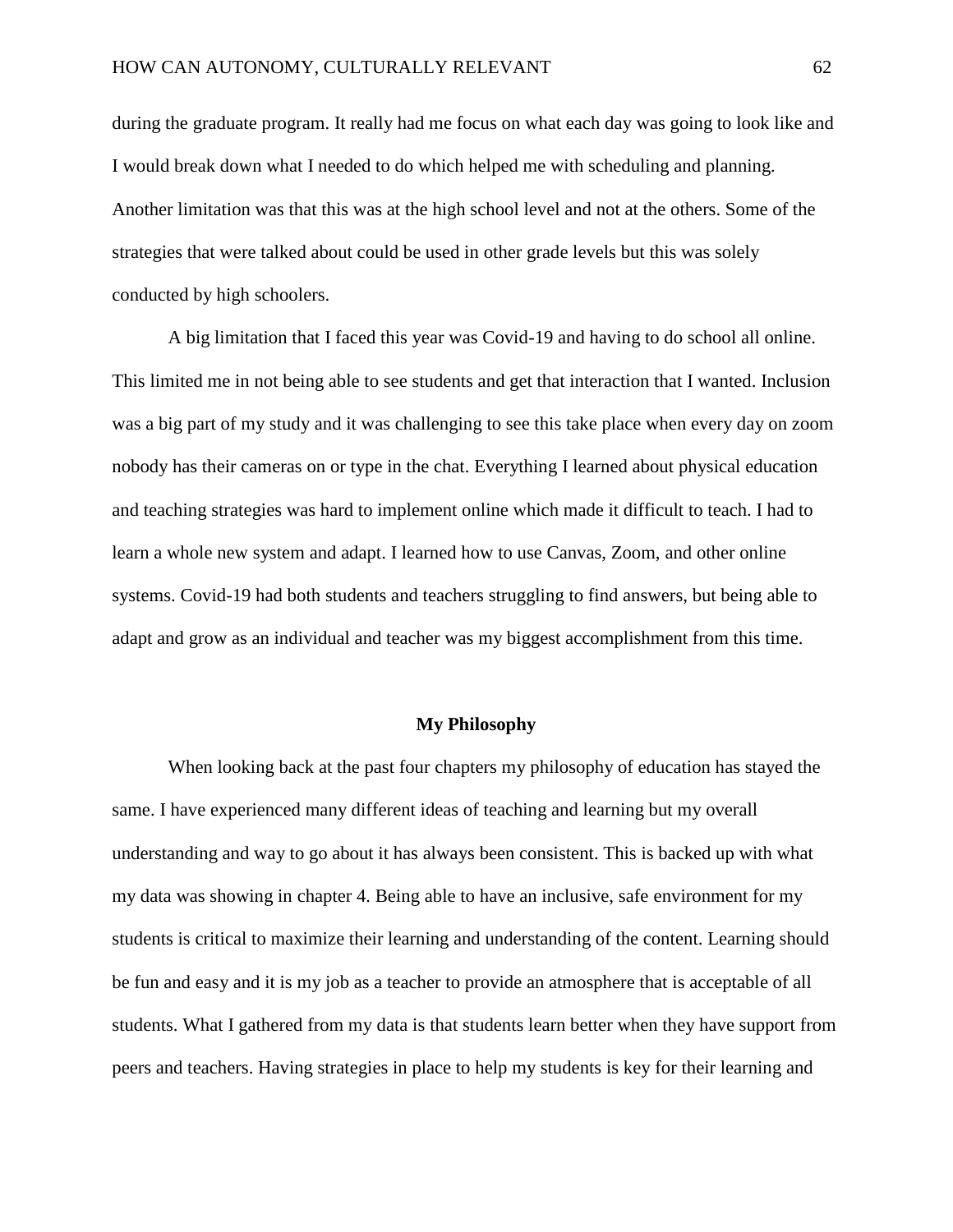overall engagement in the class. Another major part of my philosophy which focuses on autonomy was looked at in my research. I wanted to see how it changed students' engagement and learning in a class. From my experience having freedom and being able to choose had a great impact on my learning as a student but I wanted to see how it impacted others. I found out that it had the same impact on others as it did on me. This was great to see because I knew that autonomy was a major strategy used in education but being able to see it played out and the many different ways that it can be played out was awesome to witness.

# **Conclusions**

In conclusion, my action research project was grounded on research questions that focused on gathering qualitative data. These data gatherings were focused on lesson plans, observations, and informal assessments. I assumed evidence from these to answer my questions that focus on culturally relevant curriculum, scaffolding, and autonomy. What I have learned and reflected upon was the impact that autonomy and many different teaching strategies had on students' lives. This was shown throughout the three data sources and it impacts students' engagement and overall willingness to learn. A culturally relevant curriculum was shown throughout my lesson plans on becoming more diverse in the way I teach, but it was a challenge when doing online learning because many of the activities that I would normally do have to be in-person. I learned that in order to become a more culturally responsive teacher I need to expand my knowledge and understanding of activities and real-world problems and incorporate this into my physical education class throughout my lesson plans and assessments. Working on this will impact my overall teaching and make me become a more inclusive, diverse, and equitable teacher.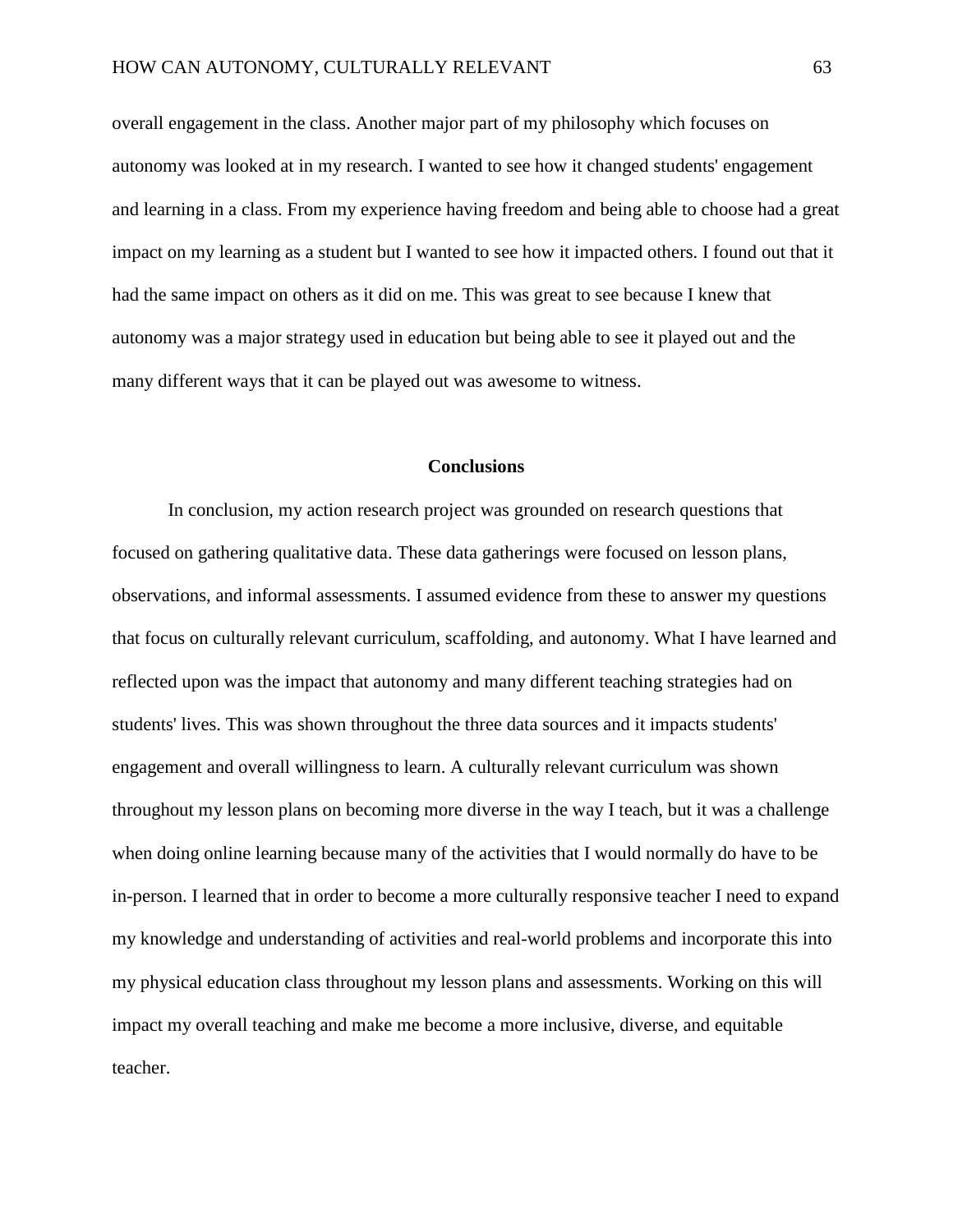## **References**

- Bailey, R. (2005) Evaluating the relationship between physical education, sport and social inclusion. *Educational Review.* 57(1), 71-90.
- Bowles, D., Radford, J., & Bakopoulou, I. (2018). Scaffolding as a key role for teaching assistants: Perceptions of their pedagogical strategies. *The British Journal of Educational Psychology*, *88*(3), 499–512.

 Braun, V., & Clarke, V. (2006). Using thematic analysis in psychology. *Qualitative research in psychology*, *3*(2), 77-101.

- Crosland, K., & Dunlap, G. (2012). Effective strategies for the inclusion of children with autism in general education classrooms. *Behavior Modification*, *36*(3), 251–269
- Daily, S. M., Mann, M. J., Lilly, C. L., Dyer, A. M., Smith, M. L., & Kristjansson, A. L. (2020). School Climate as an Intervention to Reduce Academic Failure and Educate the Whole Child: A Longitudinal Study. *The Journal of School Health*, *90*(3), 182–193.
- Flory, S, B., & McCaughtry, N. (2011). Culturally Relevant Physical Education in Urban Schools. *Research Quarterly for Exercise and Sport.* 82(1), 49-60.
- Friedman, A. J., Cosby, R., Boyko, S., Hatton-Bauer, J., & Turnbull, G. (2011). Effective teaching strategies and methods of delivery for patient education: a systematic review and practice guideline recommendations. *Journal of Cancer Education : The Official Journal of the American Association for Cancer Education*, *26*(1), 12–21.
- Guay, F., Roy, A., & Valois, P. (2017). Teacher structure as a predictor of students' perceived competence and autonomous motivation: The moderating role of differentiated instruction. *The British Journal of Educational Psychology*, *87*(2), 224–240

McNiff, J. (2016). *You and your action research project*. London: Routledge.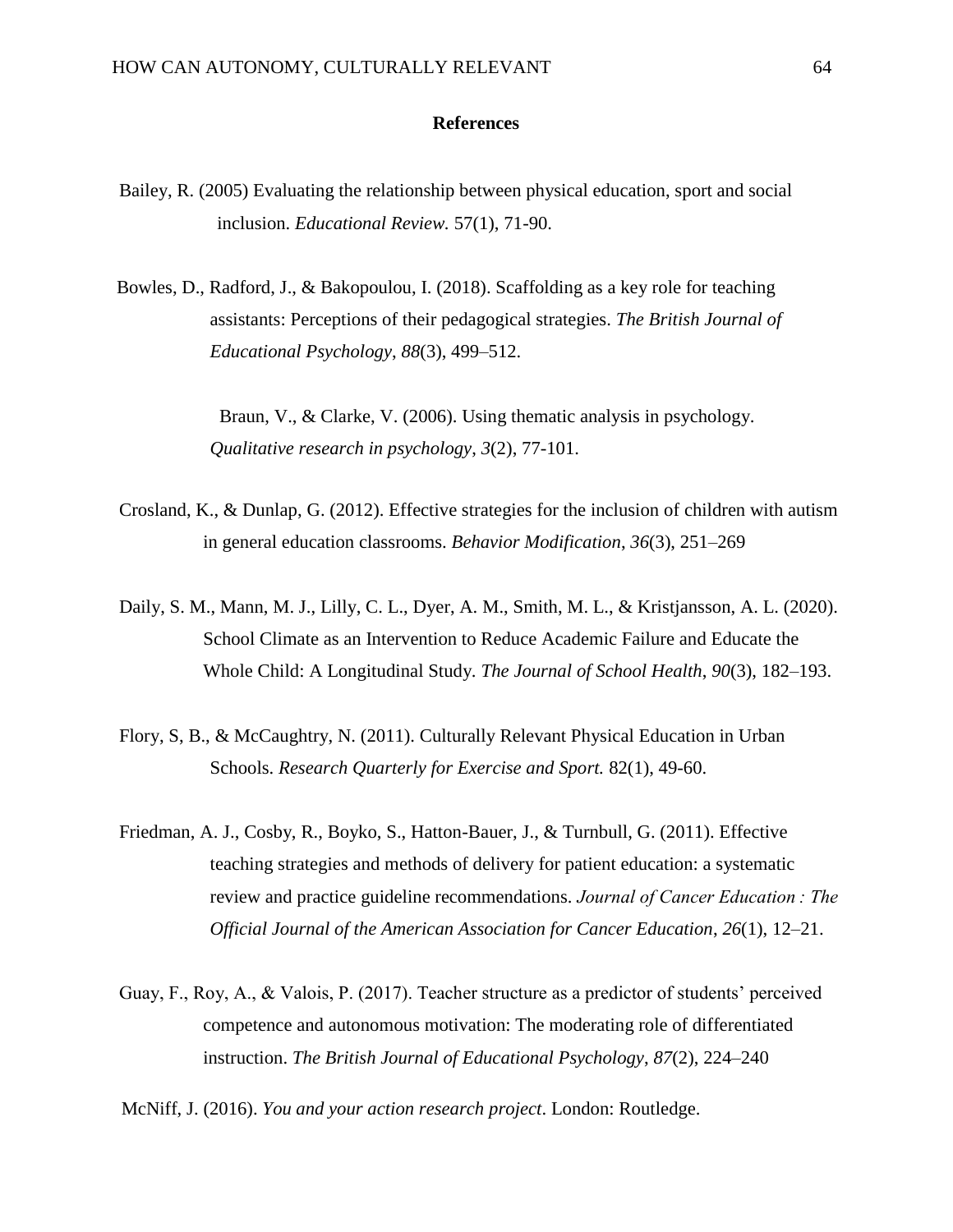- Mesquita, I., Coutinho, P., De Martin-Silva, L., Parente, B., Faria, M., & Afonso, J. (2015). The Value of Indirect Teaching Strategies in Enhancing Student-Coaches' Learning Engagement. *Journal of Sports Science & Medicine*, *14*(3), 657–668.
- Mullender-Wijnsma, M. J., Hartman, E., de Greeff, J. W., Bosker, R. J., Doolaard, S., & Visscher, C. (2015). Moderate-to-vigorous physically active academic lessons and academic engagement in children with and without a social disadvantage: a withinsubject experimental design. BMC Public Health, 15, 404.
- Navarro-Mateu, D., Franco-Ochoa, J., Valero-Moreno, S., & Prado-Gascó, V. (2019). To be or not to be an inclusive teacher: Are empathy and social dominance relevant factors to positive attitudes towards inclusive education? *PloS One*, *14*(12).
- Ormrod, J. E. (2020) *Human Learning.* Hoboken, NJ: Pearson.
- Radford, J., Bosanquet, P., Webster, R., Blatchford, P., & Rubie-Davies, C. (2013). Fostering learner independence through heuristic scaffolding: A valuable role for teaching assistants. *Institute of Education, University of London, Psychology and Human Development.* 1-28.
- Smith, F. (1999). *The book of learning and forgetting*. New York: Teachers College Press.
- Soltero, S. W. (2011). *Schoolwide approaches to educating ELLs: Creating linguistically and culturally responsive K-12 schools*. Portsmouth, NH: Heinemann.
- Thorjussen, I, M. (2020). Social inclusion in multi-ethnic physical education classes: Contextualized understandings of how social relations influence female students' experiences of inclusion and exclusion. *Norwegian School of Sport Sciences.* 1-17.
- Whitley, J., & Hollweck, T. (2020). Inclusion and equity in education: Current policy reform in Nova Scotia, Canada. *Prospects*, 1–16.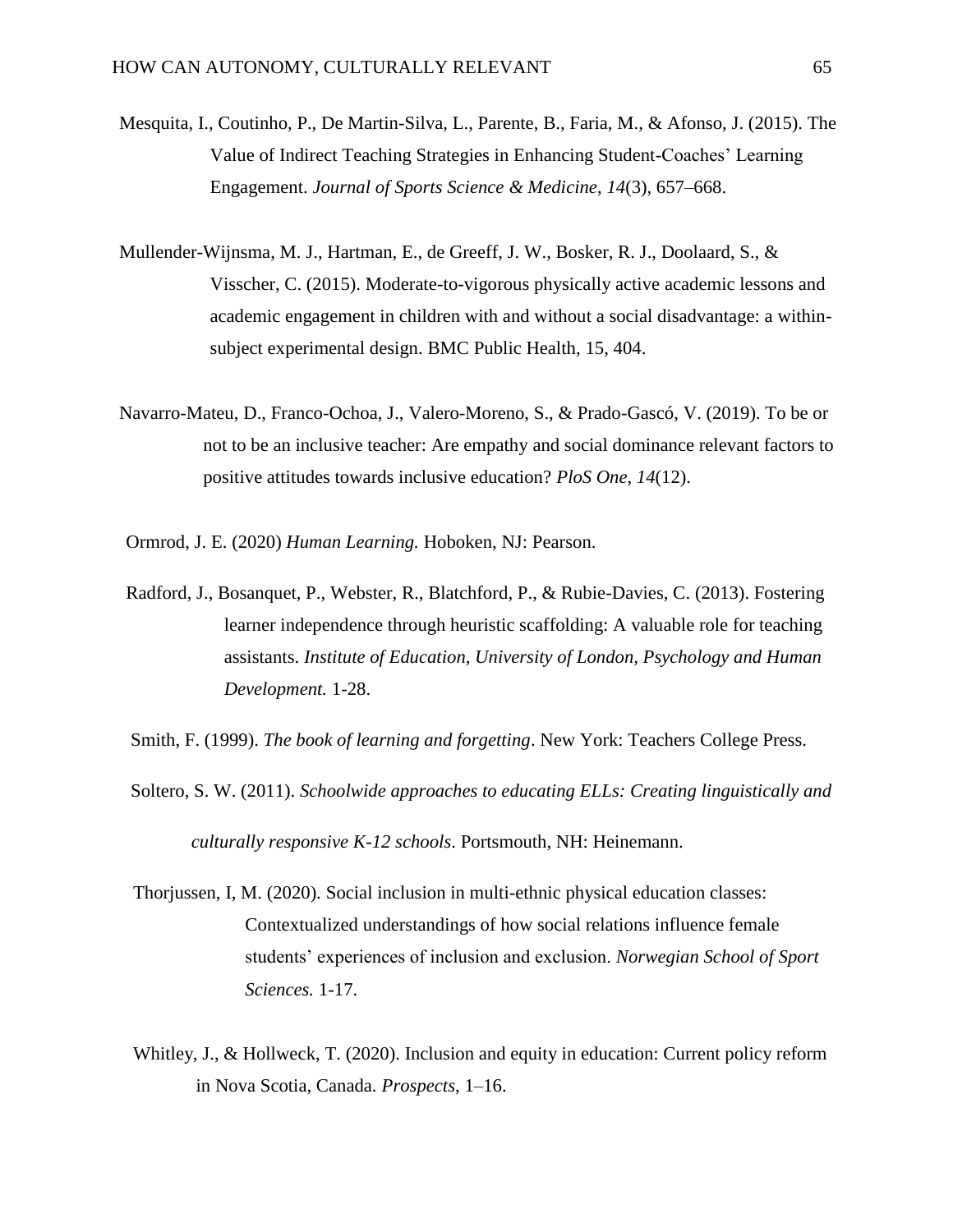Wickens, C., Manderino, M., Parker, J., & Jung, J. (2015, April 10). Habits of Practice: Expanding Disciplinary literacy frameworks through a physical education lens. Journal *of Adolescent & Adult Literacy.* 59(1), 75-82.